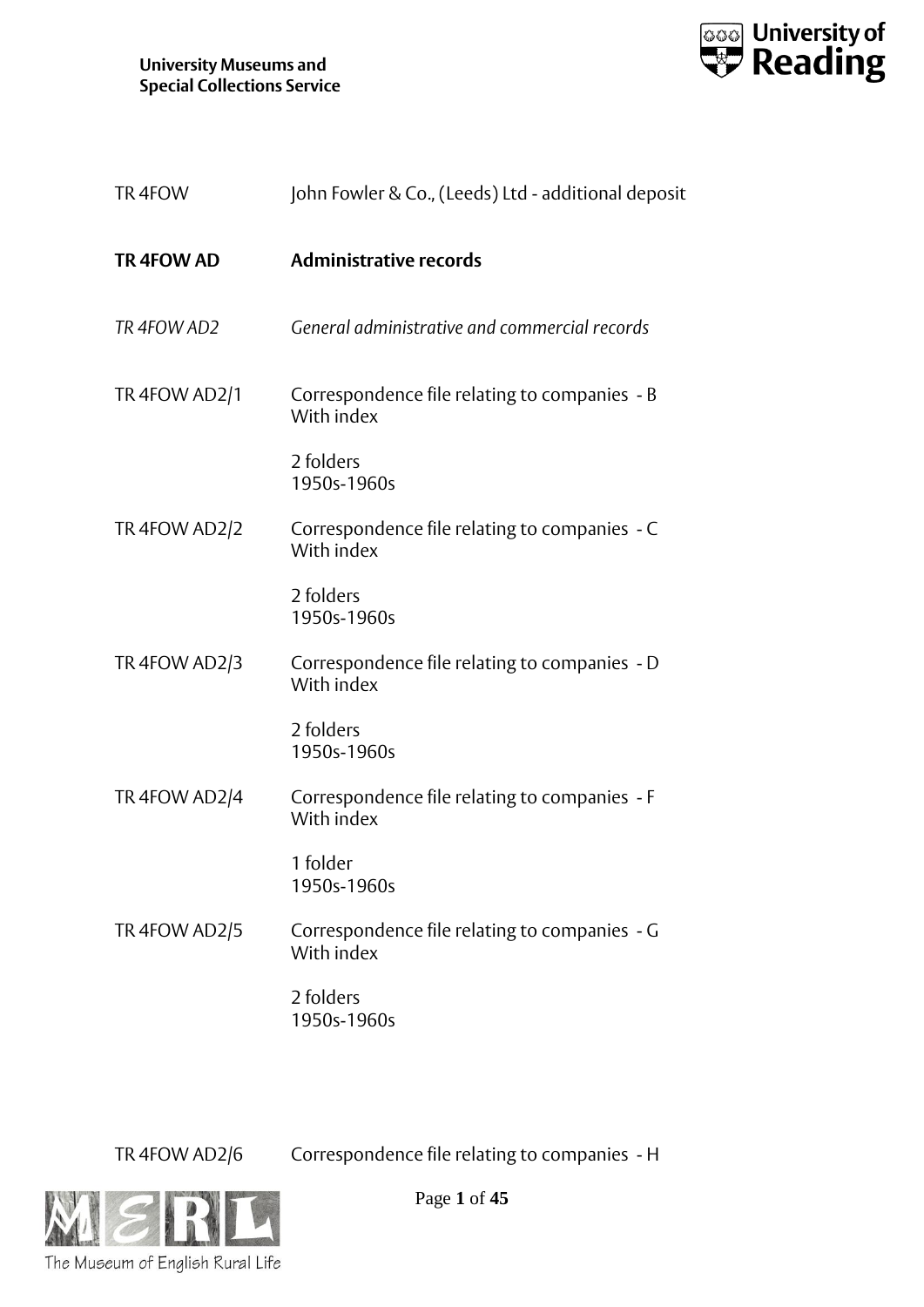

With index

1 folder 1950s-1960s

TR 4FOW AD2/7 Correspondence file relating to companies - I With index

> 1 folder 1950s-1960s

TR 4FOW AD2/8 Correspondence file relating to companies - J With index

> 1 folder 1950s-1960s

TR 4FOW AD2/9 Correspondence file relating to companies - L With index

> 2 folders 1950s-1960s

TR 4FOW AD2/10 Correspondence file relating to companies - M With index

> 2 folders 1950s-1960s

TR 4FOW AD2/11 Correspondence file relating to companies - N With index

> 2 folders 1950s-1960s

TR 4FOW AD2/12 Correspondence file relating to companies - O With index

> 1 folder 1950s-1960s

TR 4FOW AD2/13 Correspondence file relating to companies - P

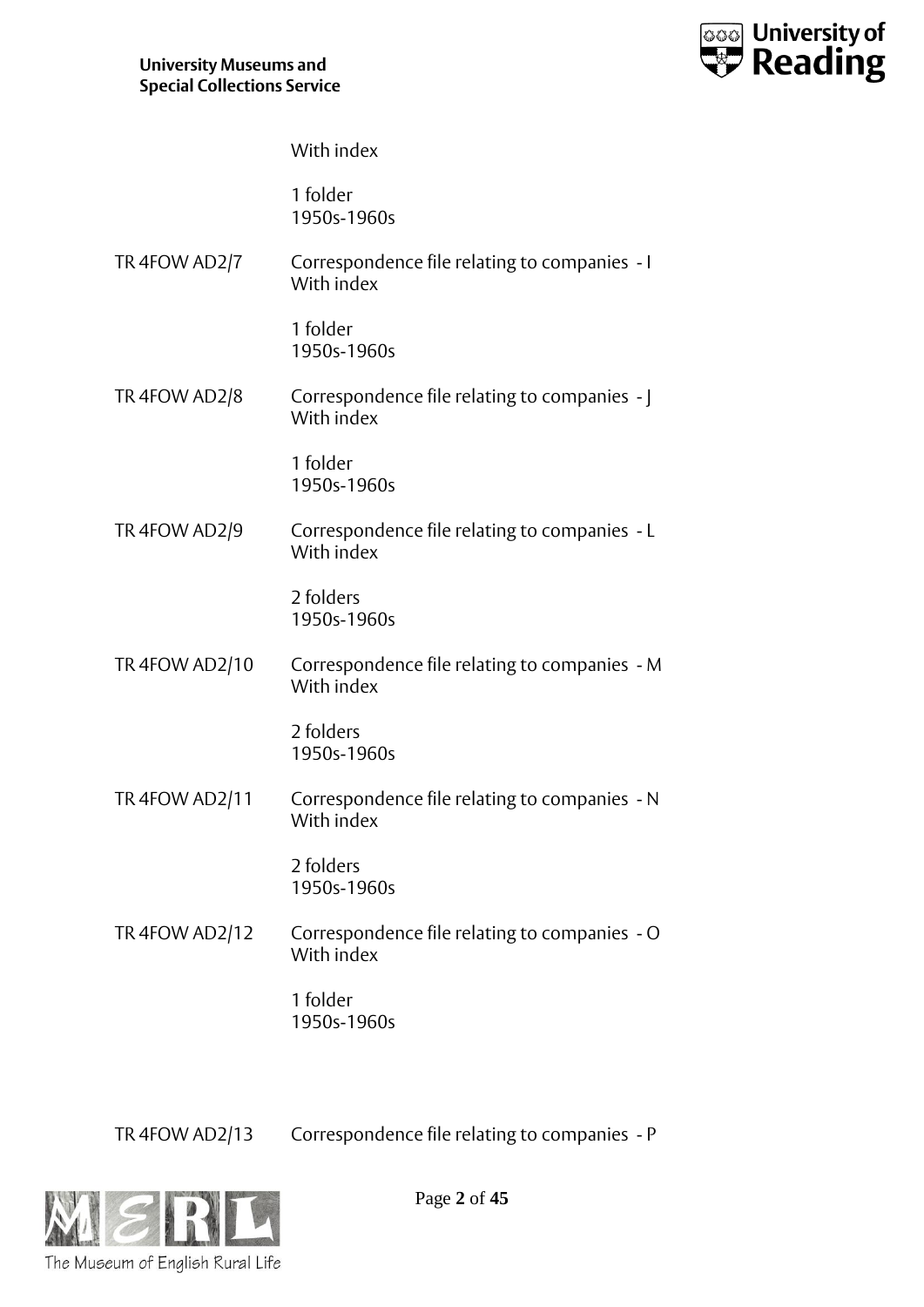

With index

3 folders 1950s-1960s

TR 4FOW AD2/14 Correspondence file relating to companies - V With index

> 2 folders 1950s-1960s

TR 4FOW AD2/15 Correspondence file relating to companies - W With index

> 2 folders 1950s-1960s

TR 4FOW AD2/16 Folder entitled Locomotive and Allied Manufacturers' Association of Great Britain (general) Consists of correspondence

> Former reference transfer file 327 1966-1967

TR 4FOW AD2/17 Folder entitled Rolls-Royce Consists of correspondence

> Former reference transfer file 385 1960s

TR 4FOW AD2/18 Folder entitled The Aberthaw & Bristol Channel Portland Cement Co Ltd Consists of correspondence

> 1 folder 1952-1955

TR 4FOW AD2/19 Folder entitled A.P.C.M. Leamington Consists of correspondence

> 1 folder 1959-1965

TR 4FOW AD2/20 Folder entitled Associated Portland Cement Manufacturers Ltd, Penarth



Page **3** of **45**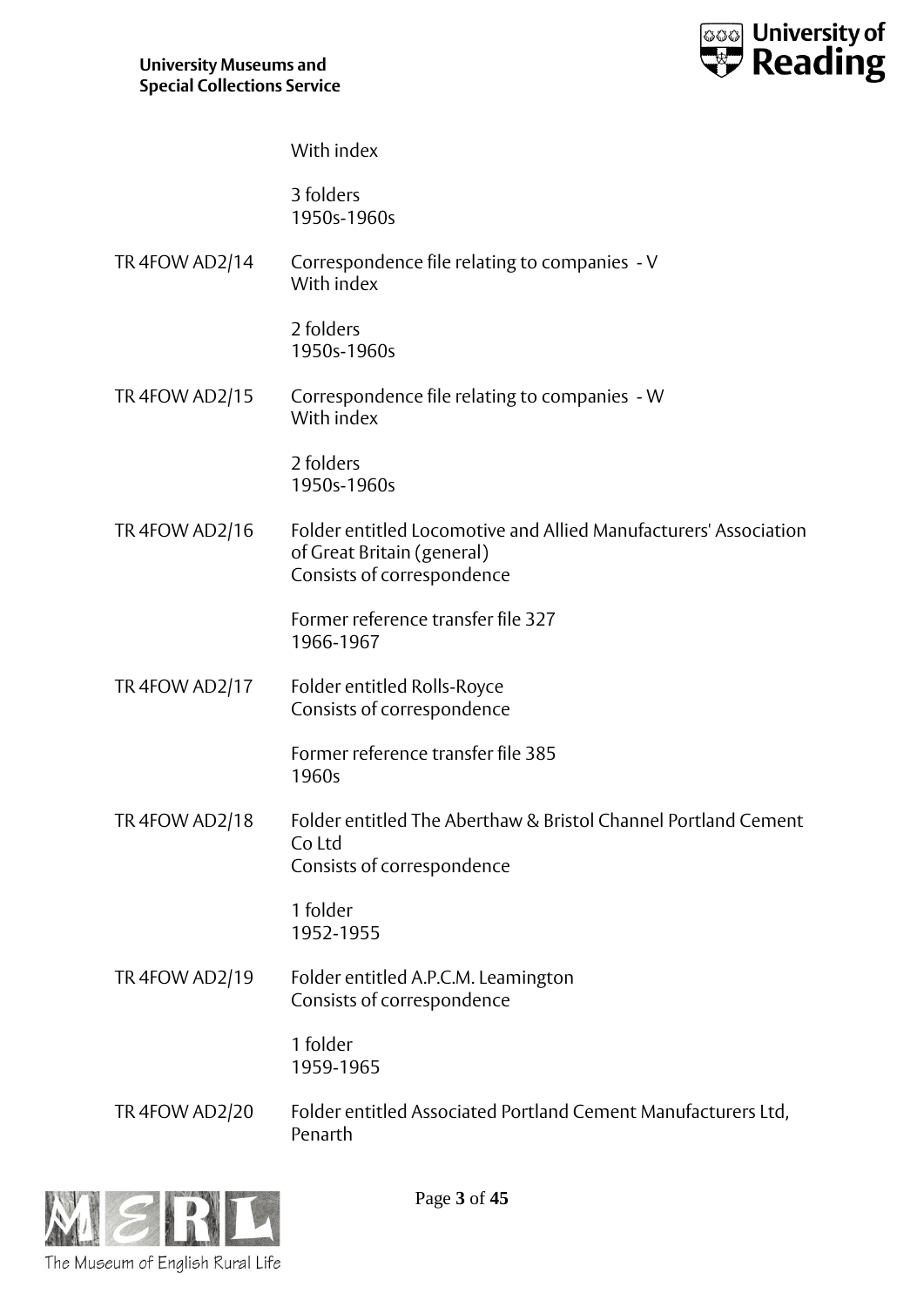

|                       | Consists of correspondence                                                                        |
|-----------------------|---------------------------------------------------------------------------------------------------|
|                       | 1 folder<br>1952-1968                                                                             |
| <b>TR 4FOW AD2/21</b> | Folder entitled A.P.C.M. Dunstable<br>Consists of correspondence                                  |
|                       | 1 folder<br>1966                                                                                  |
| <b>TR 4FOW AD2/22</b> | Folder entitled Armitage, George & Sons Ltd<br>Consists of correspondence                         |
|                       | 1 folder<br>1951-1962                                                                             |
| TR 4FOW AD2/23        | Folder entitled Amalgamated Roadstone Corporation Ltd<br>Consists of correspondence               |
|                       | 1 folder<br>1960-1961                                                                             |
| TR 4FOW AD2/24        | Folder entitled Aalborg Private Railways<br>Consists of correspondence                            |
|                       | 1 folder<br>1953-1954                                                                             |
| <b>TR 4FOW AD2/25</b> | Folder entitled Rolls Royce Ltd<br>Consists of correspondence                                     |
|                       | Former reference number: transfer file 308<br>1965-1966                                           |
| TR 4FOW AD2/26        | Folder entitled Austin Motor Company Ltd - Locomotive<br>department<br>Consists of correspondence |
|                       | 1 folder<br>1951-1967                                                                             |
| TR 4FOW AD2/27        | Folder entitled Australian Government - Locomotive department<br>Consists of correspondence       |



Page **4** of **45**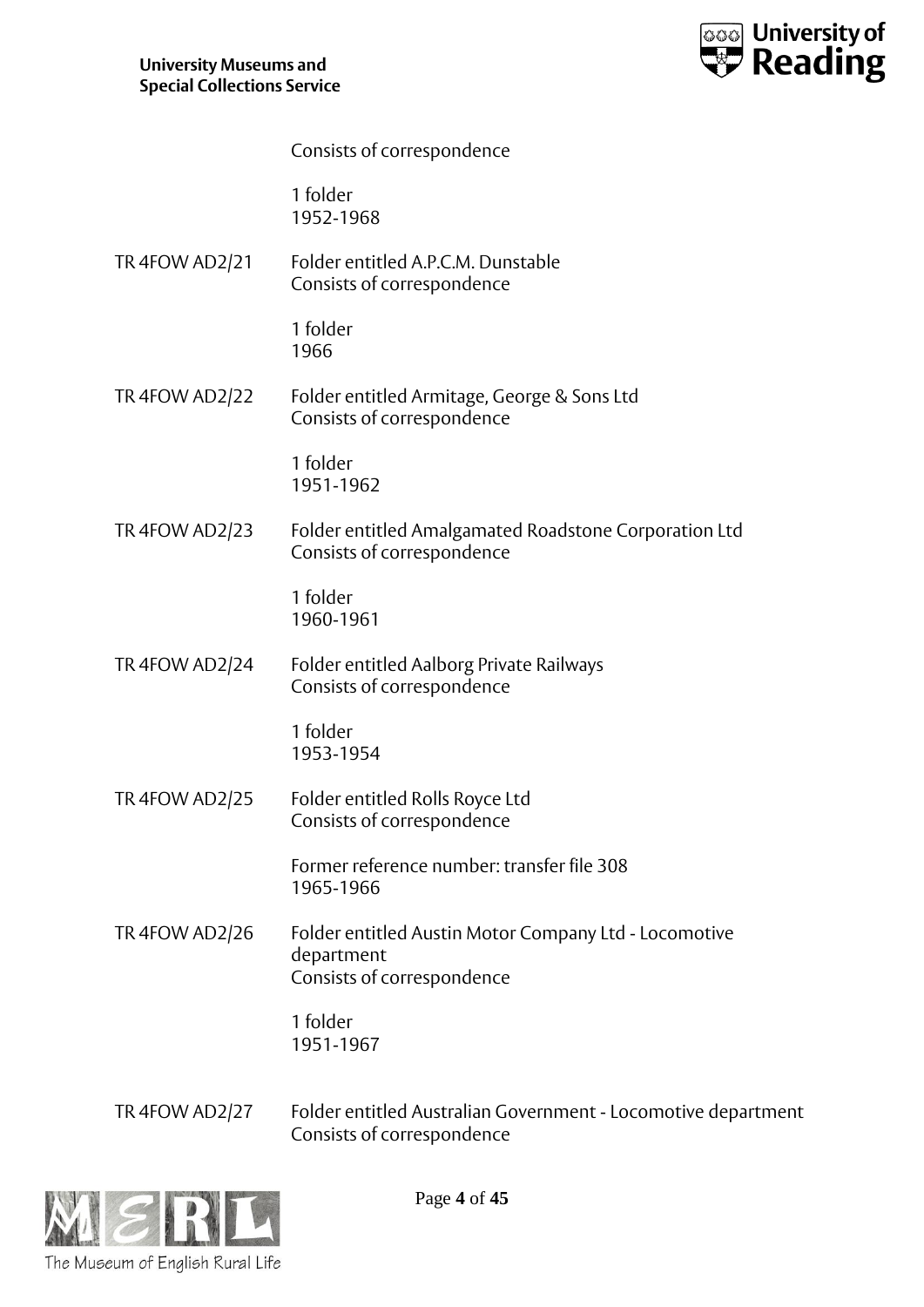

1 folder 1953-1967

TR 4FOW AD2/28 Folder entitled Beiers & Co Ltd - Locomotive department Consists of correspondence 1 folder 1949-1956 TR 4FOW AD2/29 Folder entitled Black-Clawson International Ltd - Locomotive department Consists of correspondence 1 folder 1946-1967 TR 4FOW AD2/30 Folder entitled Bold Venture Lime Co - Locomotive department Consists of correspondence 1 folder 1945-1953 TR 4FOW AD2/31 Folder entitled British Motor Corporation (Scotland) Ltd - Locomotive department Consists of correspondence 1 folder 1960-1964 TR 4FOW AD2/32 Folder entitled B.M.C. Service Ltd - Locomotive department Consists of correspondence 2 folders 1964-1966 TR 4FOW AD2/33 Folder entitled British Oil and Cake Mills Ltd - Locomotive department Consists of correspondence 1 folder 1955-1967 TR 4FOW AD2/34 Folder entitled British Soda Ltd - Locomotive department Consists of correspondence 1 folder



Page **5** of **45**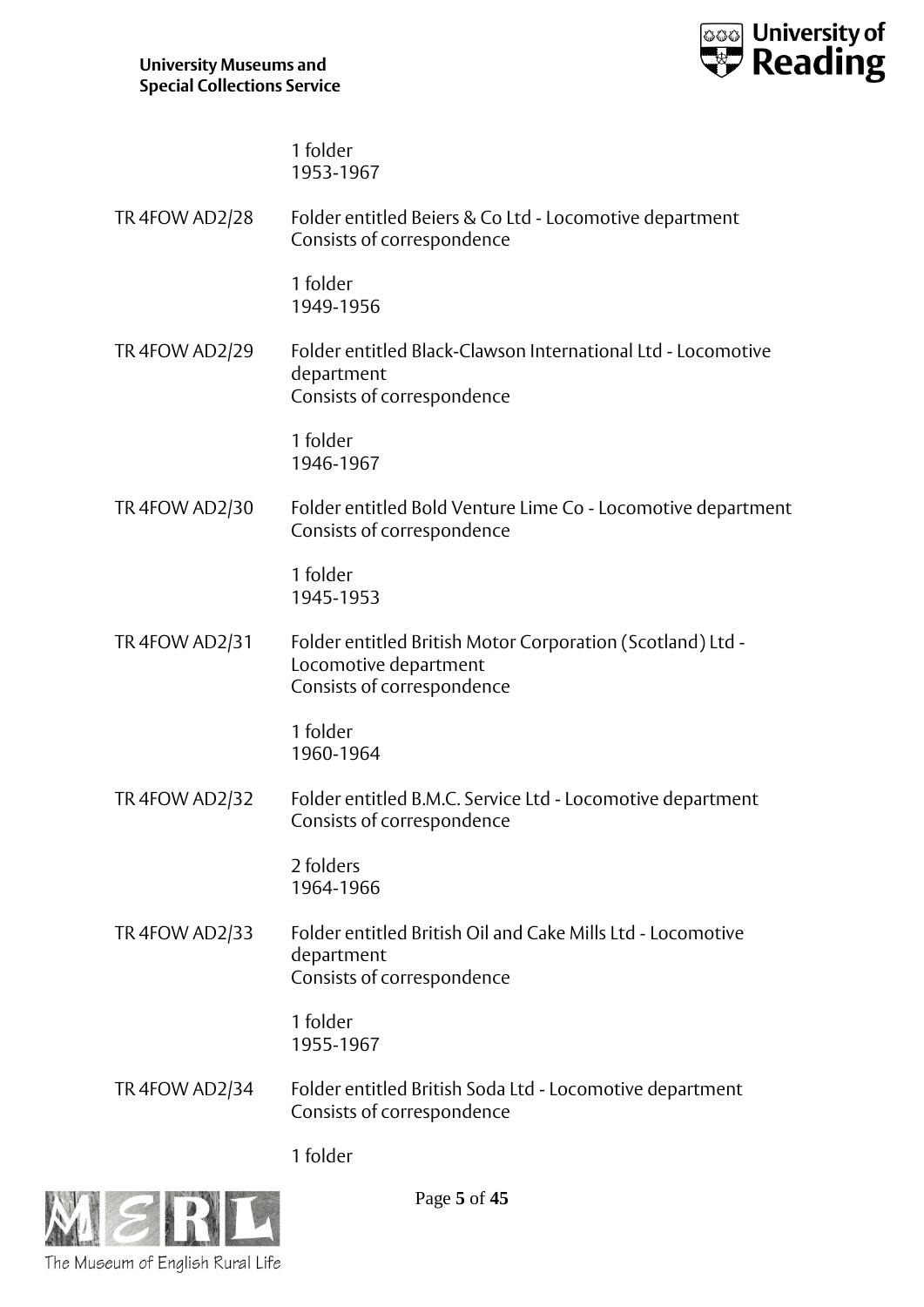

1951-1967

TR 4FOW AD2/35 Folder entitled British Sugar Corporation - Locomotive department Consists of correspondence 1 folder 1963-1964 TR 4FOW AD2/36 Folder entitled George W. Bungey Ltd - Locomotive department Consists of correspondence 1 folder 1960-1964 TR 4FOW AD2/37 Folder entitled C.E.G.B. - Locomotive department Consists of correspondence 1 folder 1962-1966 TR 4FOW AD2/38 Folder entitled Colvilles Ltd - Locomotive department Consists of correspondence 1 folder 1959-1960 TR 4FOW AD2/39 Folder entitled Peter Dixon & Son Ltd - Locomotive department Consists of correspondence 1 folder 1962-1964 TR 4FOW AD2/40 Folder entitled Eastern Gas Board - Locomotive department Consists of correspondence 1 folder 1965-1966 TR 4FOW AD2/41 Folder entitled Fisons Fertilizers Ltd - Locomotive department Consists of correspondence 1 folder

1964



Page **6** of **45**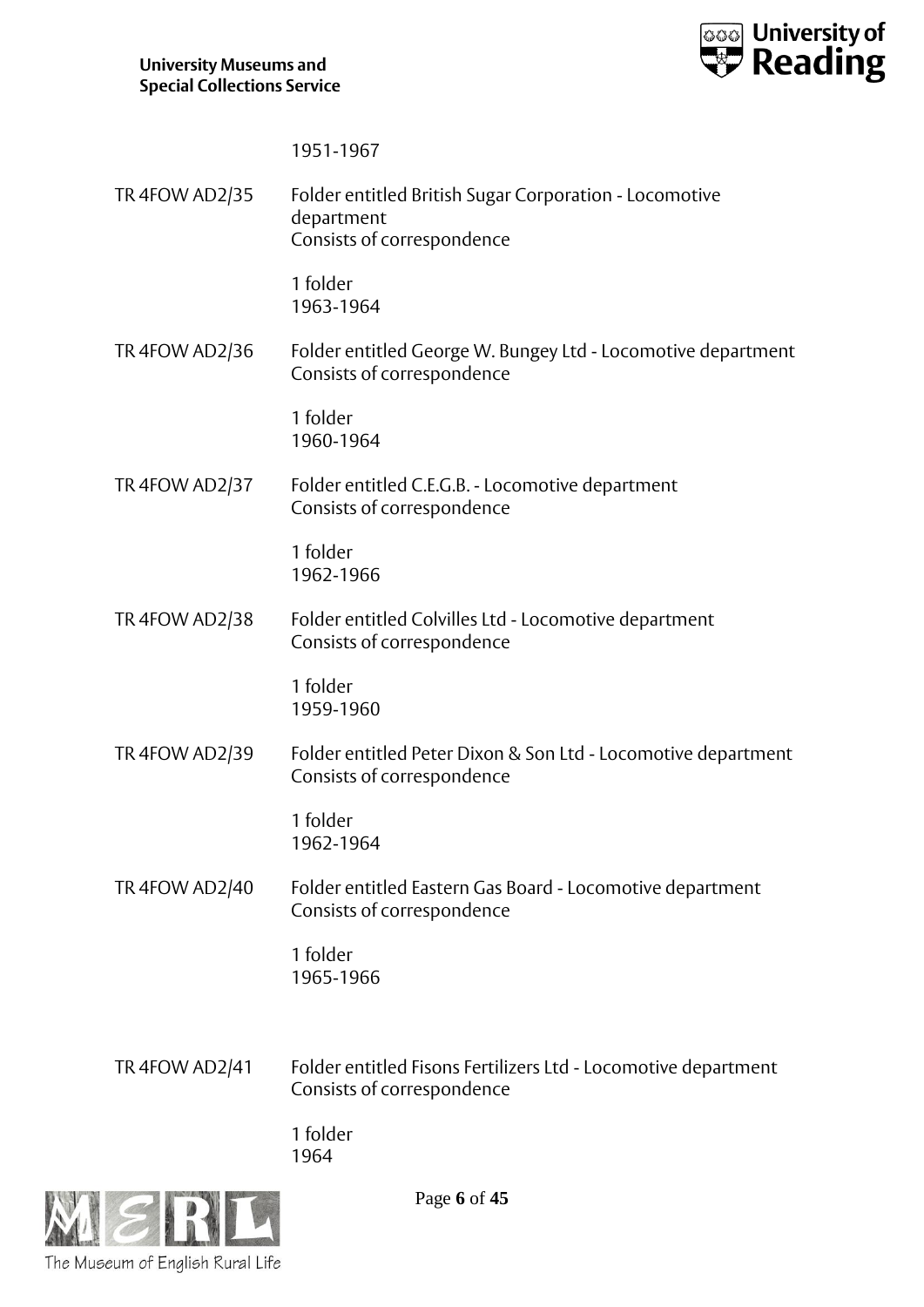

| <b>TR 4FOW AD2/42</b> | Folder entitled Ismail Cement Industries Ltd - Locomotive<br>department<br>Consists of correspondence              |
|-----------------------|--------------------------------------------------------------------------------------------------------------------|
|                       | 3 folders<br>1965-1968                                                                                             |
| <b>TR 4FOW AD2/43</b> | Folder entitled Ketton Portland Cement Co Ltd - Locomotive<br>department<br>Consists of correspondence             |
|                       | 1 folder<br>1959-1963                                                                                              |
| <b>TR 4FOW AD2/44</b> | Folder entitled The London & Thames Haven Oil Wharves Ltd -<br>Locomotive department<br>Consists of correspondence |
|                       | 1 folder<br>1964-1966                                                                                              |
| <b>TR 4FOW AD2/45</b> | Folder entitled Millom Hematite Ore & Iron Co Ltd - Locomotive<br>department<br>Consists of correspondence         |
|                       | 1 folder<br>1962-1966                                                                                              |
| <b>TR 4FOW AD2/46</b> | Folder entitled Morris Motors Ltd - Locomotive department<br>Consists of correspondence                            |
|                       | 1 folder<br>1961-1966                                                                                              |
| TR 4FOW AD2/47        | Folder entitled North Eastern Gas Board - Locomotive department<br>Consists of correspondence                      |
|                       | 1 doc<br>1966                                                                                                      |
| <b>TR 4FOW AD2/48</b> | Folder entitled Pressed Steel Co Ltd - Locomotive department<br>Consists of correspondence                         |
|                       | 1 folder<br>1960-1966                                                                                              |



Page **7** of **45**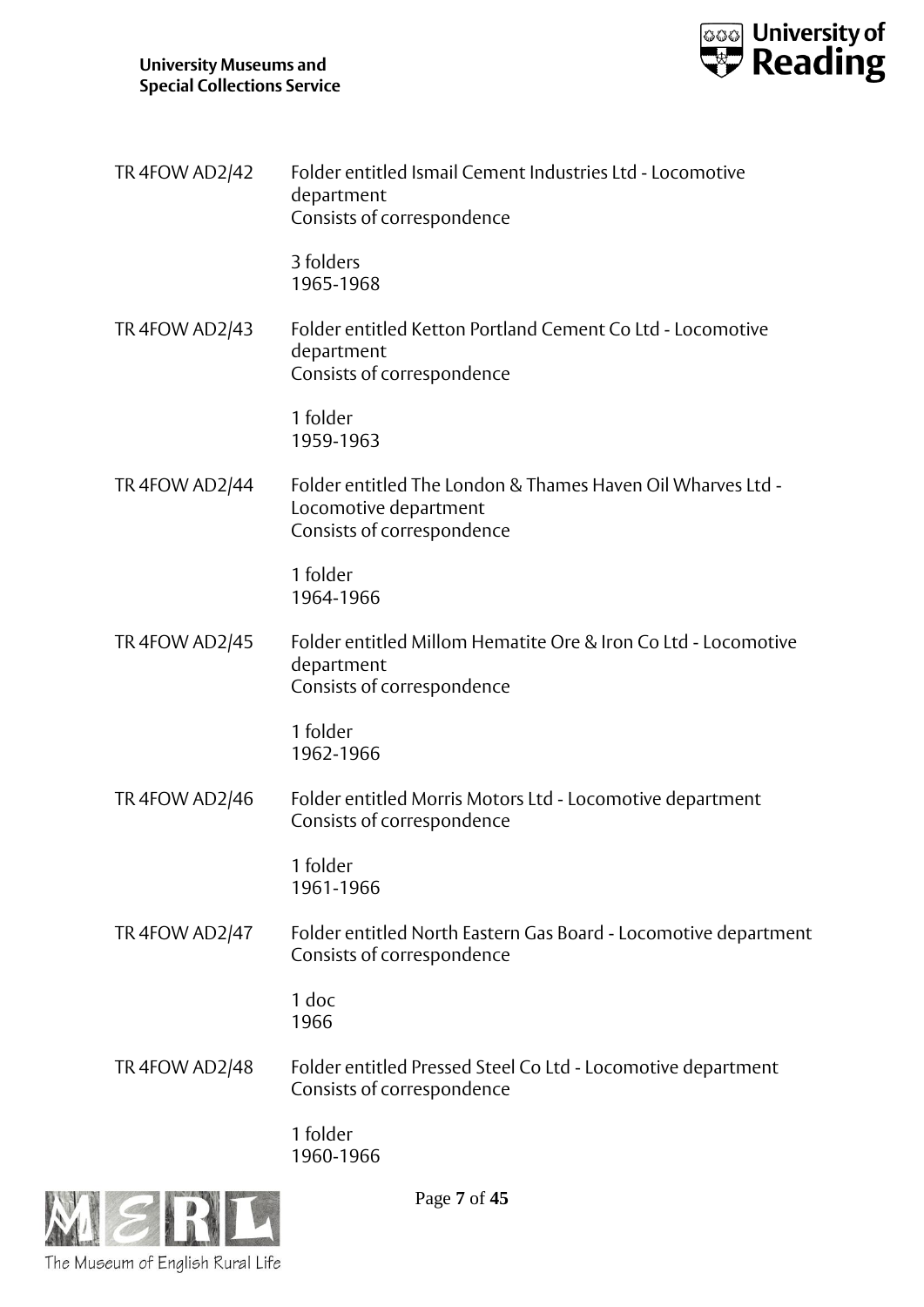

| TR 4FOW AD2/49 | Folder entitled Ribblesdale Cement Ltd - Locomotive department<br>Consists of correspondence              |
|----------------|-----------------------------------------------------------------------------------------------------------|
|                | 1 folder<br>1960-1966                                                                                     |
| TR 4FOW AD2/50 | Folder entitled Royal Ordnance Factory - Locomotive department<br>Consists of correspondence              |
|                | 1 folder<br>1962-1964                                                                                     |
| TR 4FOW AD2/51 | Folder entitled Shell Refining Co Ltd - Locomotive department<br>Consists of correspondence               |
|                | 3 folders<br>1963-1967                                                                                    |
| TR 4FOW AD2/52 | Folder entitled South Durham Steel & Iron Co Ltd - Locomotive<br>department<br>Consists of correspondence |
|                | 2 folders<br>1959-1967                                                                                    |
| TR 4FOW AD2/53 | Folder entitled Aktieboaget Transfer - Locomotive department<br>Consists of correspondence                |
|                | 2 folders<br>1949-1950                                                                                    |
| TR 4FOW AD2/54 | Folder entitled Thos W. Ward - Locomotive department<br>Consists of correspondence                        |
|                | 1 folder<br>1963-1966                                                                                     |
| TR 4FOW AD2/55 | Folder entitled Warner & Co Ltd - Locomotive department<br>Consists of correspondence                     |
|                | 1 folder<br>1963-1966                                                                                     |
| TR 4FOW AD2/56 | Folder entitled Transfer file A - Locomotive department                                                   |



Page **8** of **45**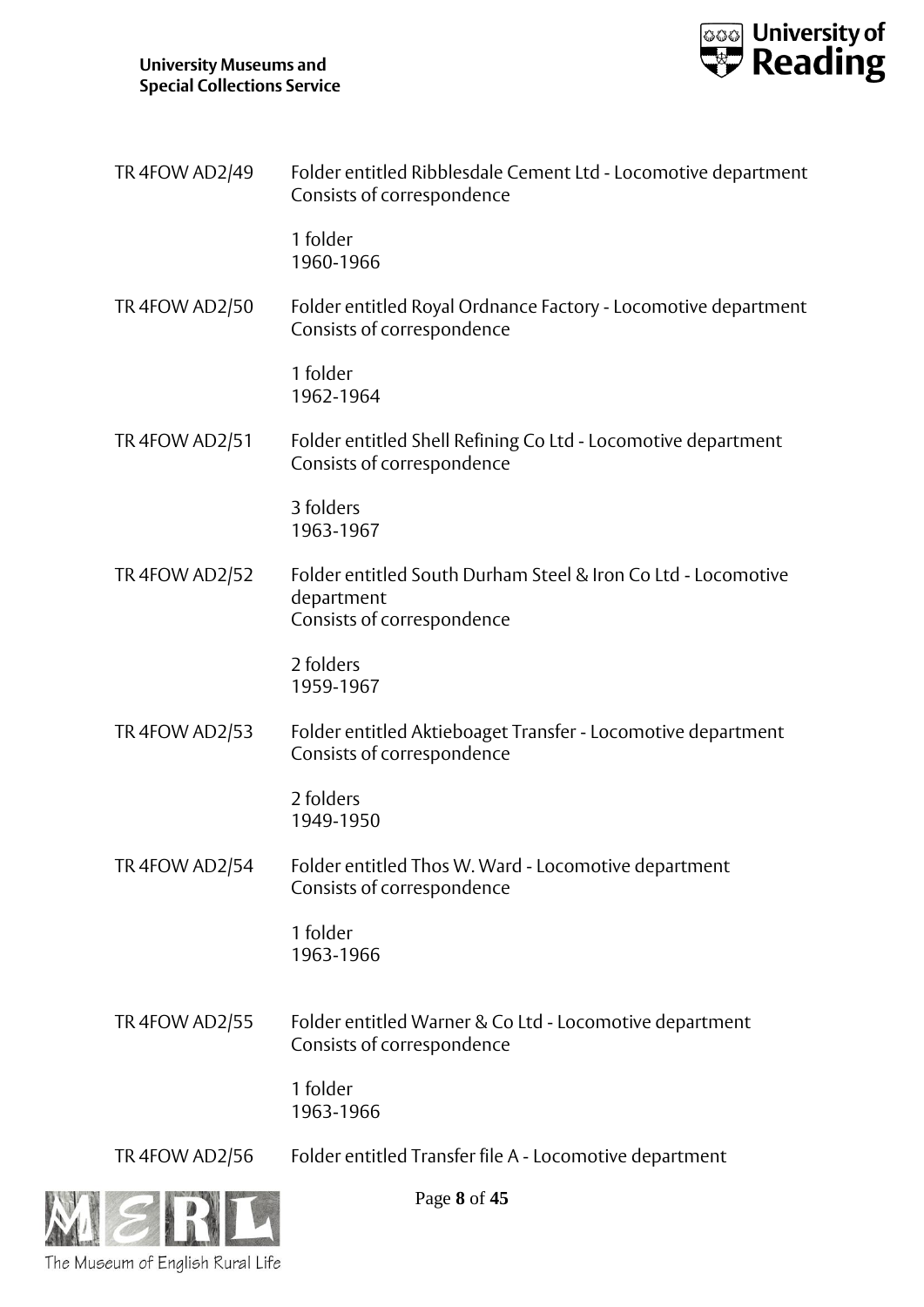

|                | Consists of correspondence                                                                |
|----------------|-------------------------------------------------------------------------------------------|
|                | 1 folder<br>1950s-1960s                                                                   |
| TR 4FOW AD2/57 | Folder entitled Transfer file Ba-Bl - Locomotive department<br>Consists of correspondence |
|                | 2 folders<br>1950s-1960s                                                                  |
| TR 4FOW AD5    | Materials records                                                                         |
| TR 4FOW AD5/1  | Folder of drawings by Leyland Motors Ltd for Fowlers                                      |
|                | 1 folder<br>1960s                                                                         |
| TR 4FOW AD5/2  | Folder of drawings by Lang Pneumatic Ltd                                                  |
|                | 1 folder<br>1960s                                                                         |
| TR 4FOW AD5/3  | Folder of correspondence, drawing and leaflets, Hawke Cable<br><b>Glands Ltd</b>          |
|                | 1 folder<br>1960s                                                                         |
| TR 4FOW AD5/5  | Folder of correspondence AMOT Controls Ltd                                                |
|                | 2 docs<br>1963                                                                            |
| TR 4FOW AD5/6  | Folder of drawings, Albion Motors Ltd                                                     |
|                |                                                                                           |

2 docs 1950s



Page **9** of **45**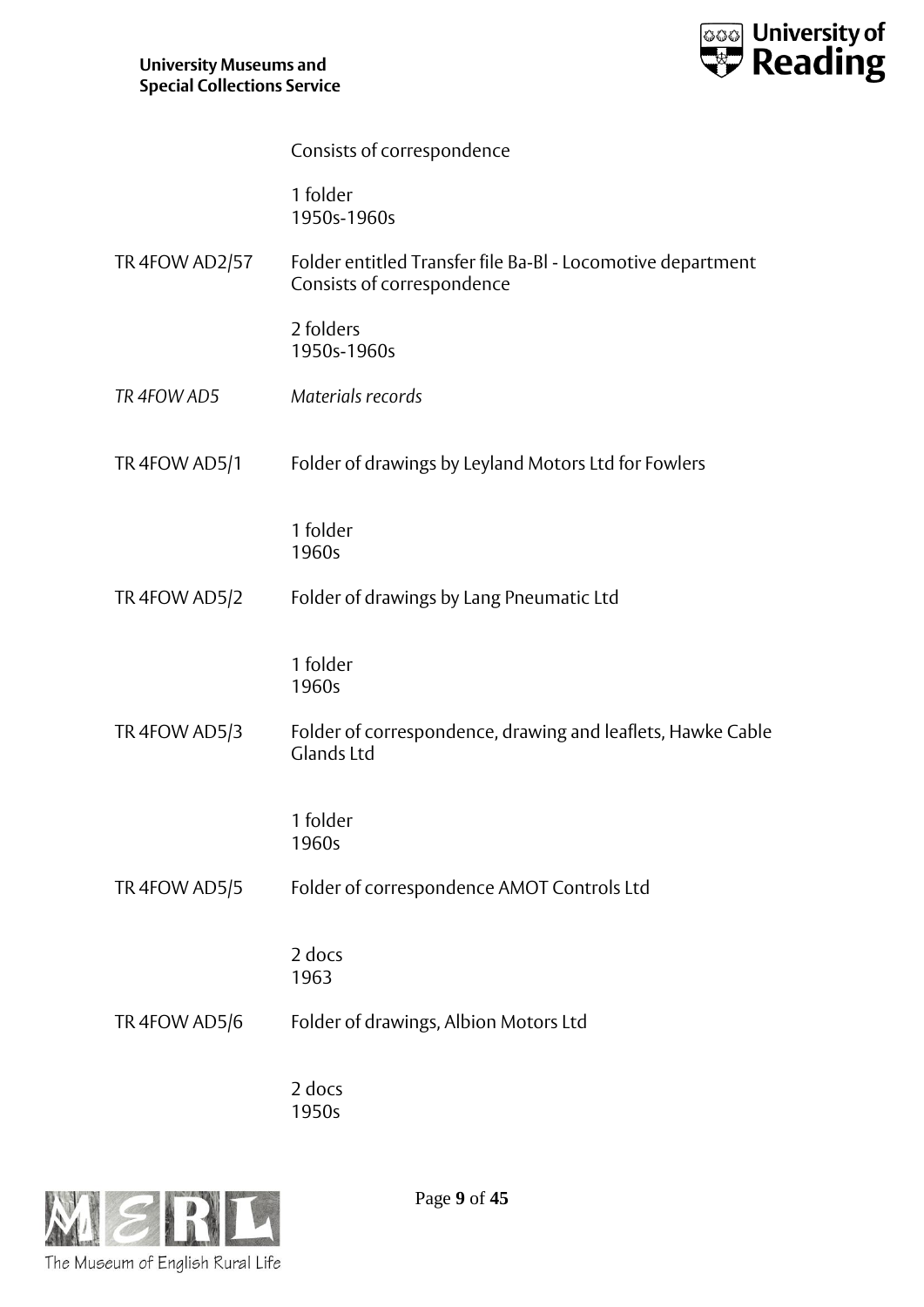

| TR 4FOW AD5/7  | Folder of correspondence, drawings and leaflets, Westinghouse<br><b>Brake and Signal Company</b> |
|----------------|--------------------------------------------------------------------------------------------------|
|                | 1 folder<br>1960s                                                                                |
| TR 4FOW AD5/8  | Folder of correspondence and drawings, Walsall Conduits Limited                                  |
|                | 1 folder<br>1960s                                                                                |
| TR 4FOW AD5/9  | Folder of correspondence and drawings, Tuscan Engineering Co<br>Ltd                              |
|                | 3 docs<br>1960s                                                                                  |
| TR 4FOW AD5/10 | Folder of drawings, Trico-Folberth Ltd                                                           |
|                | 2 docs<br>1960s                                                                                  |
| TR 4FOW AD5/11 | Folder of variation schedule, Tecalemit Ltd                                                      |
|                | 2 docs<br>1960s                                                                                  |
| TR 4FOW AD5/12 | Folder of correspondence, drawings and leaflets, Simplex Electric<br>Co Ltd                      |
|                | 1 folder<br>1960s                                                                                |
| TR 4FOW AD5/13 | Folder of leaflets and note, Rolls-Royce                                                         |
|                | 1 folder<br>1960s                                                                                |
| TR 4FOW AD5/14 | Folder of correspondence and drawings, Polypenco Limited                                         |



Page **10** of **45**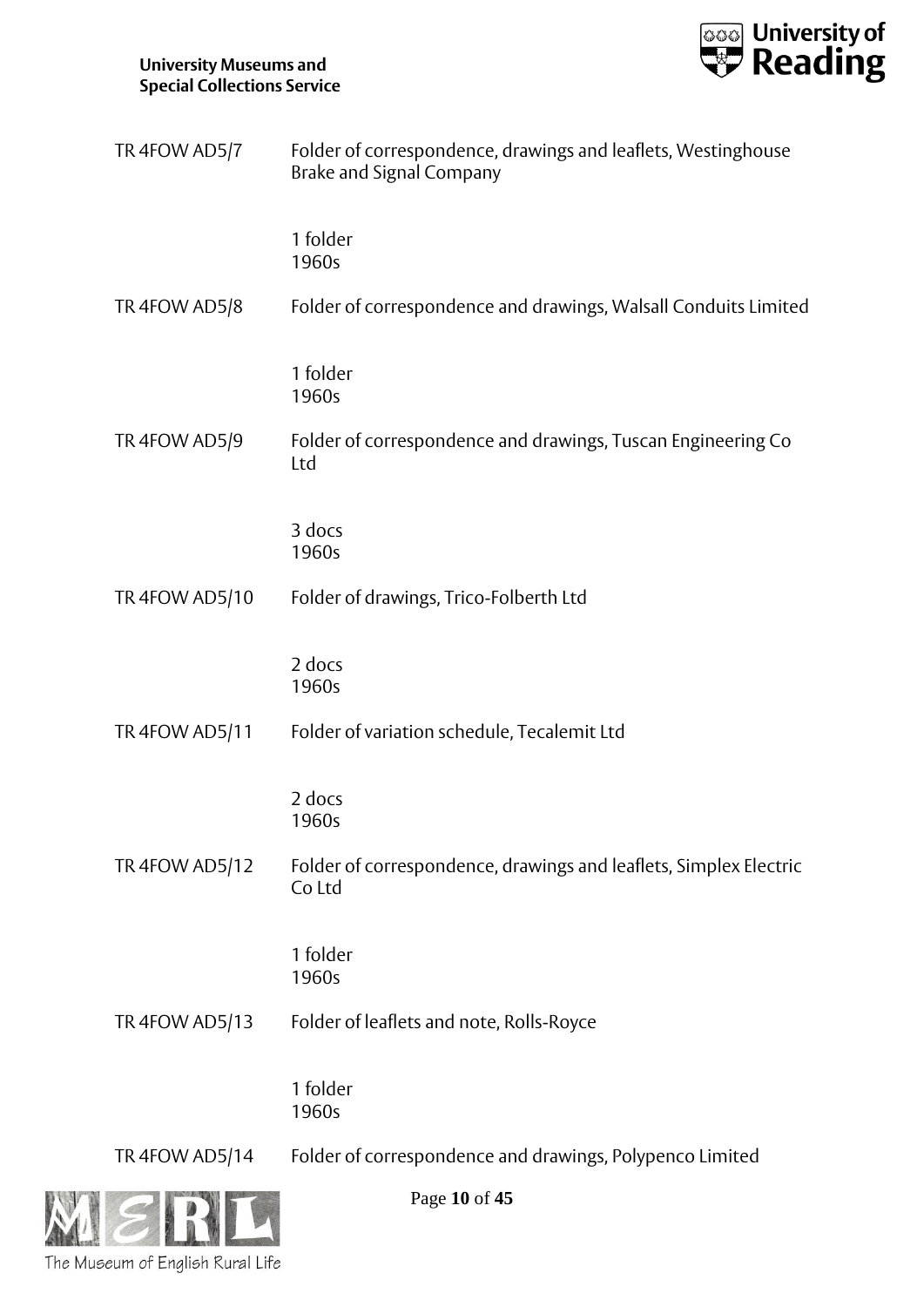

| 1 folder<br>1960s                                                                                                                              |
|------------------------------------------------------------------------------------------------------------------------------------------------|
| Folder of leaflets and a note, Pirelli General Cable Works                                                                                     |
| 1 folder<br>1960s                                                                                                                              |
| Commercial records                                                                                                                             |
| Folder entitled The Butterley Co Ltd<br>Consists of correspondence relating to a quotation by Fowlers                                          |
| 1 folder<br>1963                                                                                                                               |
| Folder entitled The Continental Oil Co Ltd<br>Consists of correspondence relating to a quotation by Fowlers                                    |
| 1 folder<br>1965                                                                                                                               |
| Folder entitled Doxford and Sunderland Shipbuilding and<br>Engineering Co Ltd<br>Consists of correspondence relating to a quotation by Fowlers |
| 1 folder<br>1965-1966                                                                                                                          |
|                                                                                                                                                |
| Folder entitled Ford Motor Company Ltd<br>Consists of correspondence relating to a quotation by Fowlers                                        |
| 1 folder<br>1966                                                                                                                               |
| Folder entitled The Gloucester Railway Carriage & Wagon Co Ltd<br>Consists of correspondence relating to a quotation by Fowlers                |
|                                                                                                                                                |



Page **11** of **45**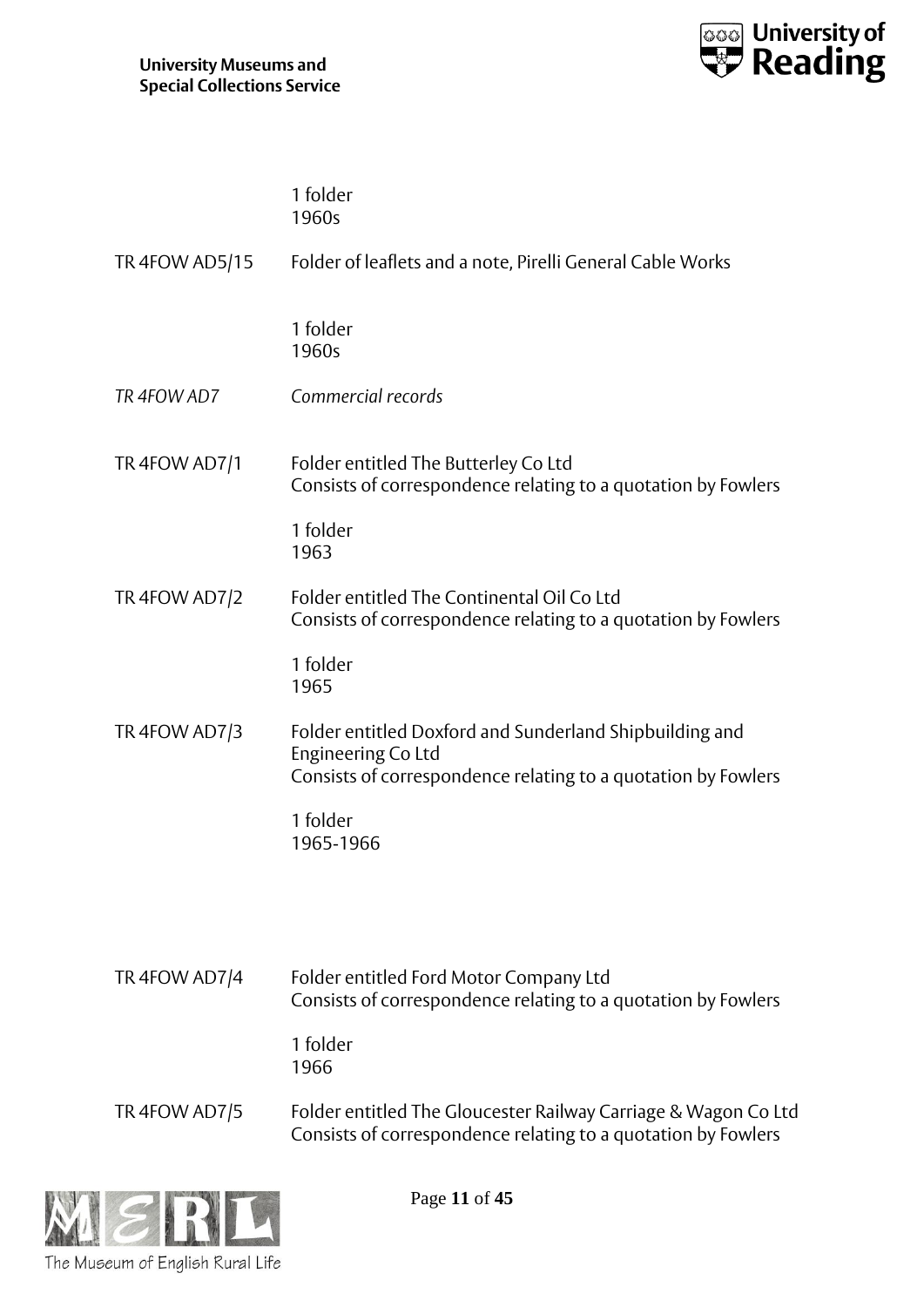

|                | 1 folder<br>1961                                                                                                    |
|----------------|---------------------------------------------------------------------------------------------------------------------|
| TR 4FOW AD7/6  | Folder entitled Gypsum Mines Ltd<br>Consists of correspondence relating to a quotation by Fowlers                   |
|                | 1 folder<br>1960                                                                                                    |
| TR 4FOW AD7/7  | Folder entitled Hall & Company Ltd<br>Consists of correspondence relating to a quotation by Fowlers                 |
|                | 1 folder<br>1964                                                                                                    |
| TR 4FOW AD7/8  | Folder entitled Stephenson Clarke Ltd<br>Consists of correspondence relating to a quotation by Fowlers              |
|                | 1 folder<br>1966                                                                                                    |
| TR 4FOW AD7/9  | Folder entitled Stewarts & Lloyds Ltd<br>Consists of correspondence relating to a quotation by Fowlers              |
|                | 1 folder<br>1966                                                                                                    |
| TR 4FOW AD7/10 | Folder entitled Trimpell Ltd<br>Consists of correspondence relating to a quotation by Fowlers                       |
|                | 1 folder<br>1964                                                                                                    |
|                |                                                                                                                     |
| TR 4FOW AD7/11 | <b>Folder entitled Ulster Transport Authority</b><br>Consists of correspondence relating to a quotation by Fowlers  |
|                | 1 folder<br>1963                                                                                                    |
| TR 4FOW AD7/12 | Folder entitled Horseley Bridge & Thos Piggott Ltd<br>Consists of correspondence relating to a quotation by Fowlers |
|                | 1 folder                                                                                                            |



Page **12** of **45**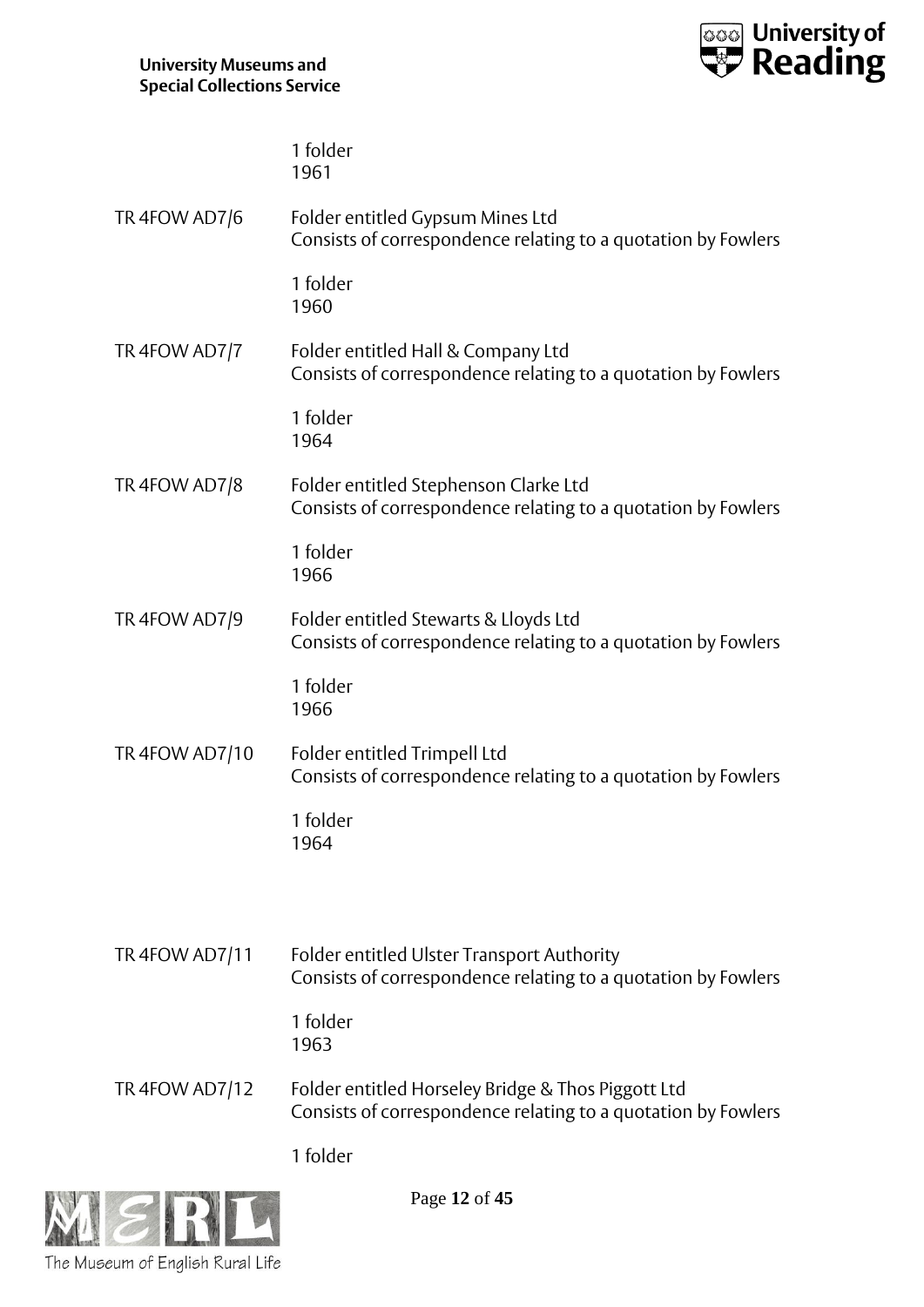

|                | 1961                                                                                                           |
|----------------|----------------------------------------------------------------------------------------------------------------|
| TR 4FOW AD7/13 | Folder entitled Import Export (Technical) Ltd<br>Consists of correspondence relating to a quotation by Fowlers |
|                | 1 folder<br>1966                                                                                               |
| TR 4FOW AD7/14 | Folder entitled James A. Jobling & Co Ltd<br>Consists of correspondence relating to a quotation by Fowlers     |
|                | 1 folder<br>1961                                                                                               |
| TR 4FOW AD7/15 | Folder entitled Kohat Cements Limited, Lahore<br>Consists of correspondence relating to a quotation by Fowlers |
|                | 1 folder<br>1966                                                                                               |
| TR 4FOW AD7/16 | Folder entitled Oxfordshire Ironstone Co Ltd<br>Consists of correspondence relating to a quotation by Fowlers  |
|                | 1 folder<br>1960-1963                                                                                          |
| TR 4FOW AD7/17 | Folder entitled Simon-Carves Ltd<br>Consists of correspondence relating to a quotation by Fowlers              |
|                | 1 folder<br>1966                                                                                               |
|                |                                                                                                                |
| TR 4FOW AD7/18 | Folder entitled Smith's Dock Co Ltd<br>Consists of correspondence relating to a quotation by Fowlers           |
|                | 1 folder<br>1965                                                                                               |
| TR 4FOW AD7/19 | Folder entitled South Western Gas Board, Bath<br>Consists of correspondence relating to a quotation by Fowlers |
|                | 1 folder<br>1963                                                                                               |



Page **13** of **45**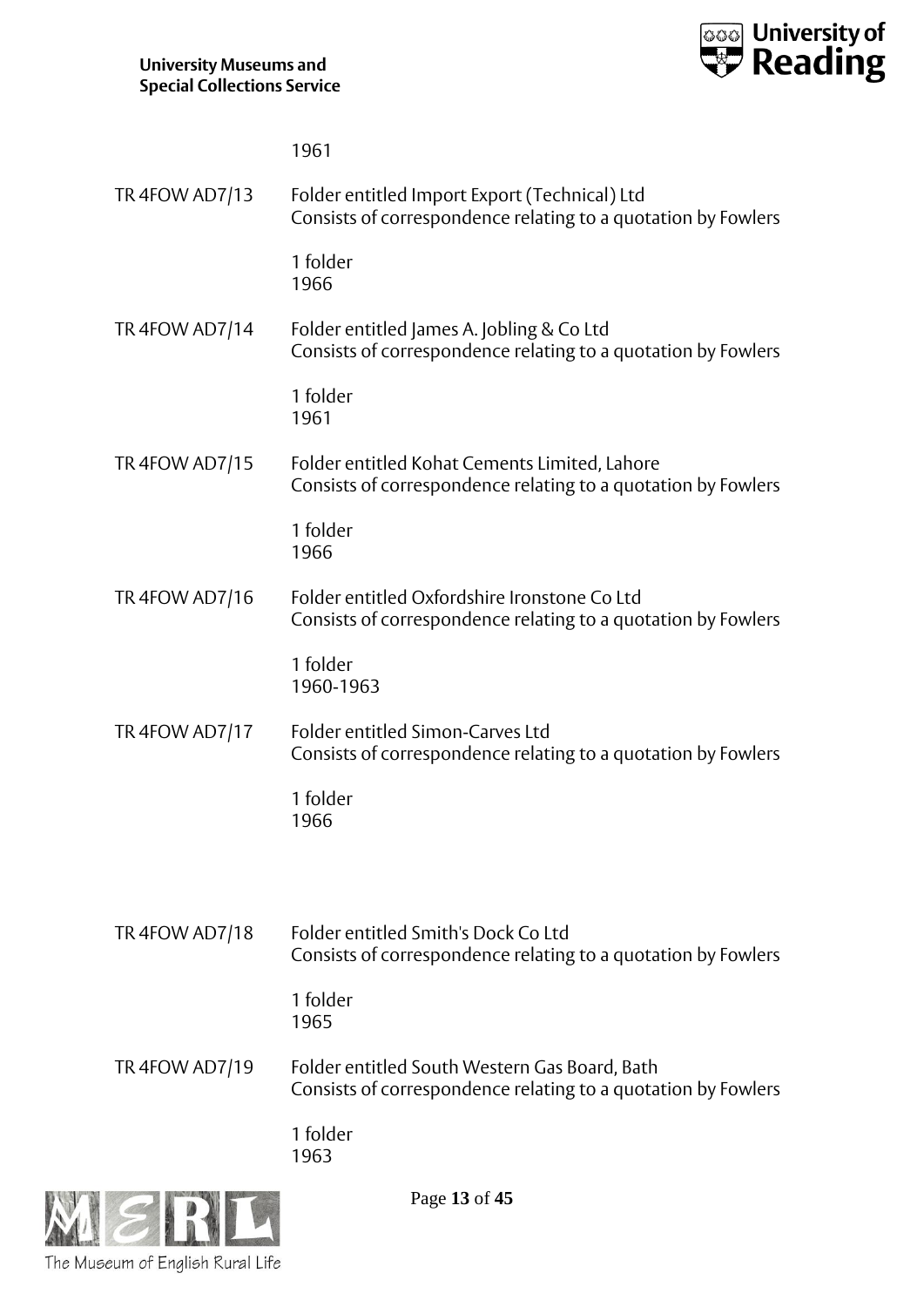

| TR 4FOW AD7/20        | Folder entitled South Western Gas Board, Exeter<br>Consists of correspondence relating to a quotation by Fowlers                                            |
|-----------------------|-------------------------------------------------------------------------------------------------------------------------------------------------------------|
|                       | 1 folder<br>1964                                                                                                                                            |
| <b>TR 4FOW AD7/21</b> | Folder entitled Steel Company of Wales Ltd, Velindre<br>Consists of correspondence relating to a quotation by Fowlers                                       |
|                       | 1 folder<br>1965                                                                                                                                            |
| <b>TR 4FOW AD7/22</b> | Folder of miscellaneous locomotive performance data<br>Consists of correspondence relating to a quotation by Fowlers                                        |
|                       | 1 folder<br>1960s                                                                                                                                           |
| TR 4FOW MP            | <b>Manufacturing and production records</b>                                                                                                                 |
| TR 4FOW MP3           | Parts, repairs and outworks records                                                                                                                         |
| TR 4FOW MP3/1         | Folder entitled 120 HP Loco no. 21834<br>G. & T. Earle Ltd. Lister Starting Engine no. 10/726 12HP spec<br>14.92 GCR. Date delivered 16 Jun 1937. 4C M.732. |
|                       | 1 folder<br>1937-1967                                                                                                                                       |
|                       |                                                                                                                                                             |
| TR 4FOW MP3/2         | Folder entitled 60 HP Loco no. 21908<br>G. & T. Earle Ltd. Coronation. Date delivered 14 Apr 1937.6B<br>M.718.                                              |
|                       | 1 folder<br>1937-1951                                                                                                                                       |
| TR 4FOW MP3/3         | Folder entitled 60 HP Loco no. 21909<br>N. Greenings & Co Ltd. 6B engine M.799. Date delivered 31 Mar<br>1938                                               |
|                       | 1 folder                                                                                                                                                    |



Page **14** of **45**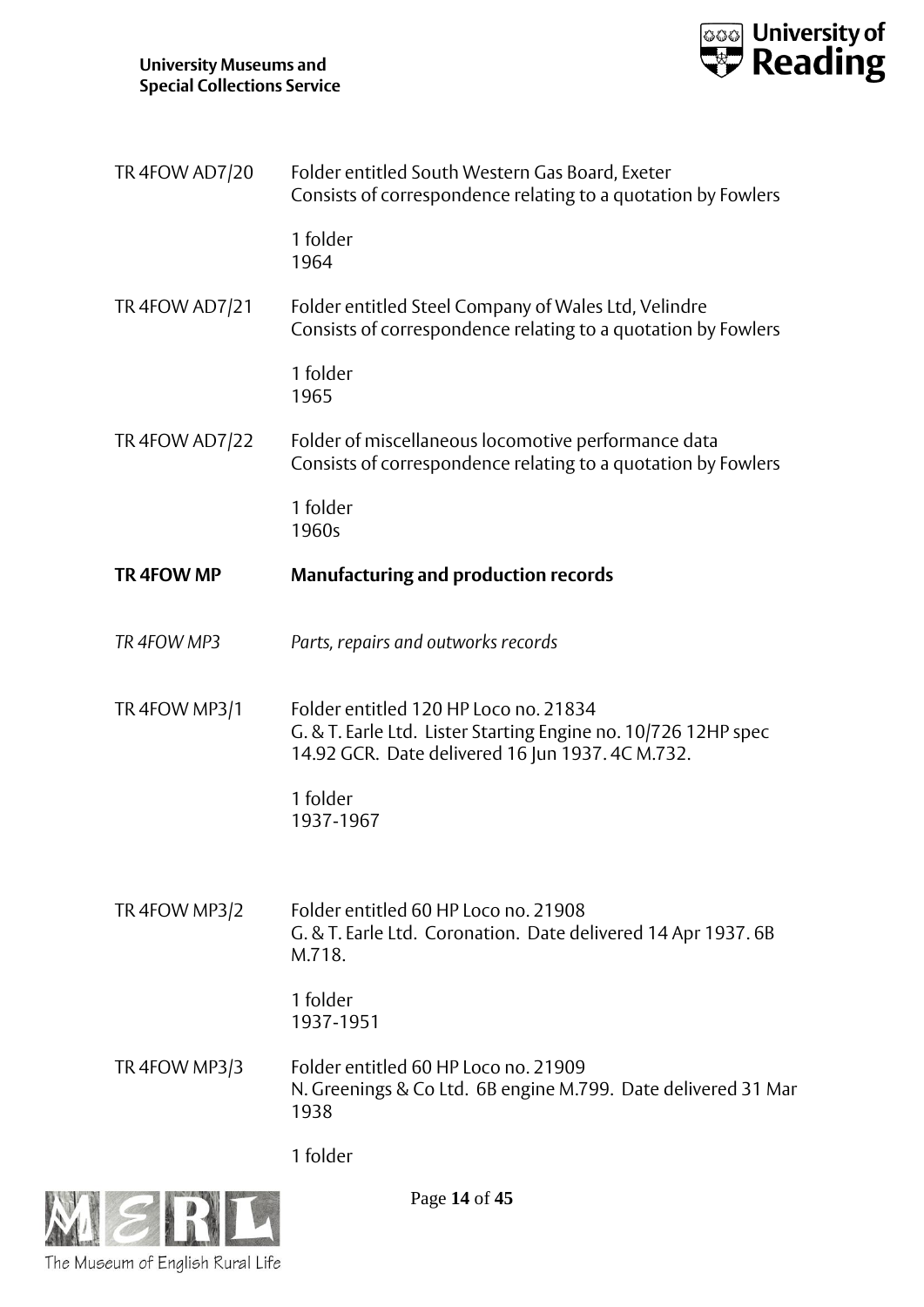

|                | 1938-1964                                                                                                        |
|----------------|------------------------------------------------------------------------------------------------------------------|
| TR 4FOW MP3/4  | Folder entitled 60 HP Loco no. 21910<br>British Aluminium Co Ltd. 6B engine M.901. Date delivered 30<br>Apr 1938 |
|                | 1 folder<br>1938-1965                                                                                            |
| TR 4FOW MP3/5  | Folder entitled 60 HP Loco no. 21911<br>Admiralty, Devonport. 6B engine 907. Date delivered 31 Aug<br>1938       |
|                | 1 folder<br>1938-1964                                                                                            |
| TR 4FOW MP3/6  | Folder entitled 35 HP Loco no. 16038                                                                             |
|                | 1 folder<br>1939-1942                                                                                            |
| TR 4FOW MP3/7  | Folder entitled 40 HP Loco no. 17726<br>Dorman 4JO engine no. 20460. Date delivered Aug 1933                     |
|                | 1 folder<br>1951-1952                                                                                            |
| TR 4FOW MP3/8  | Folder entitled 50 HP Loco no. 17778<br>Colonial Sugar Refining Co Ltd                                           |
|                | 1 folder<br>1951-1954                                                                                            |
| TR 4FOW MP3/9  | Folder entitled 70 HP Loco no. 18620<br><b>International Combustion Ltd</b>                                      |
|                | 1 folder<br>1938-1953                                                                                            |
| TR 4FOW MP3/10 | Folder entitled 60 HP Loco no. 19024 and 19351<br>Craven Railway and Carriage Co                                 |
|                | 1 folder<br>1944-1959                                                                                            |
|                |                                                                                                                  |



Page **15** of **45**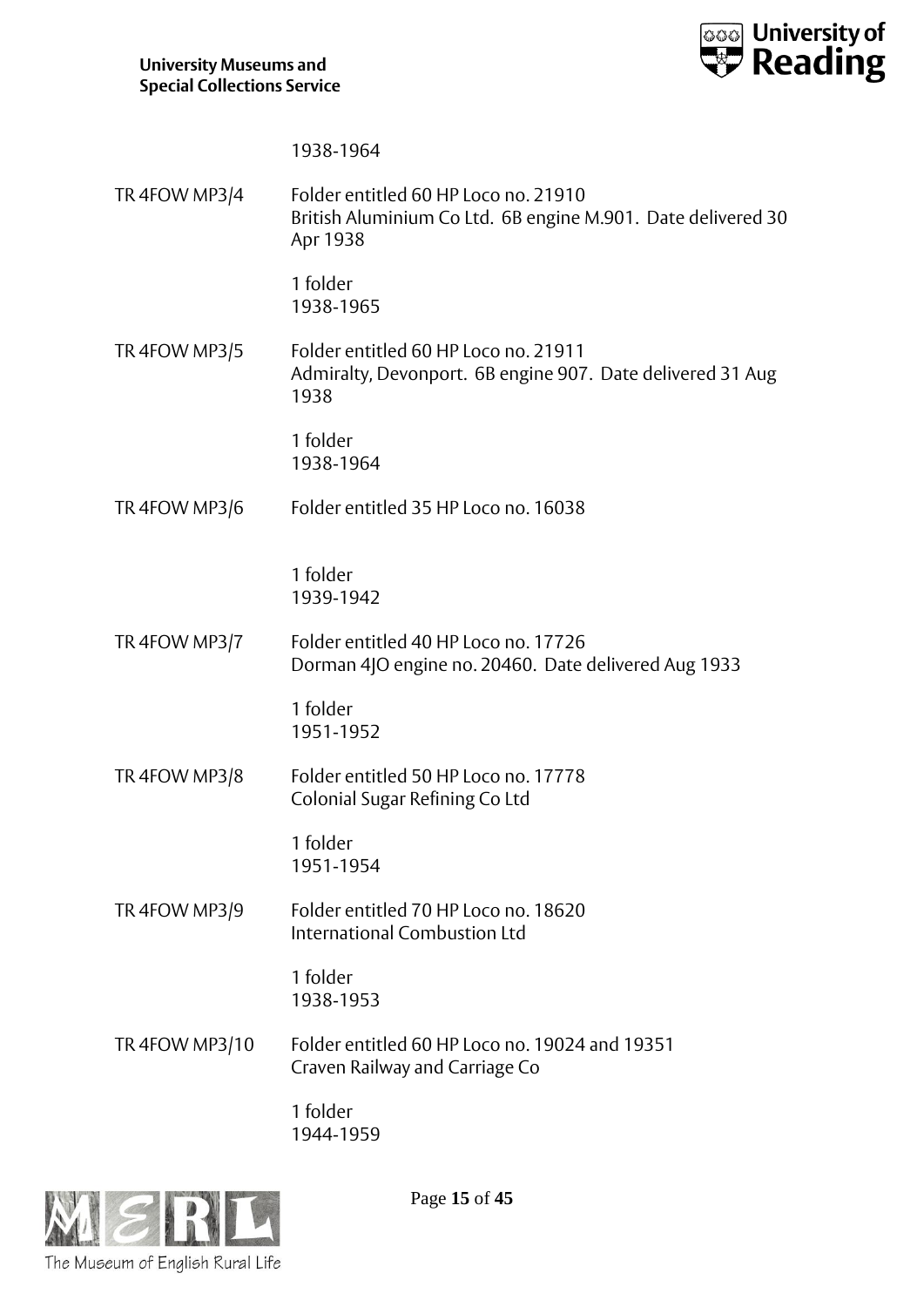

| TR 4FOW MP3/11 | Folder entitled Loco no. 19424        |
|----------------|---------------------------------------|
|                | Tilbury Contracting & Dredging Co Ltd |

1 folder 1951

TR 4FOW MP3/12 Folder entitled 80 HP Loco no. 19613 The Standard Brick and Sand Co Ltd. 6A M.309. Date delivered 21 Sept 1935. Purchased secondhand by Standard Brick and Sand Co Ltd

> 1 folder 1935-1961

TR 4FOW MP3/13 Folder entitled 100 HP Loco no. 19645 Britannia Scrap Metal Co Ltd

> 1 folder 1943-1954

TR 4FOW MP3/14 Folder entitled 40 HP Loco no. 20067 General Electric Co Ltd

> 1 folder 1947-1956

TR 4FOW MP3/15 Folder entitled 46 HP Loco no. 20110 Booker Bros, McConnell Co Ltd

> 1 folder 1945

TR 4FOW MP3/16 Folder entitled 40 HP Loco no. 20154 Mysore Sugar Co Ltd

> 1 folder 1949

TR 4FOW MP3/17 Folder entitled 40 HP Loco no. 20337 Shredded Wheat Co Ltd

> 1 folder 1953-1965

TR 4FOW MP3/18 Folder entitled Loco no. 20373



Page **16** of **45**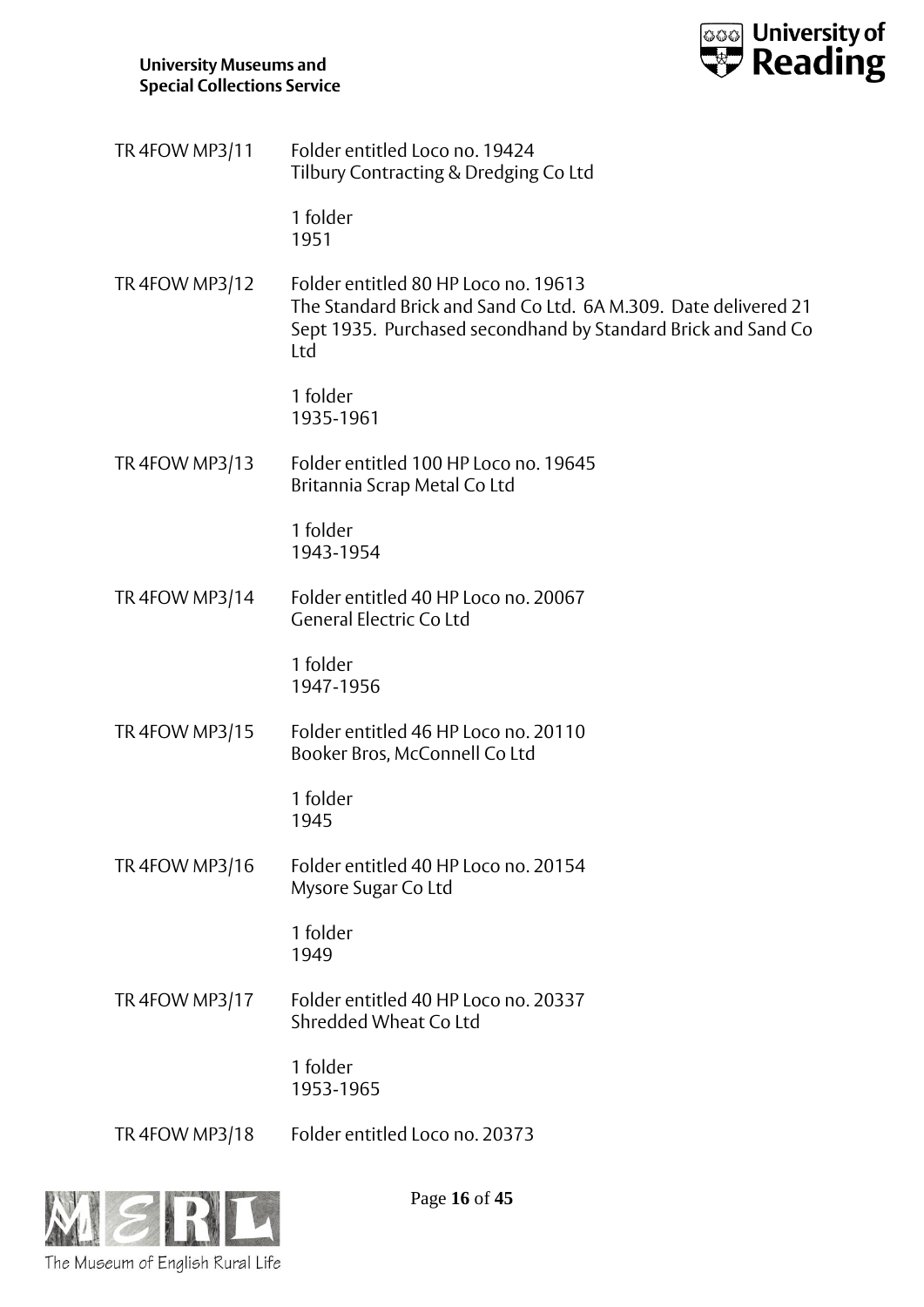

Markham & Co Ltd

1 folder 1950-1954

TR 4FOW MP3/19 Folder entitled Loco no. 20488 Amatikula Sugar Mills

> 1 folder 1951

TR 4FOW MP3/20 Folder entitled Loco no. 20550 Tilbury Contracting & Dredging Co. 6V2 M.228

> 1 folder 1943-1955

TR 4FOW MP3/21 Folder entitled 40 HP Loco no. 20603 Mysore Sugar Co Ltd

> 1 folder 1949

TR 4FOW MP3/22 Folder entitled 80 HP Loco no. 21048 British Railways

> 1 folder 1950-1956

TR 4FOW MP3/23 Folder entitled 52 HP Loco no. 21086 Park Gate Iron and Steel Co Ltd. Delivered 11 Jan 1936. Ruston Engines 3VQB

> 1 folder 1938-1950

TR 4FOW MP3/24 Folder entitled 40 HP Loco no. 21202 South Wales Transport Co, Mumbles Railway. Delivered 12 Mar 1936. 4B M.394

> 1 folder 1936-1940



Page **17** of **45**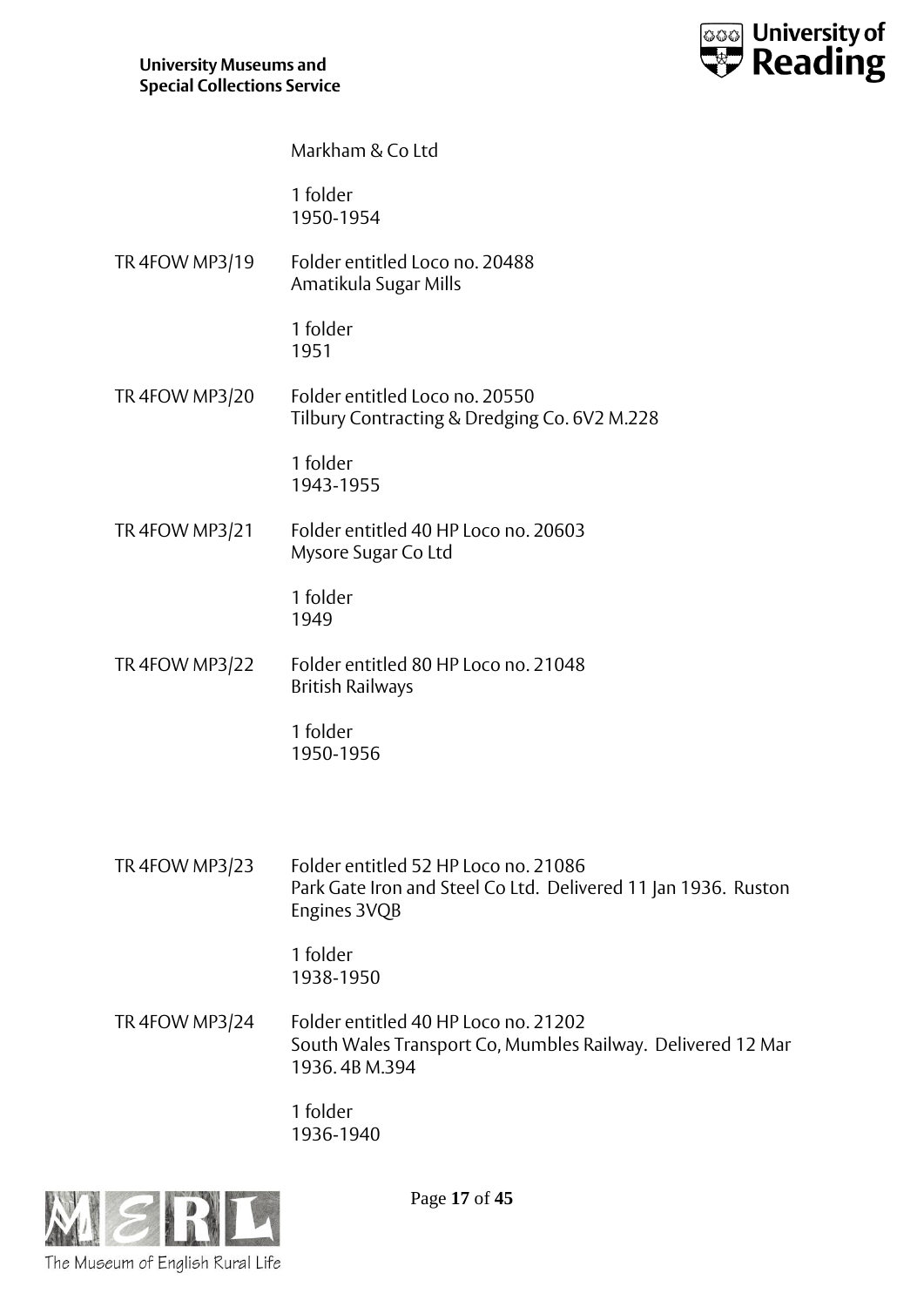

| TR 4FOW MP3/25        | Folder entitled 40 HP Loco no. 21293-4-5<br>Alpha Cement Co Ltd                                               |
|-----------------------|---------------------------------------------------------------------------------------------------------------|
|                       | 1 folder<br>1949-1957                                                                                         |
| <b>TR 4FOW MP3/26</b> | Folder entitled 80 HP Loco no. 21322<br>A.P.C.M. Dunstable                                                    |
|                       | 1 folder<br>1937-1967                                                                                         |
| <b>TR 4FOW MP3/27</b> | Folder entitled 80 HP Loco no. 21322<br>A.P.C.M. Dunstable, 6A engine no, M378. Delivered 24 Jun 1936         |
|                       | 1 folder<br>1937-1967                                                                                         |
| TR 4FOW MP3/28        | Folder entitled 40 HP Loco no. 21442<br>W.O. & H.D. Wells Ltd, 4B engine M.456. Date delivered 1 Sept<br>1936 |
|                       | 1 folder<br>1946                                                                                              |
| TR 4FOW MP3/29        | Folder entitled 80 HP Loco no. 21455<br>Delivered 24 Sept 1936 6A M.373. A.P.C.M. Ltd, Dunstable              |
|                       | 1 folder<br>1936-1967                                                                                         |
| <b>TR 4FOW MP3/30</b> | Folder entitled 80 HP Loco no. 21456<br>Delivered 8 Apr 1937 6A M.587. Rootes Pressings (Scotland) Ltd        |
|                       | 1 folder<br>1937-1967                                                                                         |
| TR 4FOW MP3/31        | Folder entitled 80 HP Loco no. 21457<br>Delivered 6 Feb 1937 6A M.578. Pilkington Bros (South Wales)<br>Ltd   |
|                       | 1 folder<br>1937-1946                                                                                         |
| TR 4FOW MP3/32        | Folder entitled 40 HP Loco no. 21750                                                                          |



Page **18** of **45**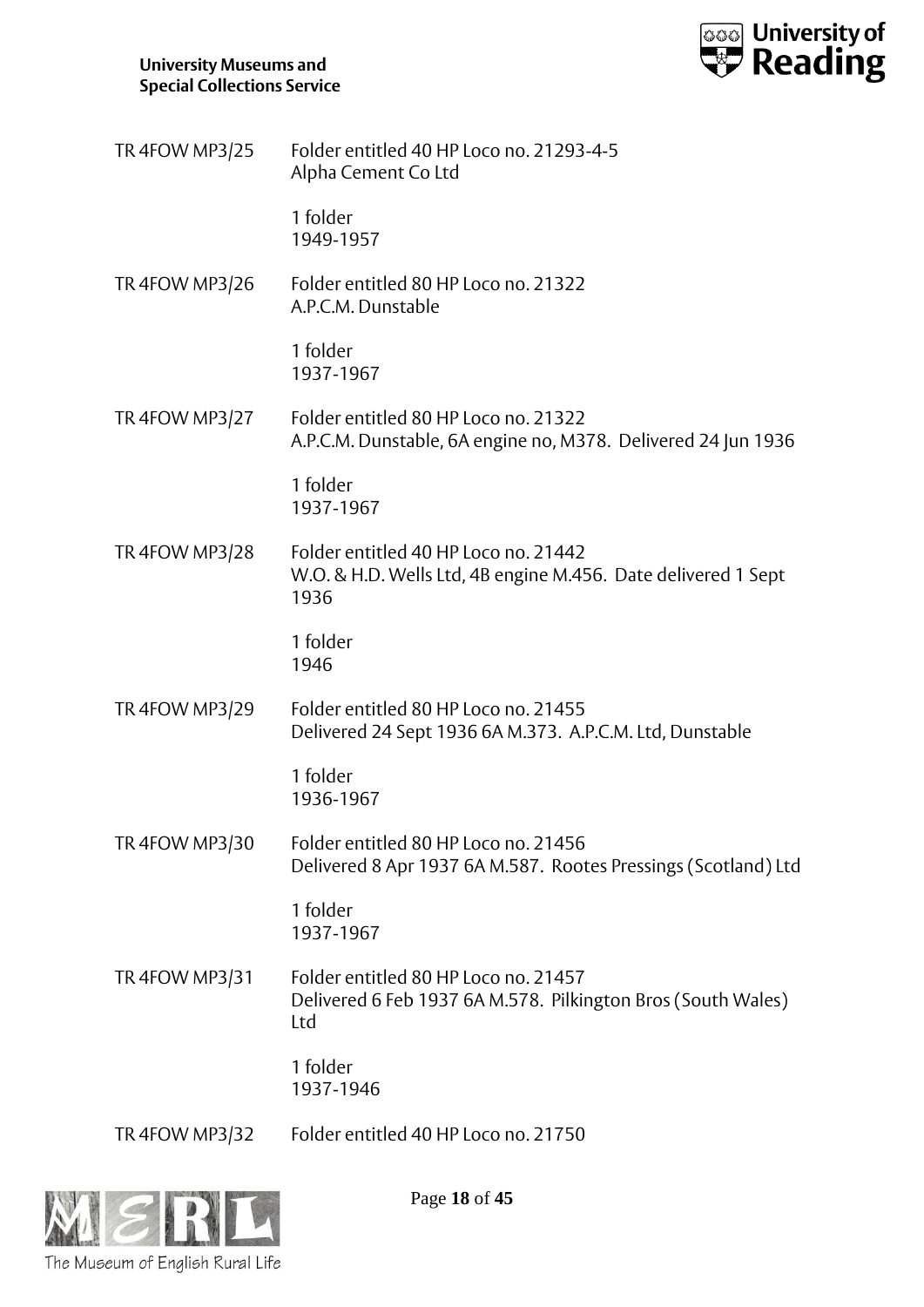

|                       | Delivered Jan 1937 6A M.576                                                                                                                                                                                             |
|-----------------------|-------------------------------------------------------------------------------------------------------------------------------------------------------------------------------------------------------------------------|
|                       | 1 folder<br>1938-1952                                                                                                                                                                                                   |
| TR 4FOW MP3/33        | Folder entitled 40 HP Loco no. 21754<br>4B M.568. Boultons Paul Ltd                                                                                                                                                     |
|                       | 1 folder<br>1939-1967                                                                                                                                                                                                   |
| TR 4FOW MP3/34        | Folder entitled 60 HP Loco no. 21779<br>Delivery date 25 Mar 1937. 6B M.717. B.P.C.M. Ltd, Penarth                                                                                                                      |
|                       | 1 folder<br>1937-1967                                                                                                                                                                                                   |
| TR 4FOW MP3/35        | Folder entitled 60 HP Loco no. 21779<br>Delivery date 20 Mar 1937. 6B. B.P.C.M. Ltd, Penarth                                                                                                                            |
|                       | 1 folder<br>1937-1967                                                                                                                                                                                                   |
| <b>TR 4FOW MP3/36</b> | Folder entitled 40 HP Loco no. 22900<br>Delivery date 29 Mar 1941. 4B. M.2891 The Birtley Co Ltd                                                                                                                        |
|                       | 1 folder<br>1941-1945                                                                                                                                                                                                   |
| TR 4FOW MP3/37        | Folder entitled 150 HP Loco no. 22888<br>Delivery date 21 Jan 1940. 4C. M.1901 fitted with a Paxman<br>engine, no. 13p/580032/17, date delivered after conversion 27 Jul<br>1960. Colvilles Limited, Mossend, Bellshill |
|                       | 1 folder<br>1940-1962                                                                                                                                                                                                   |
| <b>TR 4FOW MP3/38</b> | Folder entitled 150 HP Loco no. 22889<br>Delivery date 12 Sept 1939. 4C. M. fitted with a McLaren engine,<br>no. 60797, converted 22 Jul 1958. Ministry of Supply                                                       |
|                       | 1 folder<br>1939-1964                                                                                                                                                                                                   |



Page **19** of **45**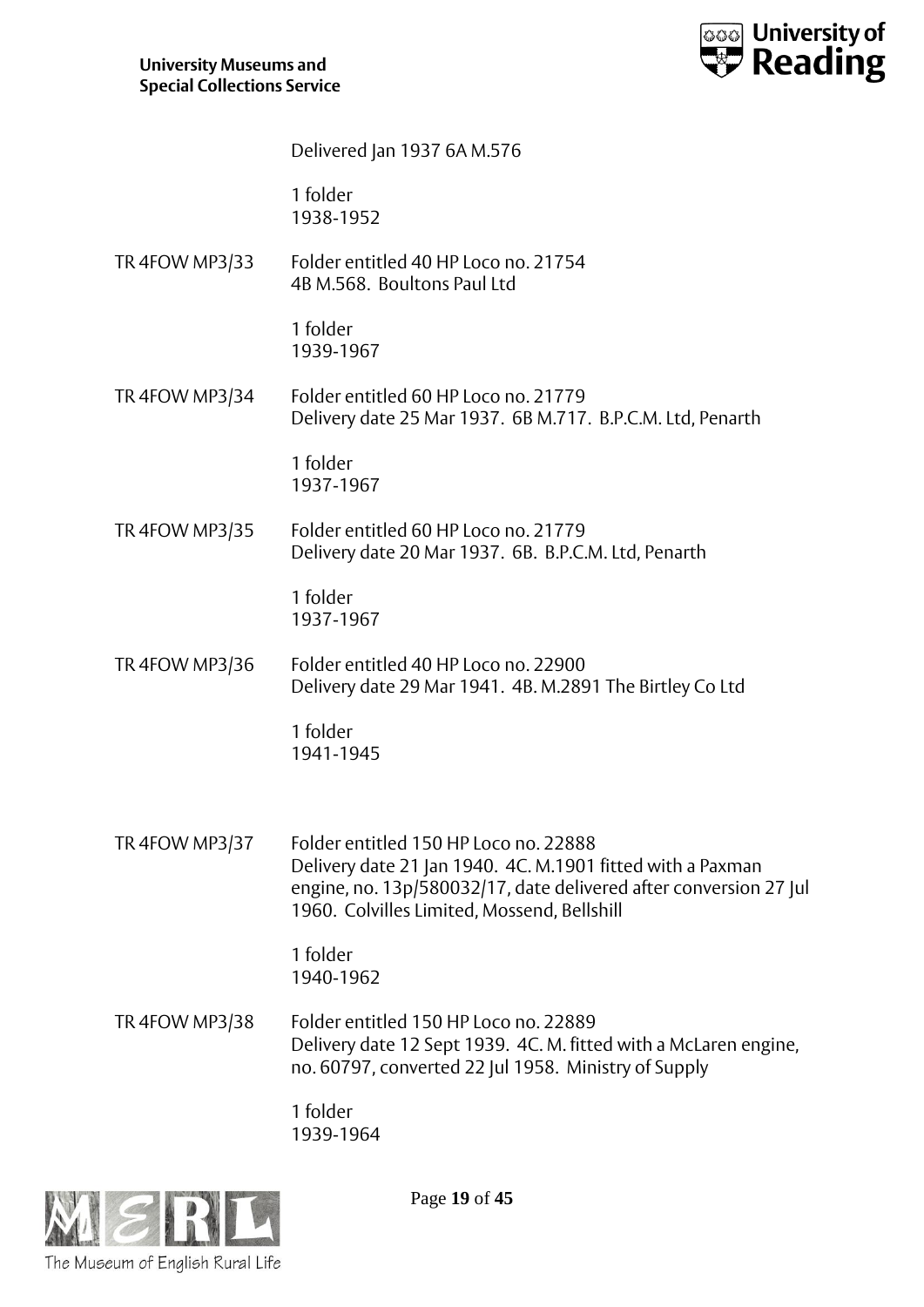

| TR 4FOW MP3/39        | Folder entitled 150 HP Loco no. 22890<br>Delivery date 20 Sept 1939. 4C. M1676. fitted with a McLaren M6<br>engine, no. 60798, converted 29 Sept 1958. Ministry of Supply |
|-----------------------|---------------------------------------------------------------------------------------------------------------------------------------------------------------------------|
|                       | 1 folder<br>1939-1964                                                                                                                                                     |
| <b>TR 4FOW MP3/40</b> | Folder entitled 150 HP Loco no. 22891<br>Delivery date 26 Feb 1940. Fowler 4C engine, no. 3220062, fitted<br>by Abelsons Jan 1955. British Railways                       |
|                       | 1 folder<br>1940-1967                                                                                                                                                     |
| TR 4FOW MP3/41        | Folder entitled 150 HP Loco no. 22892<br>Delivery date 5 Mar 1940. 4C engine, no. 5050, Ministry of<br>Supply, Riseley                                                    |
|                       | 1 folder<br>1940-1964                                                                                                                                                     |
| TR 4FOW MP3/42        | Folder entitled 80 HP Loco no. 22894<br>Delivery date 29 Feb 1940. Fowler 6A engine, no. M.3021, J.<br>Crosfield & Son Ltd                                                |
|                       | 1 folder<br>1940-1963                                                                                                                                                     |
| TR 4FOW MP3/43        | Folder entitled 80 HP Loco no. 22895<br>Delivery date 6 Apr 1940. Fowler 6A engine, no. M.3022, Imperial<br>Chemical Industries, Runcorn                                  |
|                       | 1 folder<br>1940-1964                                                                                                                                                     |
| <b>TR 4FOW MP3/44</b> | Folder entitled 150 HP Loco no. 22896<br>Delivery date 28 Mar 1940. Fowler 6C engine, no. M.3051,<br>Ministry of Supply, Woolwich Arsenal                                 |
|                       | 1 folder<br>1940-1968                                                                                                                                                     |
| TR 4FOW MP3/45        | Folder entitled 150 HP Loco no. 22897                                                                                                                                     |



Page **20** of **45**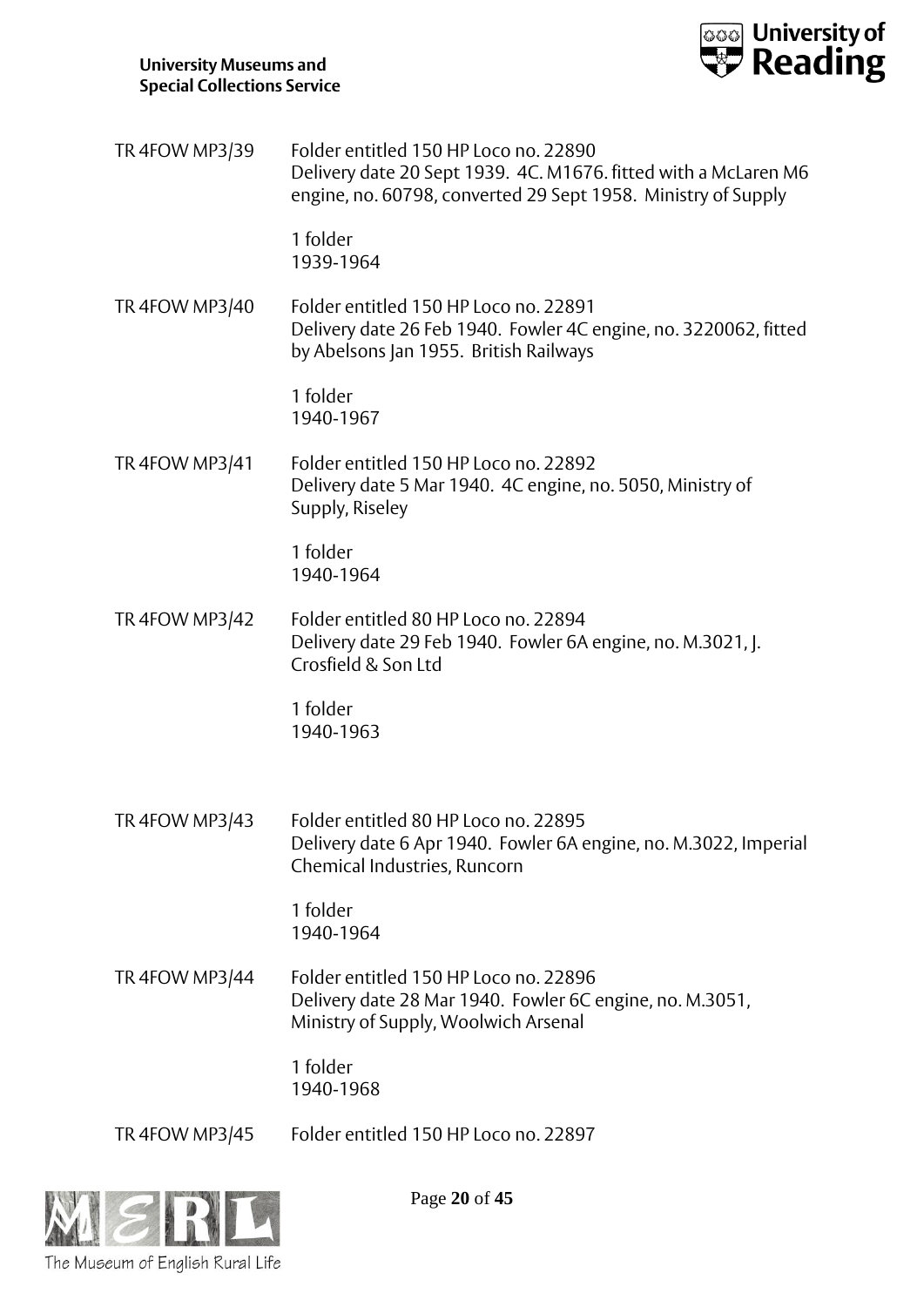

Delivery date 15 Apr 1940. 4C engine, no. M.3041, R.O.F. Radway Green

1 folder 1940-1967

TR 4FOW MP3/46 Folder entitled 40 HP Loco no. 22898 Delivery date 18 Jun 1940. 4B engine, no. M.2842, British Aluminium Co Ltd

> 1 folder 1940-1950

TR 4FOW MP3/47 Folder entitled 40 HP Loco no. 22899 Delivery date 28 Jun 1940. 4B engine, no. M.2849, Redbrook Tinplate Co Ltd

> 1 folder 1940-1961

TR 4FOW MP3/48 Folder entitled 40 HP Loco no. 22901 Delivery date 28 Jun 1940. 4B engine, no. 3990, Frith Derihon Stampings Ltd

> 1 folder 1942-1966

TR 4FOW MP3/49 Folder entitled 60 HP Loco no. 22902 Delivery date 16 Sept 1943. 4B engine, no. 4778, British Aluminium Co

> 1 folder 1943-1961

TR 4FOW MP3/50 Folder entitled 60 HP Loco no. 22903 Delivery date 11 Oct 1943. 4B engine, no. 4785, Carntyne Steel Castings Co Ltd

> 1 folder 1943-1965

TR 4FOW MP3/51 Folder entitled 60 HP Loco no. 22904



Page **21** of **45**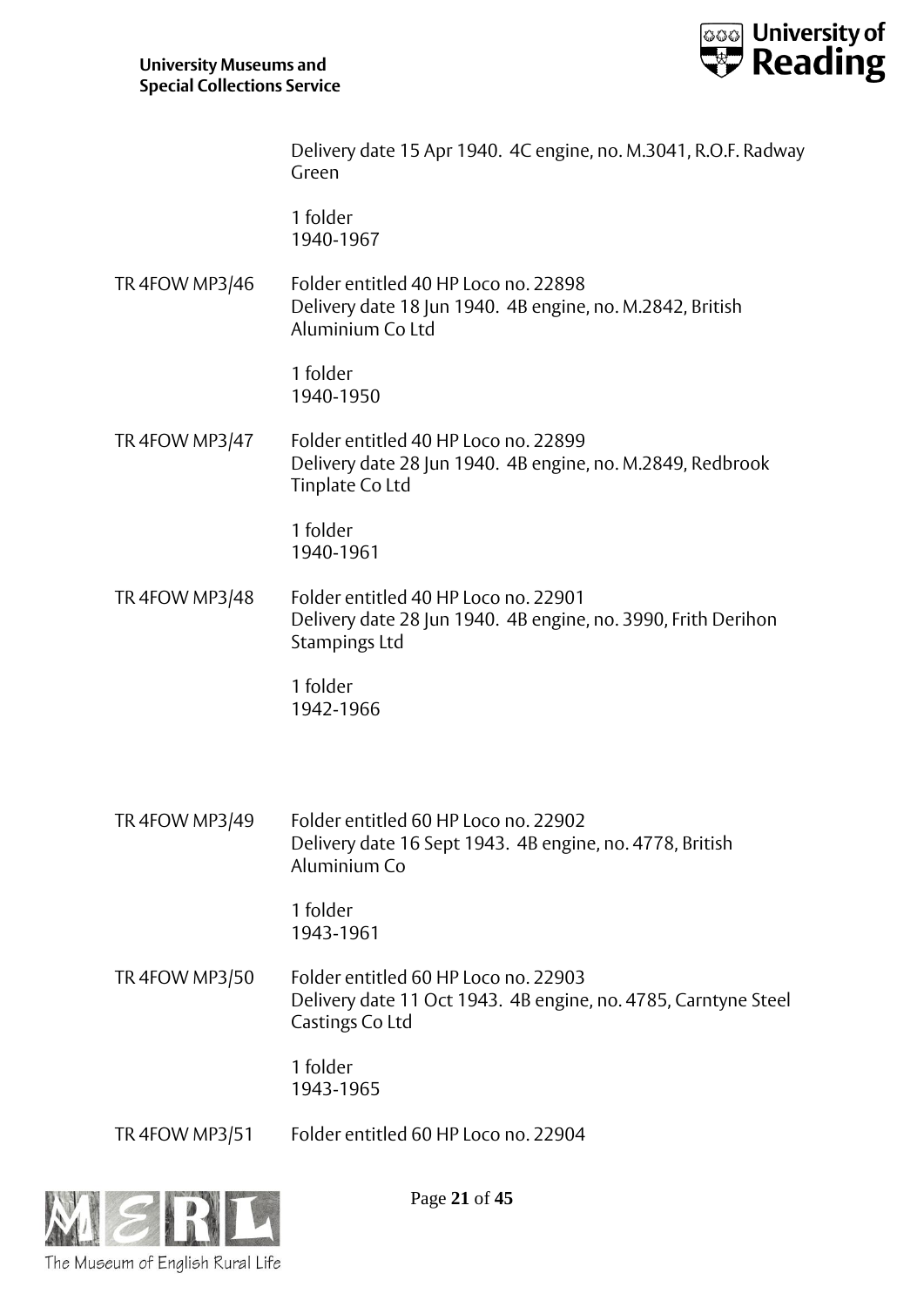

Delivery date 30 Oct 1943. 4B engine, no. 6510, British Aluminium Co Ltd

1 folder 1943-1966

TR 4FOW MP3/52 Folder entitled 80 HP Loco no. 22906 Delivery date 3 Sept 1940. 4B engine, no. 3024, M.O.S. Mold

> 1 folder 1940-1964

TR 4FOW MP3/53 Folder entitled 80 HP Loco no. 22907 Delivery date 14 Nov 1940. 6A engine, no. M.3025, ICI Ltd, Northwich

> 1 folder 1940-1964

TR 4FOW MP3/54 Folder entitled 80 HP Loco no. 22908 Delivery date 31 Mar 1941. 6A engine, no. M.3026, Pressed Steel Co Ltd, then Abelsons 11 Sept 1964

> 1 folder 1941-1965

TR 4FOW MP3/55 Folder entitled 80 HP Loco no. 22909 Delivery date 6 Sept 1941. 6A engine, no. M.3027, ICI Runcorn

> 1 folder 1941-1963

TR 4FOW MP3/56 Folder entitled 150 HP Loco no. 22912 Delivery date 4 Jul 1940. 4C engine, no. M.3042, 2D no. 2543, R.O.F. Swynnerton

> 1 folder 1940-1967

TR 4FOW MP3/57 Folder entitled 150 HP Loco no. 22913



Page **22** of **45**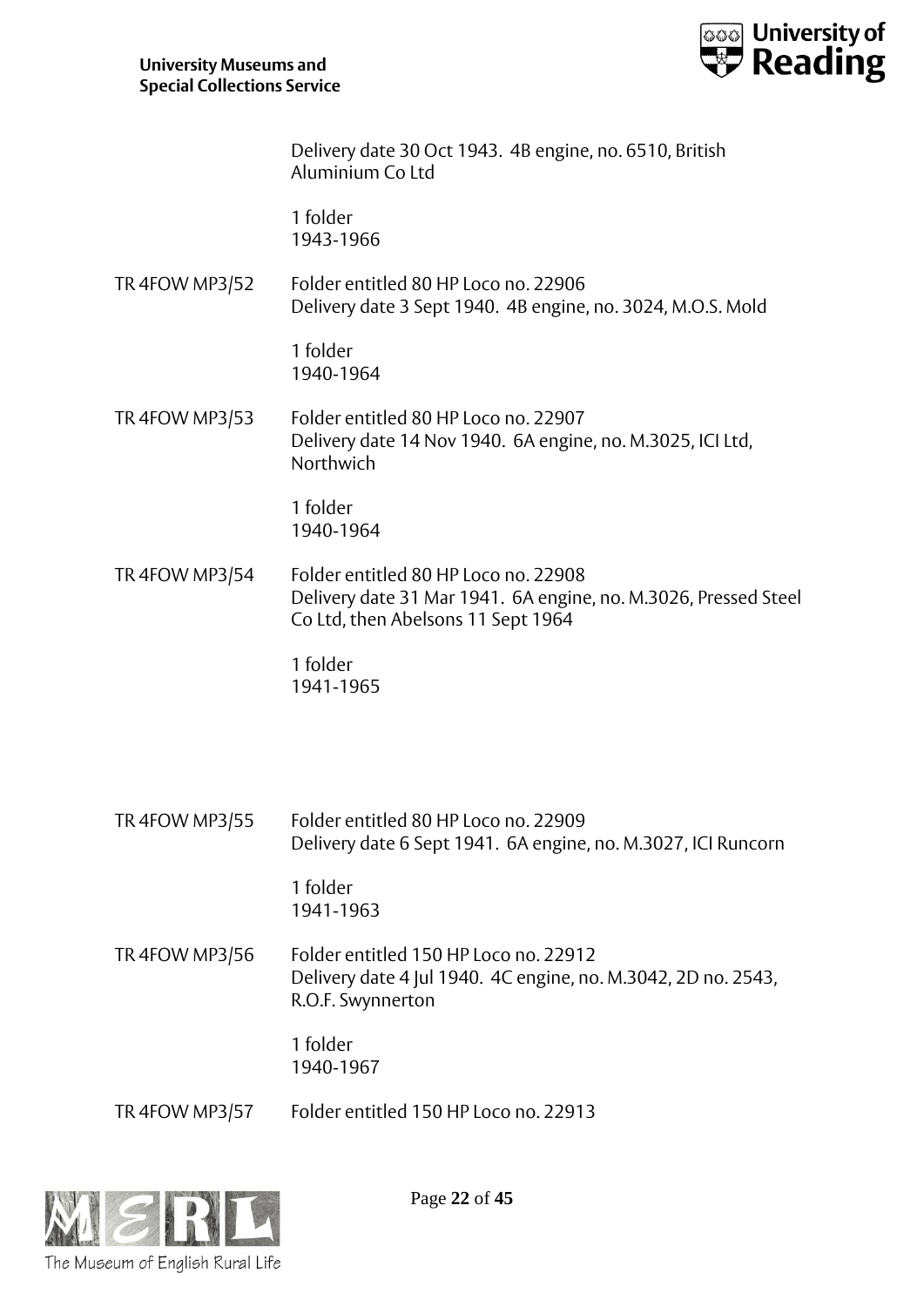

Delivery date 11 Jul 1940. 4C engine, no. M.3043, 2D no. 2544, R.O.F. Swynnerton then Birds from 15 May 1966

1 folder 1940-1966

TR 4FOW MP3/58 Folder entitled 150 HP Loco no. 22914 Delivery date 18 Jul 1940. 4C engine, no. M.3053, 2D no. 2544, R.O.F. Swynnerton then Shakespeare, Simpson and Cook

> 1 folder 1940-1963

TR 4FOW MP3/59 Folder entitled 150 HP Loco no. 22915 Delivery date 22 Jul 1940. 4C engine, no. M.3045, 2D no. 2553, Ministry of Works, H. King & Sons Ltd, Norwich

> 1 folder 1940-1963

TR 4FOW MP3/60 Folder entitled 150 HP Loco no. 22917 Delivery date 5 Aug 1940. 4C engine, no. M.3052, 2D no. 2569, English China Clays Ltd

> 1 folder 1940-1963

TR 4FOW MP3/61 Folder entitled 150 HP Loco no. 22918 Delivery date 14 Aug 1940. 4C engine, no. M.3054, 2D no. 2570, R.O.F., Chorley, Ablesons and W. Bush & Sons Ltd, Alfreton, Derby

> 1 folder 1940-1965

TR 4FOW MP3/62 Folder entitled 150 HP Loco no. 22919 Delivery date 9 Sept 1940. 4C engine, no. M.4155, United Kingdom Atomic Research

> 1 folder 1940-1960

TR 4FOW MP3/63 Folder entitled 150 HP Loco no. 22970



Page **23** of **45**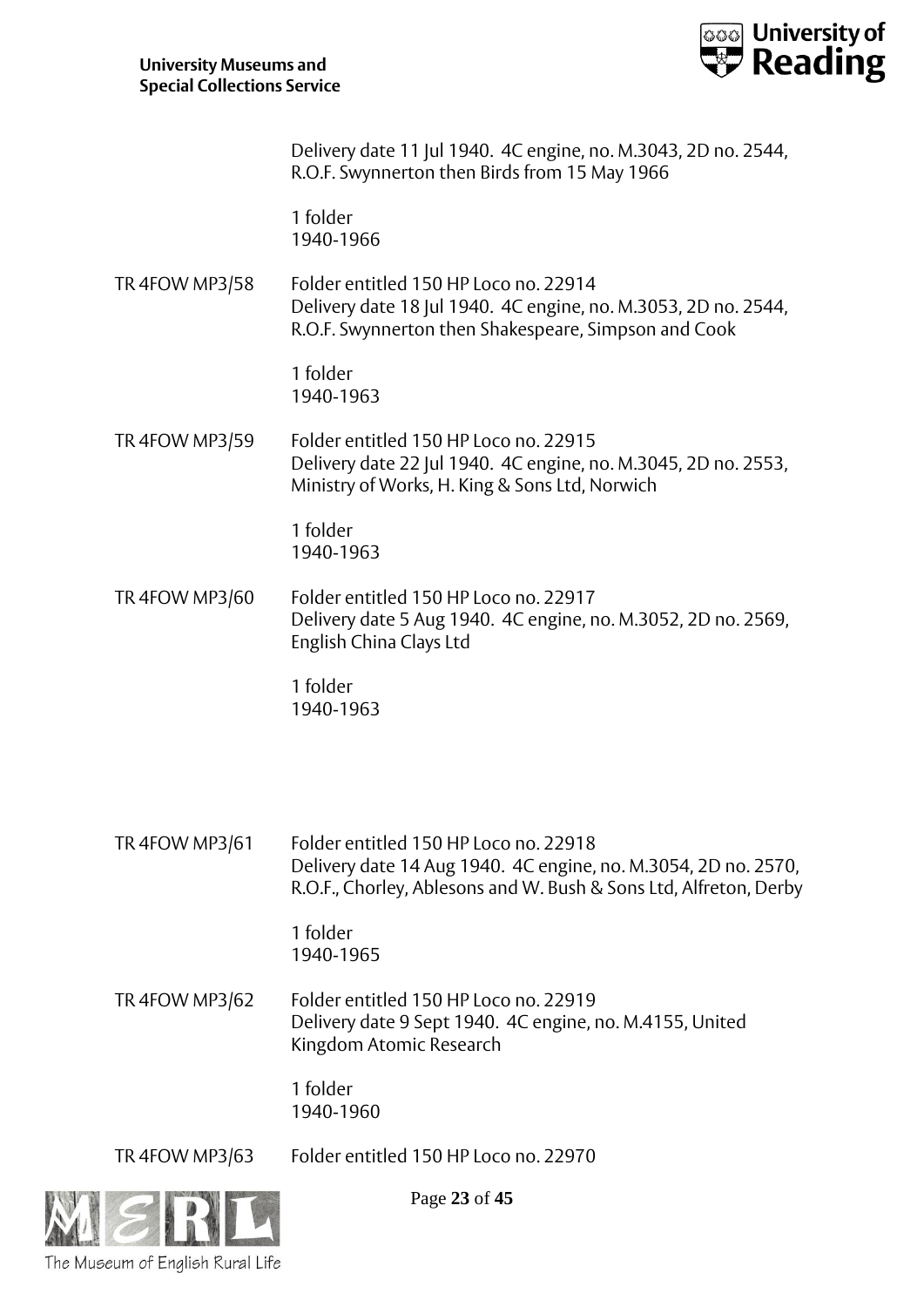

Delivery date 31 Jan 1942. Air Ministry

1 folder 1942-1966

TR 4FOW MP3/64 Folder entitled 150 HP Loco no. 22971 Delivery date 16 Feb 1942. 4C engine no. 4812, Fowler 2D engine no. 3717, Ministry of Works

> 1 folder 1942-1964

TR 4FOW MP3/65 Folder entitled 150 HP Loco no. 22972 Delivery date 11 Mar 1942. 4C engine no. 4813, Fowler 2D engine no. M. 3715, Ministry of Works

> 1 folder 1942-1964

TR 4FOW MP3/66 Folder entitled 150 HP Loco no. 22973 Delivery date 23 Mar 1942. 4C engine no. 4814, Fowler 2D engine no. M. 3722, Shell-Mex and B.P. Ltd

> 1 folder 1942-1963

TR 4FOW MP3/67 Folder entitled 150 HP Loco no. 22974 Delivery date 18 Apr 1942. 4C engine no. 4815, Fowler 2D engine no. M. 3721, ROF, Pembrey, Cox and Danks Ltd. Bedford

> 1 folder 1942-1967

TR 4FOW MP3/68 Folder entitled 150 HP Loco no. 22975 Delivery date 28 Apr 1942. 4C engine no. 4816, Fowler 2D engine no. M. 3718, ROF, Bramshall

> 1 folder 1942-1967

TR 4FOW MP3/69 Folder entitled 150 HP Loco no. 22976



Page **24** of **45**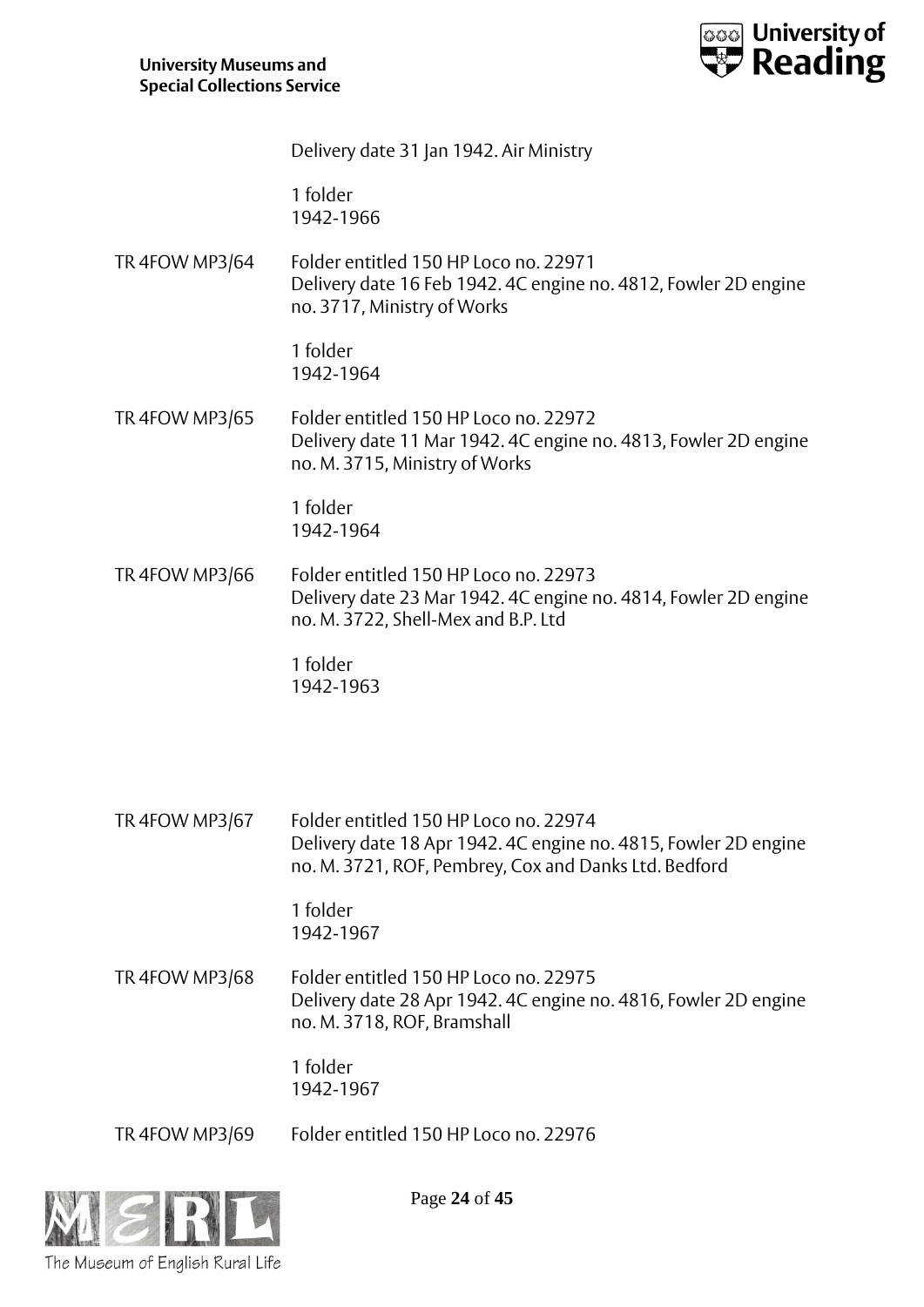

Delivery date 11 May 1942. McLaren M6 engine no. 60796, Ministry of Supply

1 folder 1942-1960

TR 4FOW MP3/70 Folder entitled 150 HP Loco no. 22977 Delivery date 28 May 1942. 4C engine no. 4819, Fowler 2D engine no. M3720, Ministry of Works

> 1 folder 1942-1959

TR 4FOW MP3/71 Folder entitled 150 HP Loco no. 22978 Delivery date 11 Jun 1942. 4C engine no.M34139, Fowler 2D engine no. M3719, Ministry of Supply

> 1 folder 1942-1964

TR 4FOW MP3/72 Folder entitled 150 HP Loco no. 22979 Delivery date 30 Jun 1942. 4C engine no. M. 4822, Fowler 2D engine no. M4344, Ministry of Supply

> 1 folder 1942-1964

TR 4FOW MP3/73 Folder entitled 150 HP Loco no. 22980 Delivery date 10 Jul 1942. 4C engine no. M. 4818, Fowler 2D engine no. M4345, Ministry of Supply, Pontrilas, then Steel Co of Wales

> 1 folder 1942-1965

TR 4FOW MP3/74 Folder entitled 150 HP Loco no. 22982 Delivery date 19 Aug 1942. 2D engine no. M. 4821, Fowler 2D engine no. M4348, Ministry of Works, Bramshall

> 1 folder 1942-1964

TR 4FOW MP3/75 Folder entitled 150 HP Loco no. 22983



Page **25** of **45**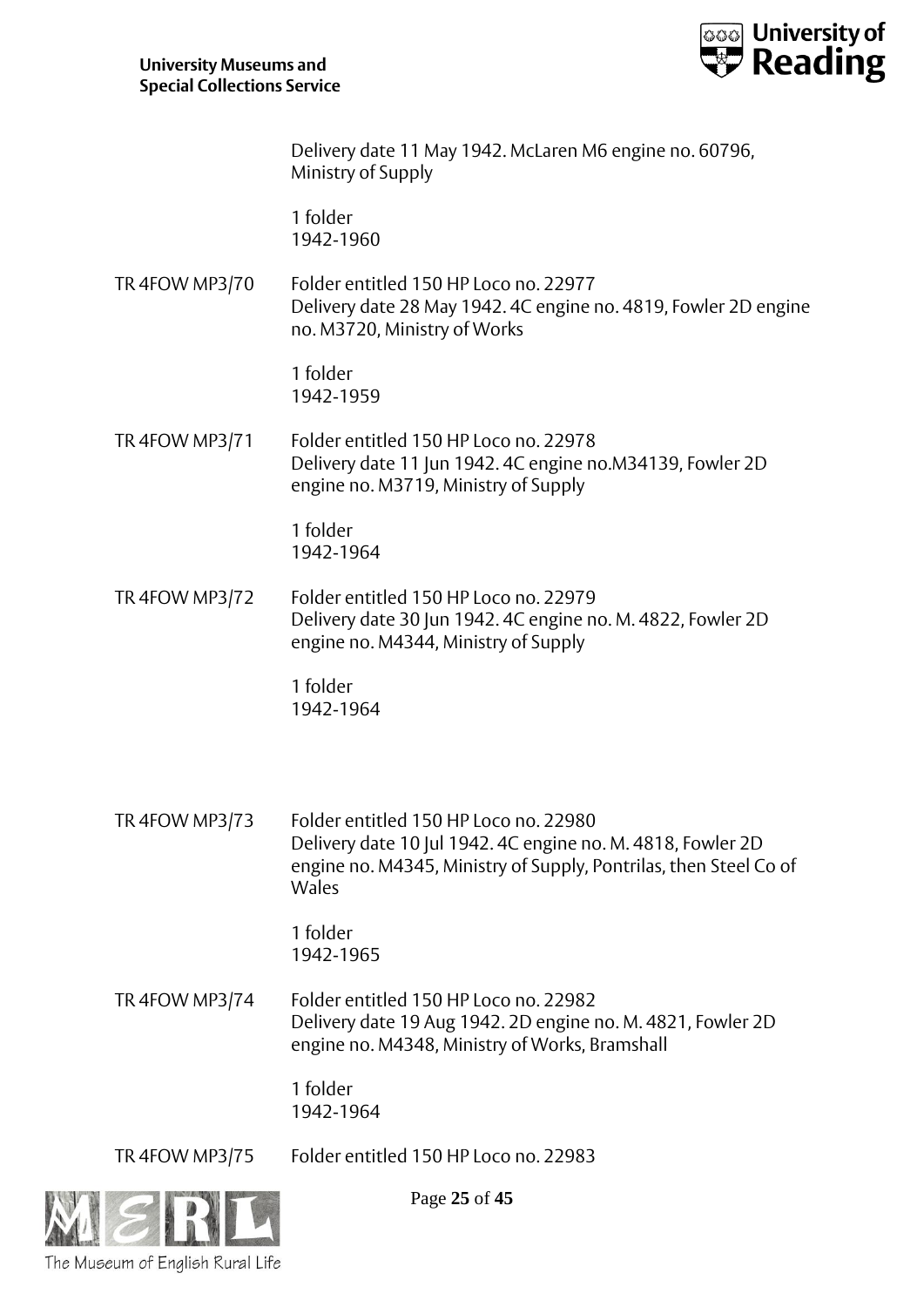

|                | Delivery date 31 Aug 1942. 2D engine no. M. 4826, Fowler 2D<br>engine no. M4349, Ministry of Works                                                                                 |
|----------------|------------------------------------------------------------------------------------------------------------------------------------------------------------------------------------|
|                | 1 folder<br>1942-1964                                                                                                                                                              |
| TR 4FOW MP3/76 | Folder entitled 150 HP Loco no. 22984<br>Delivery date 31 Aug 1942. 2D engine no. M. 4825, Fowler 2D<br>engine no. M4350, R.O.F. Pembury then Cox and Danks Ltd,<br><b>Bedford</b> |
|                | 1 folder<br>1942-1967                                                                                                                                                              |
| TR 4FOW MP3/77 | Folder entitled 150 HP Loco no. 22985<br>Delivery date 22 Sept 1942. 4C engine no. M. 5029, Fowler 2D<br>engine no. M4351, Furness Shipbuilding Co Ltd                             |
|                | 1 folder<br>1942-1963                                                                                                                                                              |
| TR 4FOW MP3/78 | Folder entitled 150 HP Loco no. 22986<br>Delivery date 30 Sept 1942. 4C engine no. M. 5028, Fowler 2D<br>engine no. M4352, Ministry of Supply, then Birds                          |
|                | 1 folder<br>1942-1966                                                                                                                                                              |
| TR 4FOW MP3/79 | Folder entitled 150 HP Loco no. 22987<br>Delivery date 12 Oct 1942. 4C engine no. M. 5030, Fowler 2D<br>engine no. M4379, Ministry of Works                                        |
|                | 1 folder<br>1942-1959                                                                                                                                                              |
| TR 4FOW MP3/80 | Folder entitled 150 HP Loco no. 22988<br>Delivery date 20 Oct 1942. 4C engine no. M. 5031, Fowler 2D<br>engine no. M4378, RO.F., Ranskill                                          |
|                | 1 folder<br>1942-1956                                                                                                                                                              |
| TR 4FOW MP3/81 | Folder entitled 150 HP Loco no. 22989                                                                                                                                              |



Page **26** of **45**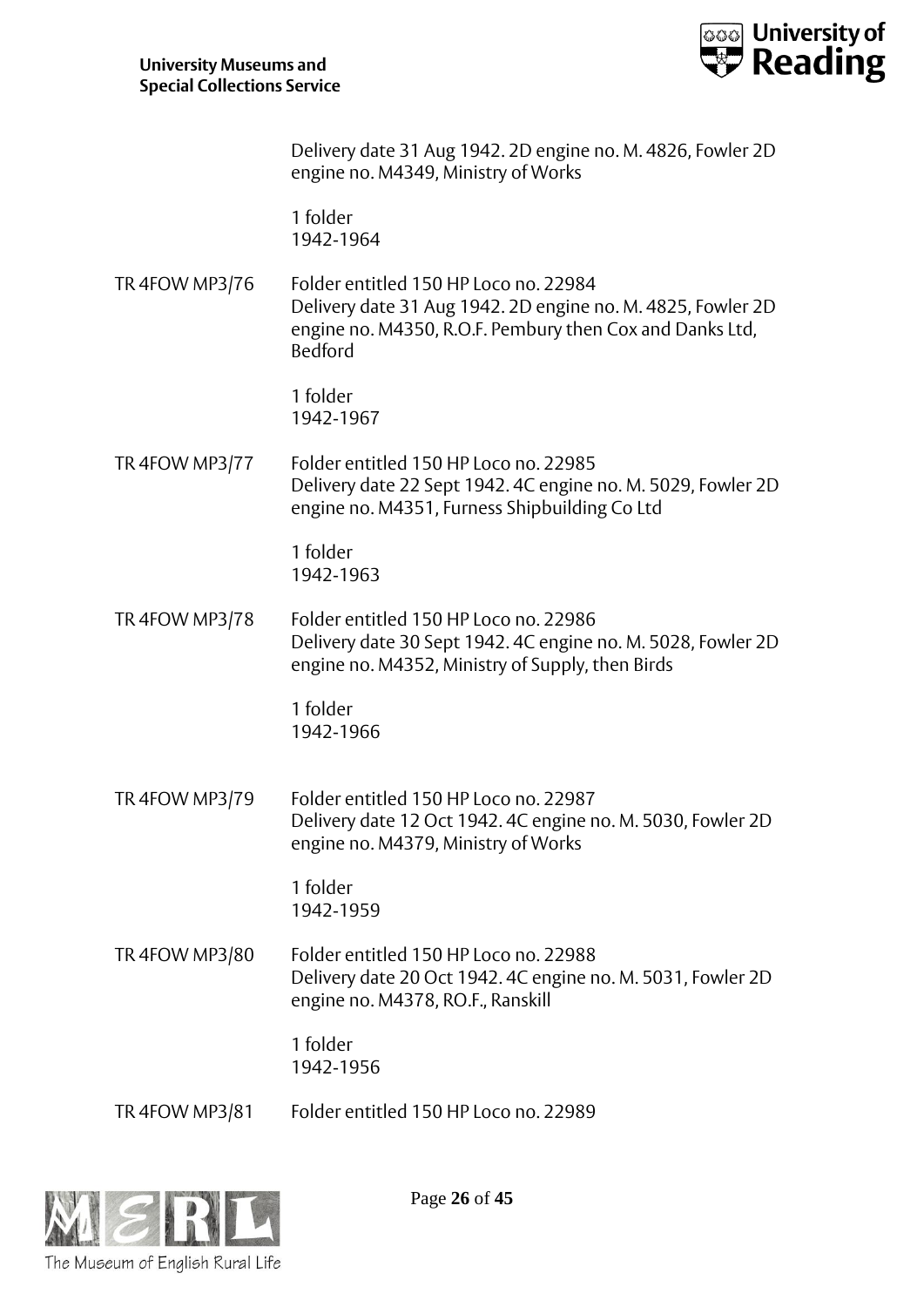

Delivery date 29 Oct 1942. 4C engine no. M. 5033, Fowler 2D engine no. M4380, Ministry of Works, Bramshall

1 folder 1942-1965

TR 4FOW MP3/82 Folder entitled 150 HP Loco no. 22990 Delivery date 13 Nov 1942. 4C engine no. M. 5034, Fowler 2D engine no. M4381, Ministry of Works, then Fred Watkins (Eng) Ltd

> 1 folder 1942-1967

TR 4FOW MP3/83 Folder entitled 150 HP Loco no. 22991 Delivery date 30 Nov 1942. 4C engine no. M. 5032, Fowler 2D engine no. M4382, Ministry of Works, then Central Wagon Co Ltd

> 1 folder 1942-1967

TR 4FOW MP3/84 Folder entitled 150 HP Loco no. 22993 Delivery date 20 Jan 1943. 4C engine no. M. 5037, Fowler 2D engine no. M4384, Admiralty, Rosyth

> 1 folder 1943-1964

TR 4FOW MP3/85 Folder entitled 150 HP Loco no. 22994 Delivery date 25 Aug 1942. McLaren engine no. 60598, converted 8 Mar 1955, Air Ministry

> 1 folder 1942-1955

TR 4FOW MP3/86 Folder entitled 150 HP Loco no. 22996 Delivery date 29 Apr 1943. 4C engine no. 5044, McLaren engine no. 60632, converted 29 Jul 1955, Air Ministry

> 1 folder 1943-1962

TR 4FOW MP3/87 Folder entitled 150 HP Loco no. 22997



Page **27** of **45**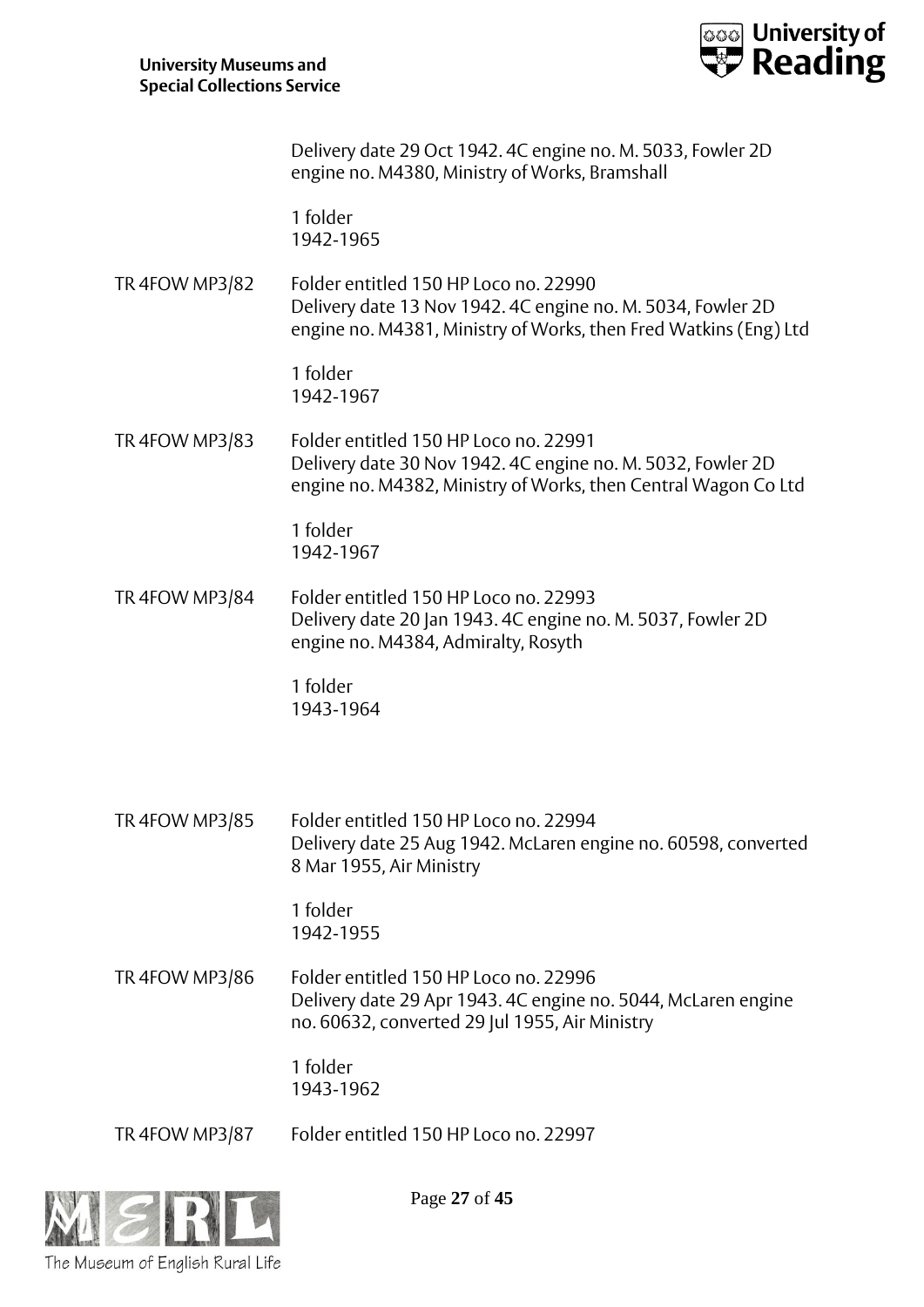The Museum of English Rural Life



Page **28** of **45** Delivery date 12 Feb 1943. 4C engine no. 5035, Fowler 2D engine no. 4385, British Transport Commission 1 folder 1943-1967 TR 4FOW MP3/88 Folder entitled 150 HP Loco no. 22998 Delivery date 3 Mar 1943. 4C engine no. 5040, Fowler 2D engine no. 4386, Shell Mex and B.P. Ltd 1 folder 1943-1967 TR 4FOW MP3/89 Folder entitled 150 HP Loco no. 22999 Delivery date 15 Apr 1943. 4C engine no. 5042, Fowler 2D engine no. 4530, Ministry of Supply 1 folder 1943-1967 TR 4FOW MP3/90 Folder entitled 150 HP Loco no. 23000 Delivery date 31 May 1943. McLaren engine no. 60567, Air Ministry 1 folder 1943-1954 TR 4FOW MP3/91 Folder entitled 150 HP Loco no. 23001 Delivery date 22 Jun 1943. McLaren engine no. 60550, converted 12 Apr 1954, Air Ministry 1 folder 1943-1954 TR 4FOW MP3/92 Folder entitled 150 HP Loco no. 23002 Delivery date 30 Jun 1943. McLaren engine no. 60635, converted 3 Nov 1955, Air Ministry, Ministry of Works 1 folder 1943-1956 TR 4FOW MP3/93 Folder entitled 150 HP Loco no. 23003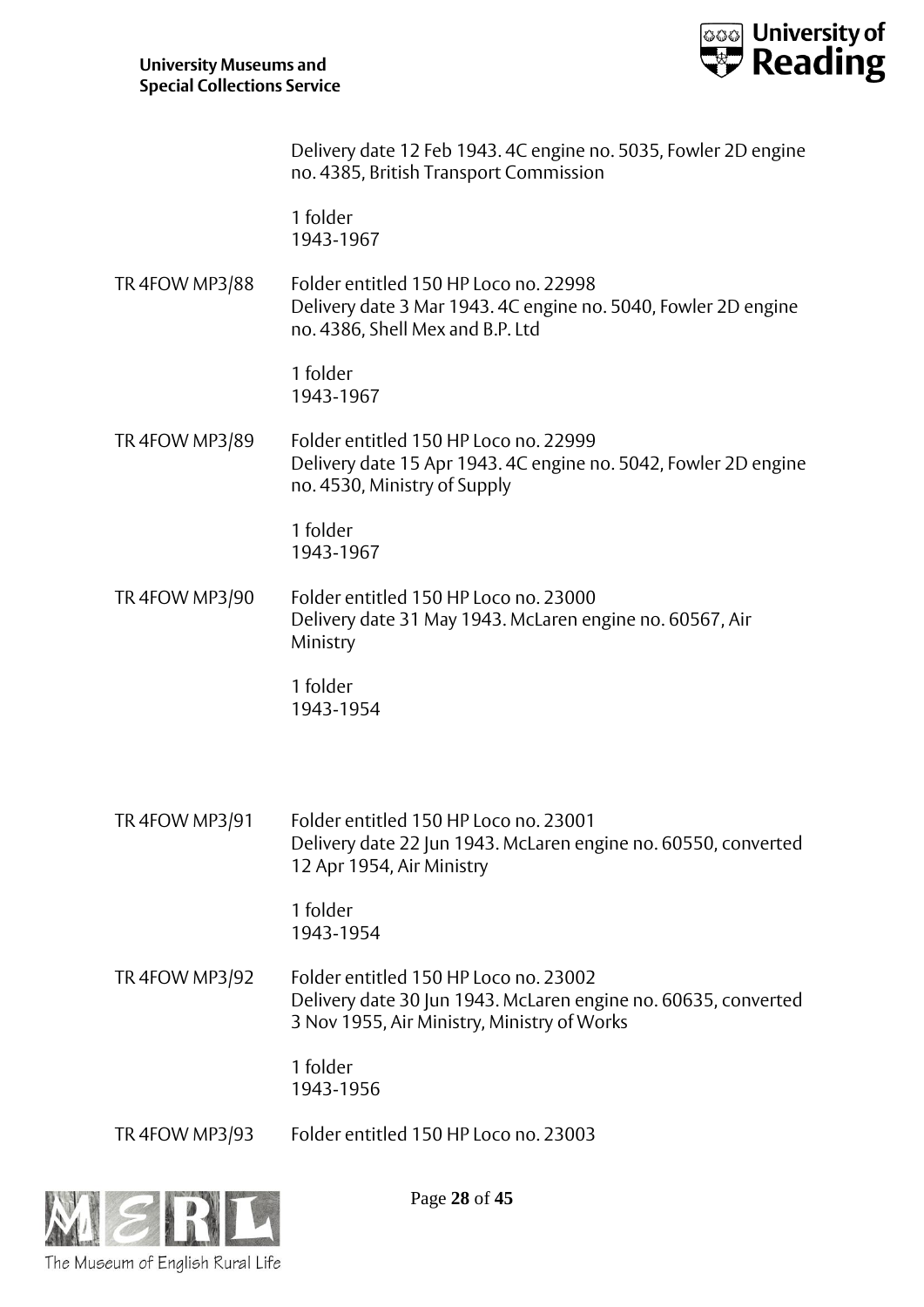

Delivery date 29 Jul 1943. 4C engine no. 5038, Fowler 2D engine no. M4535, Esso Petroleum Co.

1 folder 1943-1965

TR 4FOW MP3/94 Folder entitled 150 HP Loco no. 23008 Delivery date 30 Aug 1944. McLaren M6 engine no. 60545, converted 26 Feb 1954, Air Ministry

> 1 folder 1944-1954

TR 4FOW MP3/95 Folder entitled 150 HP Loco no. 23009 Delivery date 3 Oct 1944. McLaren M6 engine no. 60729, converted 14 Jan 1957, Air Ministry

> 1 folder 1944-1957

TR 4FOW MP3/96 Folder entitled 150 HP Loco no. 23010 Delivery date 1 Jan 1945. McLaren M6 engine no. 60737, converted 15 Mar 1957, Air Ministry

> 1 folder 1945-1965

TR 4FOW MP3/97 Folder entitled 150 HP Loco no. 23011 Delivery date 12 Feb 1945. 4C engine no. 7415, 2D engine no. M.7027, A.M.W. no. 270, Air Ministry

> 1 folder 1945-1965

TR 4FOW MP3/98 Folder entitled 80 HP Loco no. 22875 Delivery date 15 Feb 1940. 6A engine no. M.1170, Burmah Oil Co Ltd

> 1 folder 1940

TR 4FOW MP3/99 Folder entitled 150 HP Loco no. 22877



Page **29** of **45**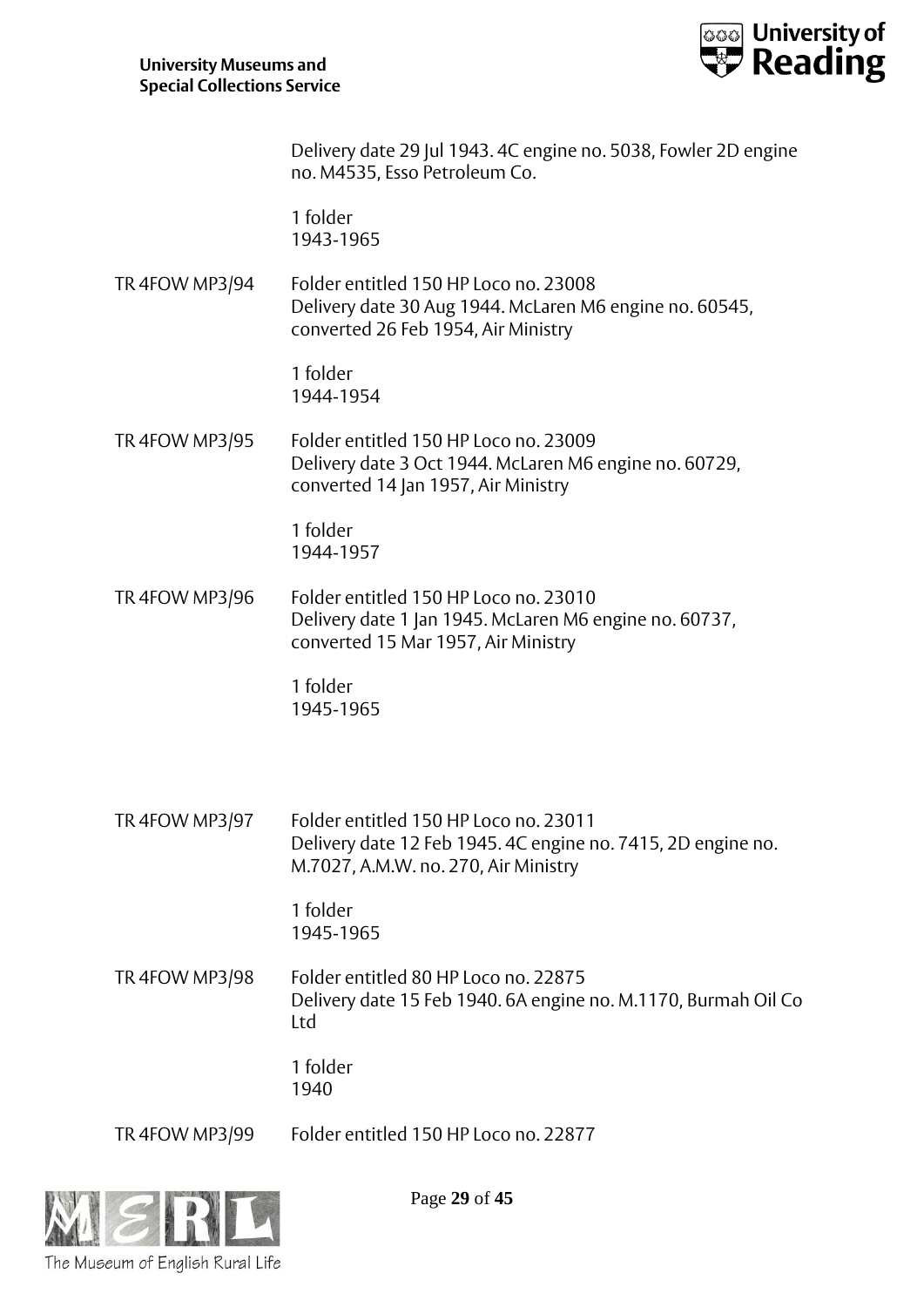

Delivery date 31 Jul 1939. McLaren M6 engine no. 60588, Air Ministry, St. Albans

1 folder 1939

TR 4FOW MP3/100 Folder entitled 150 HP Loco no. 22878 Delivery date 31 Jul 1939. McLaren M6 engine no. 60713, converted 1 Dec 1956, Air Ministry, Chilmark

> 1 folder 1939-1957

TR 4FOW MP3/101 Folder entitled 150 HP Loco no. 22879 Delivery date 21 Nov 1939. Fowler HC engine no. M.2290, Fowler 2D engine no. M.1979, Air Ministry

> 1 folder 1939-1966

TR 4FOW MP3/102 Folder entitled 150 HP Loco no. 22881 Delivery date 3 Nov 1939. Thos W. Ward Ltd, then Burnett & Hallamshire Fuel Ltd, Sheffield

> 1 folder 1939-1967

TR 4FOW MP3/103 Folder entitled 203 HP Loco no. 22882 Shell Refining Co Ltd

> 1 folder 1960-1963

TR 4FOW MP3/104 Folder entitled 150 HP Loco no. 22883 Date delivered 30 Nov 1939, 4C M.1898, R.O.F. Glascoed

> 1 folder 1939-1963

TR 4FOW MP3/105 Folder entitled 150 HP Loco no. 22885 Date delivered 31 Oct 1940, 6C M.1631, EagreConsti Co Ltd

1 folder



Page **30** of **45**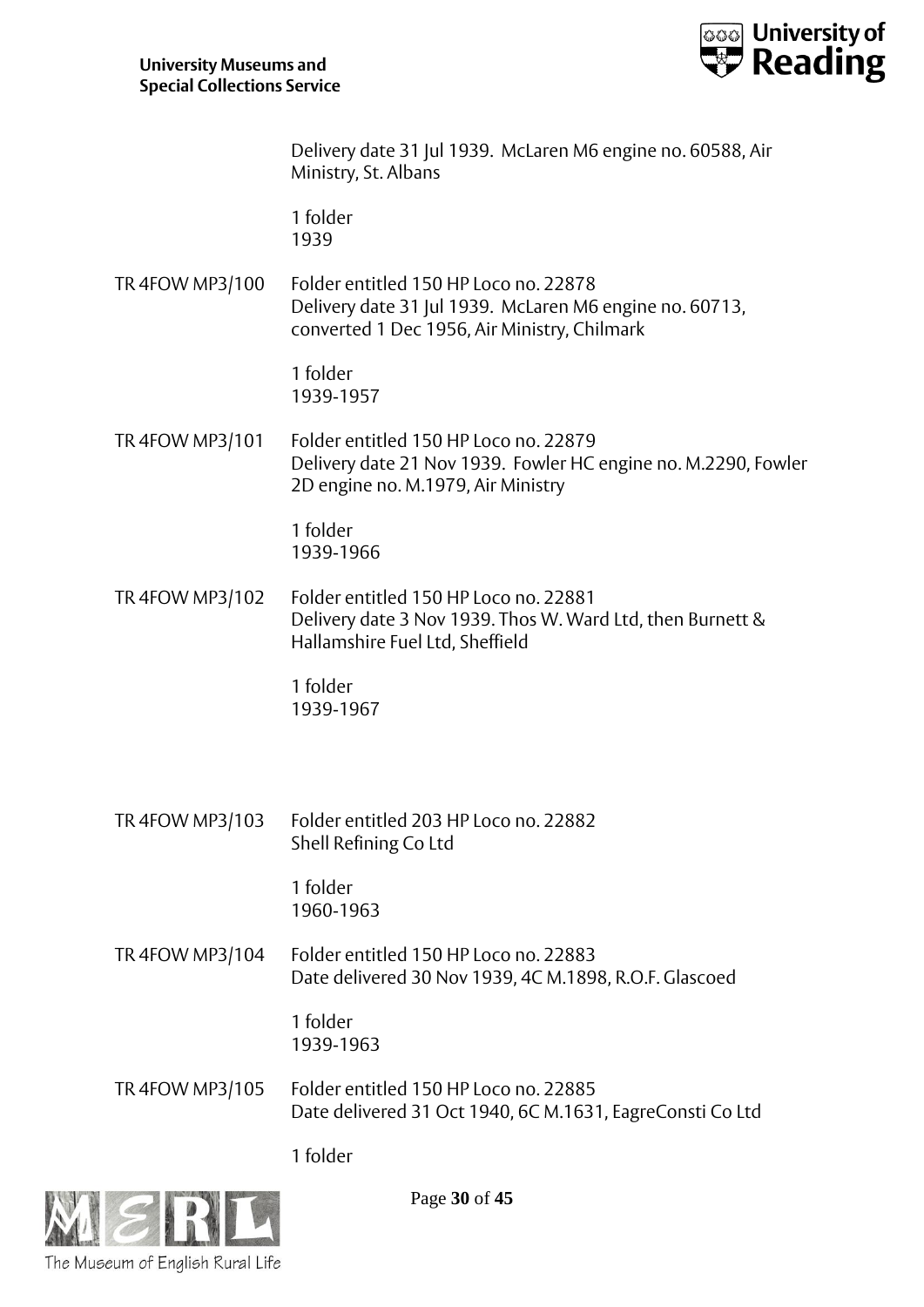

1940-1965

TR 4FOW MP3/106 Folder entitled 150 HP Loco no. 22886 Date delivered 26 May 1941, 4C engine no. M.3038, 2D engine no. M. 2571, B.P. Trading Ltd 1 folder 1941-1957 TR 4FOW MP3/107 Folder entitled 203 HP Loco no. 22887 Date delivered 3 Oct 1963, T.W. Ward, Sheffield 1 folder 1963 TR 4FOW MP3/108 Folder entitled 60 HP Loco no. 22505 Date delivered 31 Mar 1939, 6B no. 1621, Nitrogen Fertilisers Ltd 1 folder 1939-1961 TR 4FOW MP3/109 Folder entitled 80 HP Loco no. 22556 Date delivered 20 May 1939, 6A no. M.1163, Assam Oil Co Ltd 1 folder 1939-1954 TR 4FOW MP3/110 Folder entitled 80 HP Loco no. 22557 Date delivered 21 Jun 1939, 6A no. 1166, I.C.I. Runcorn 1 folder 1939-1958 TR 4FOW MP3/111 Folder entitled 80 HP Loco no. 22558 Date delivered 26 MAy 1939, 6A no. 1165, I.C.I. N.C.B. Rotherham 1 folder 1939-1955 TR 4FOW MP3/112 Folder entitled 40 HP Loco no. 22597 Date delivered 6 Jun 1938, 4B no. M. 1064, Hall & Co Lrd, Redhill 1 folder 1938-1947



Page **31** of **45**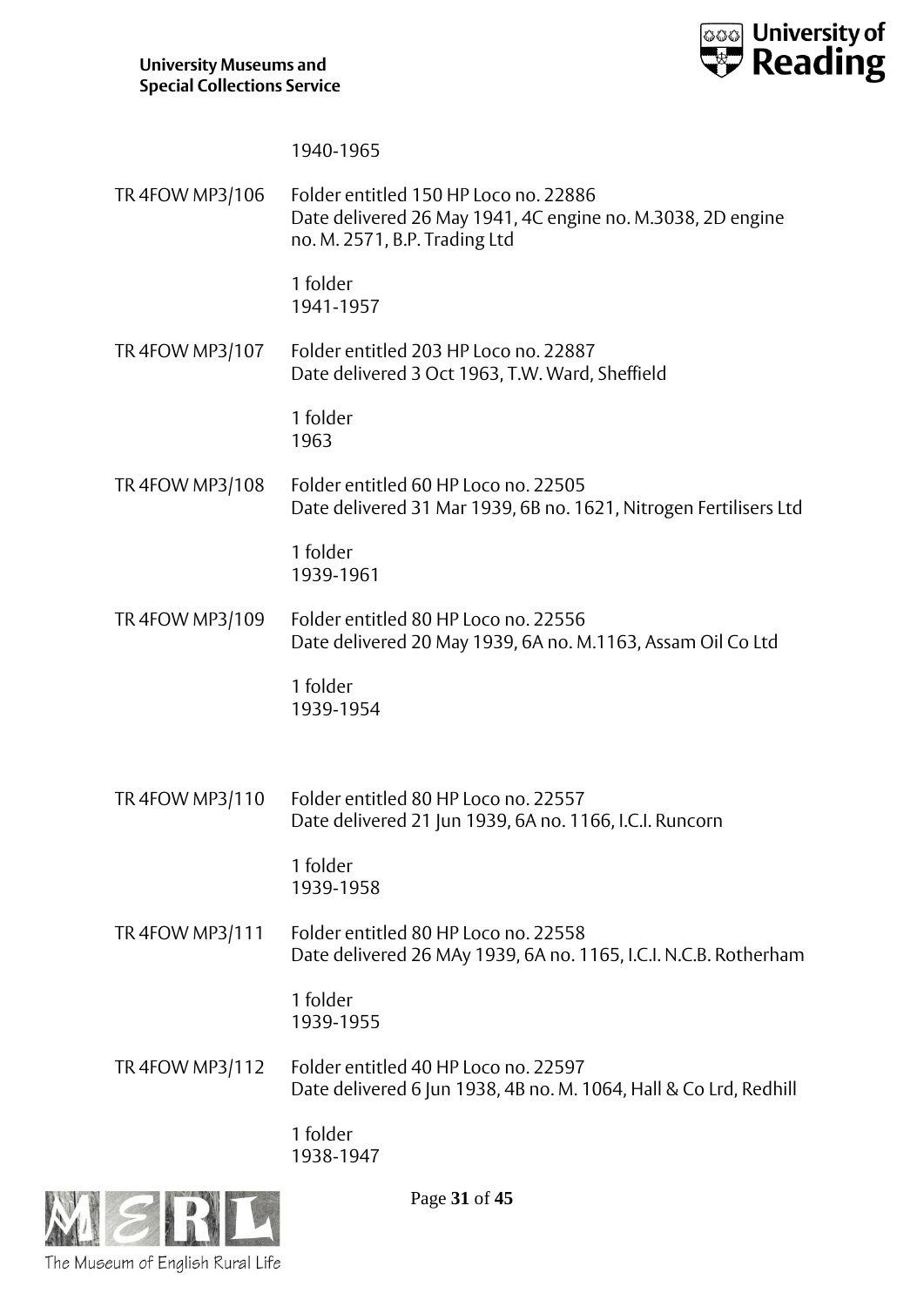

TR 4FOW MP3/113 Folder entitled 40 HP Loco no. 22598 Date delivered 31 Mar 1938, 4B no. M. 1063, Blackpool Corp

> 1 folder 1938-1964

TR 4FOW MP3/114 Folder entitled 40 HP Loco no. 22599 Date delivered 25 Sept 1955, 4B no. M. 1077, British Diesel Oil and Petrol Co Ltd

> 1 folder 1938-1955

TR 4FOW MP3/115 Folder entitled 40 HP Loco no. 22600 Date delivered 30 Jul 1938, 4B no. M. 1079, Austin Motor Co Ltd

> 1 folder 1938-1967

TR 4FOW MP3/116 Folder entitled 150 HP Loco no. 22601 Date delivered 31 Mar 1938, McLaren M6 engine 60648, Air Ministry, Carlisle

> 1 folder 1939-1967

TR 4FOW MP3/117 Folder entitled 150 HP Loco no. 22602 Date delivered 27 Mar 1939, McLaren M6 engine 60661, Air Ministry, Fould

> 1 folder 1939-1966

TR 4FOW MP3/118 Folder entitled 150 HP Loco no. 22603 Date delivered 15 May 1939, McLaren M6 engine 60591, Air Ministry, Fould

> 1 folder 1939-1954

TR 4FOW MP3/119 Folder entitled 150 HP Loco no. 22604 Date delivered 31 May 1939, McLaren M6 engine 60720, Air Ministry, Quedgeley



Page **32** of **45**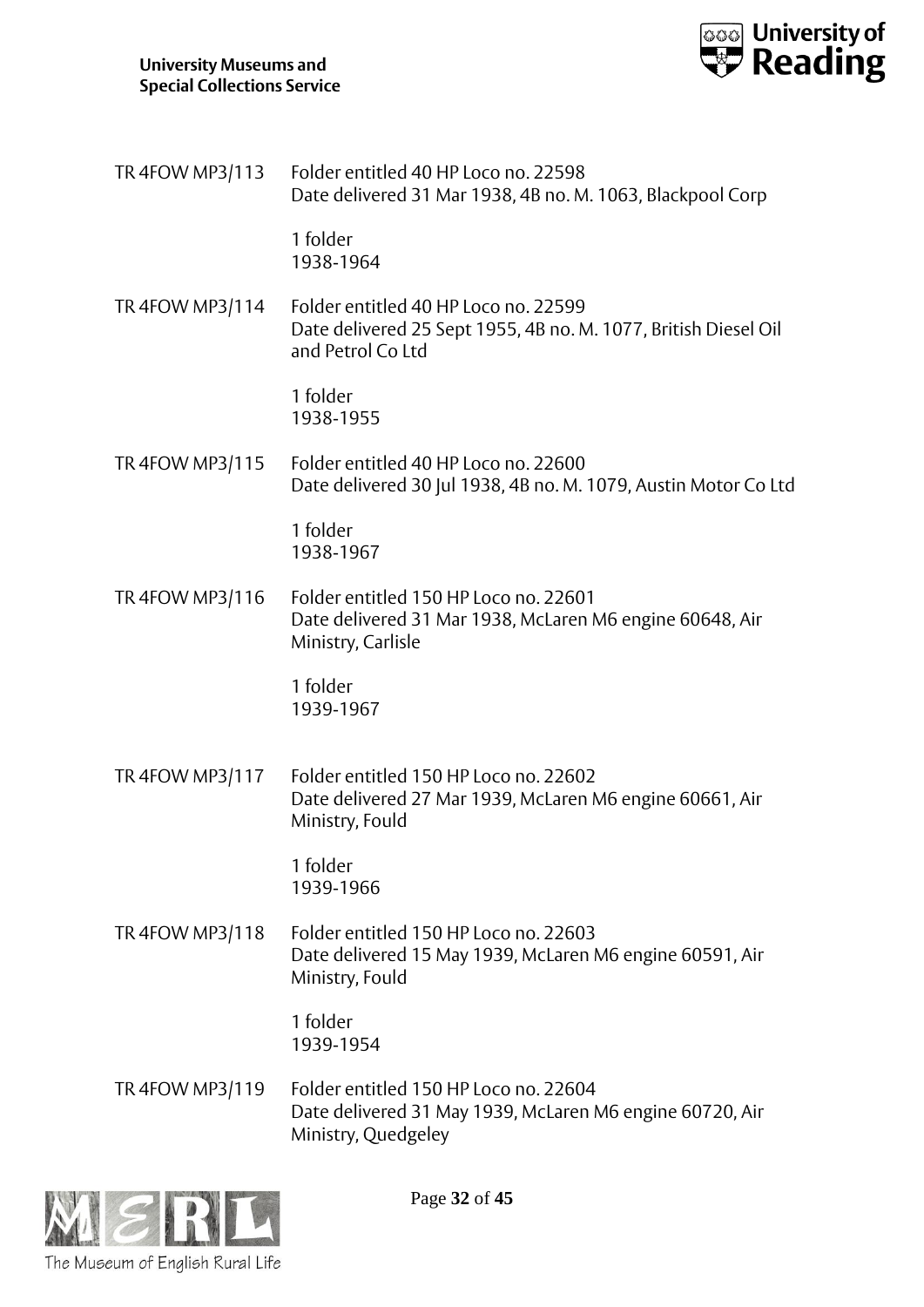

1 folder 1939-1967

TR 4FOW MP3/120 Folder entitled 40 HP Loco no. 22750 Date delivered 4 Aug 1939, 4B engine no. M1080, Roe Bros, Sheffield

> 1 folder 1939-1962

TR 4FOW MP3/121 Folder entitled 40 HP Loco no. 22751 Date delivered 30 Oct 1939, 4B engine no. M1110, H.M. War **Office** 

> 1 folder 1939-1955

TR 4FOW MP3/122 Folder entitled 40 HP Loco no. 22753 Date delivered 28 Oct 1939, 4B engine no. M1282, The De Havilland Aircraft Co Ltd

> 1 folder 1939-1954

TR 4FOW MP3/123 Folder entitled 40 HP Loco no. 22754 Date delivered 30 Nov 1939, 4B engine no. M1295, Ministry of Supply then W.H. Arnott Young & Co Ltd

> 1 folder 1939-1961

TR 4FOW MP3/124 Folder entitled 150 HP Loco no. 22763 Date delivered 31 May 1939, 4C engine no. M1666, Indian Ordnance Factory, Kampur

> 1 folder 1939-1958

TR 4FOW MP3/125 Folder entitled 60 HP Loco no. 22871 Date delivered 6 Jan 1940, 4B engine no. M2141, British Aluminium Co Ltd, H.P. Bulmer Ltd

1 folder



Page **33** of **45**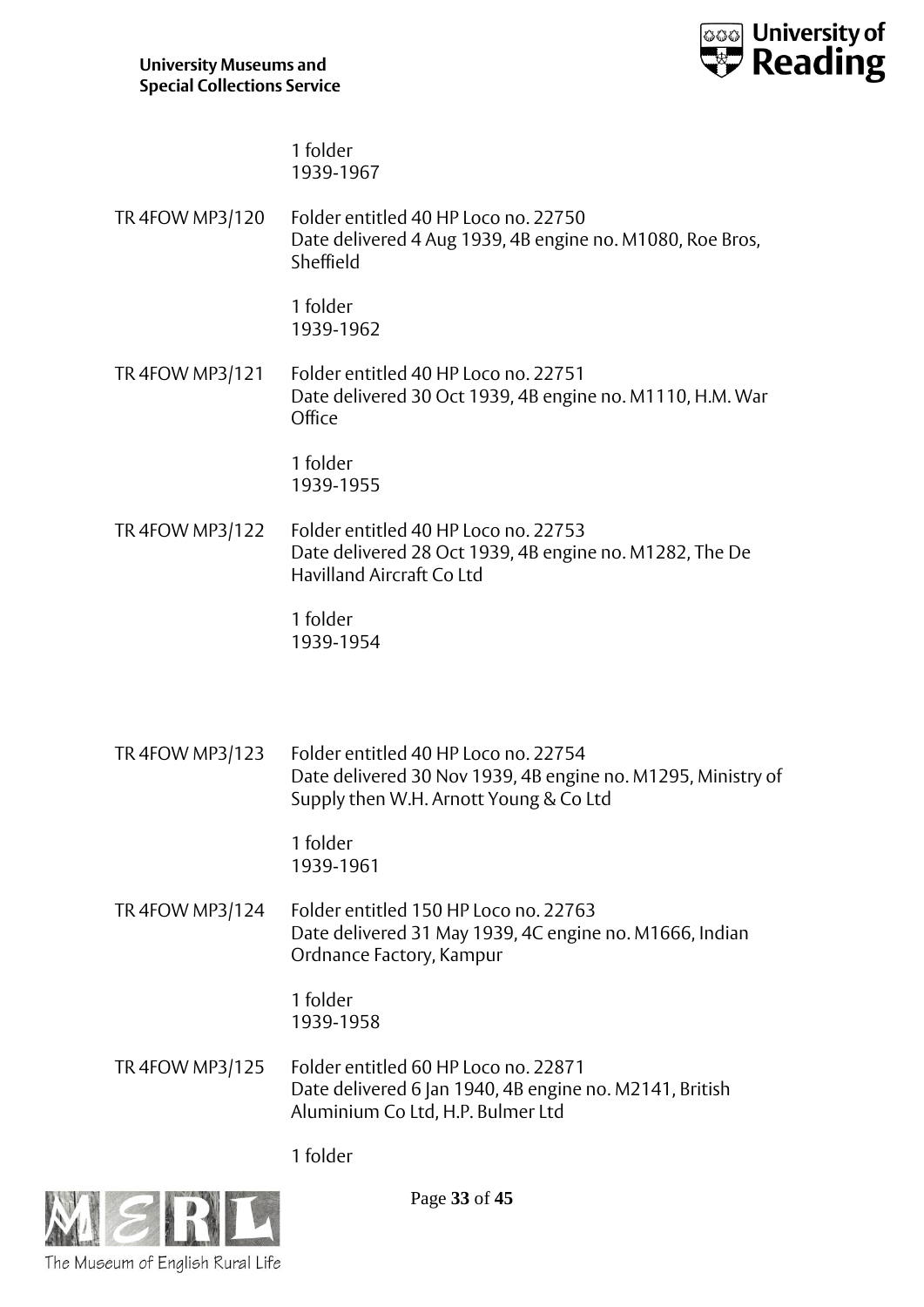

1940-1967

TR 4FOW MP3/126 Folder entitled 60 HP Loco no. 22872 Date delivered 9 Apr 1940, 6B engine no. M2975, F. Braby & Co Ltd, Liverpool

> 1 folder 1940-1955

TR 4FOW MP3/127 Folder entitled 80 HP Loco no. 22873 Date delivered 28 Aug 1939, 6A engine no. M1167, Rylands, **Warrington** 

> 1 folder 1939-1967

TR 4FOW MP3/128 Folder entitled 80 HP Loco no. 22874 Date delivered 30 Sept 1939, 6A engine no. M1168, Swan Hunter & Wigham Richardson Ltd

> 1 folder 1939-1961

TR 4FOW MP3/129 Folder entitled 60 HP Loco no. 22504 Date delivered 22 Aug 1939, 6B engine no. M1620, Arthur Lee & Sons Ltd, Sheffield

> 1 folder 1939-1967

TR 4FOW MP3/130 Folder entitled 60 HP Loco no. 22502 Date delivered 5 Sept 1938, 6B engine no. M1147, Motherwell Bridge & Engineering Co Ltd

> 1 folder 1938-1962

TR 4FOW MP3/131 Folder entitled 60 HP Loco no. 22503 Date delivered 24 Oct 1938, 6B engine no. M1148, Ministry of Supply, Chilwell

> 1 folder 1938-1963



Page **34** of **45**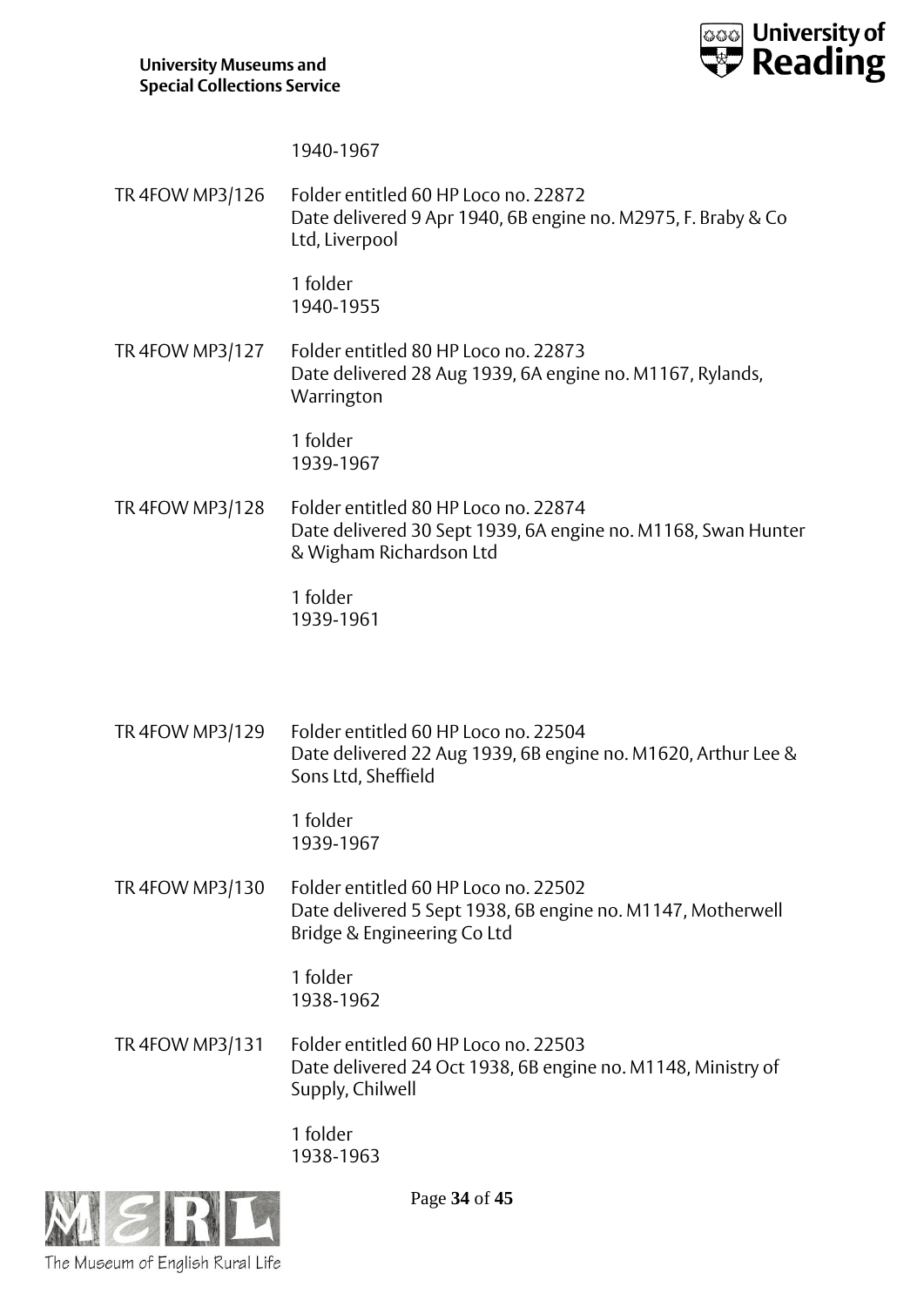

TR 4FOW MP3/132 Folder entitled 60 HP Loco no. 22500 Date delivered 30 Jul 1938, 6B engine no. M1141, Wagon Repairs Ltd

> 1 folder 1938-1968

TR 4FOW MP3/133 Folder entitled 60 HP Loco no. 22501 Date delivered 25 Oct 1938, 6B engine no. M1142, N.C.B., West Bromwich

> 1 folder 1938-1962

TR 4FOW MP3/134 Folder entitled 80 HP Loco no. 21912 Tully Co-op Sugar Mills Ltd

> 1 folder 1954

TR 4FOW MP3/135 Folder entitled 40 HP Loco no. 21913 Victoria Nyanya Sugar Co Ltd

> 1 folder 1940

TR 4FOW MP3/136 Folder entitled 30 HP Resilient Loco no. 21915 Date delivered 17 Oct 1938, 3B M.1019, Warwickshire Coal Co Ltd

> 1 folder 1938-1957

TR 4FOW MP3/137 Folder entitled 80 HP Loco no. 21941 Date delivered 26 Jun 1937, 6A M.591, A.P.C.M. Ltd, Dunstable

> 1 folder 1937-1967

TR 4FOW MP3/138 Folder entitled 80 HP Loco no. 21942



Page **35** of **45**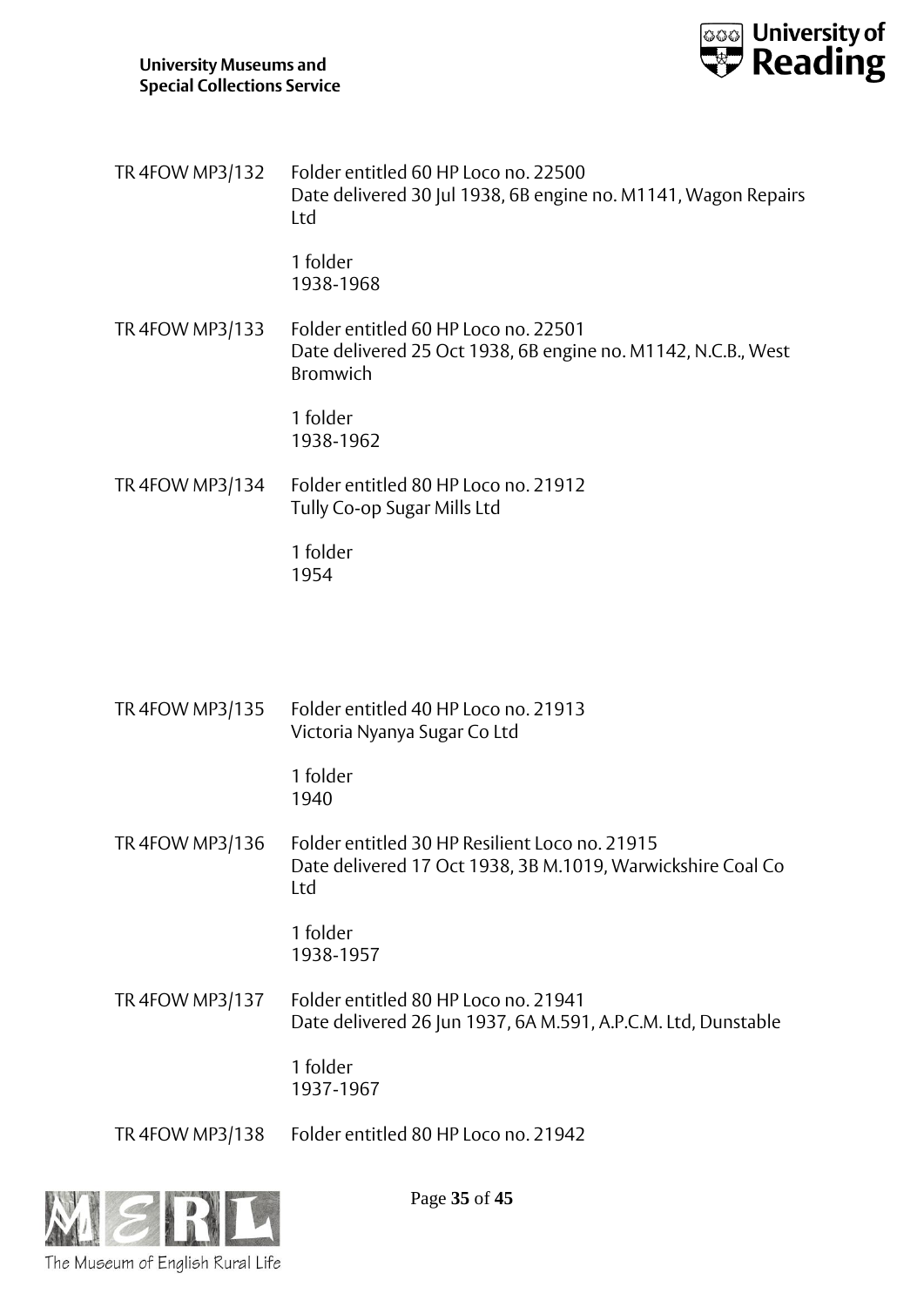

|                 | Date delivered 30 Jun 1937, 6A M.593, Thos W. Ward Ltd, Salford                                                 |
|-----------------|-----------------------------------------------------------------------------------------------------------------|
|                 | 1 folder<br>1937-1962                                                                                           |
| TR 4FOW MP3/139 | Folder entitled 80 HP Loco no. 21943<br>Date delivered 9 Jul 1937, 6A M.594, Ketton Portland Cement Co<br>Ltd   |
|                 | 1 folder<br>1937-1967                                                                                           |
| TR 4FOW MP3/140 | Folder entitled 80 HP Loco no. 21996<br>Date delivered 30 Sept 1937, 6A M.726, Steel Co of Wales                |
|                 | 1 folder<br>1937-1967                                                                                           |
| TR 4FOW MP3/141 | Folder entitled 80 HP Loco no. 21998<br>Date delivered 1 Nov 1937, 6A M.728, British Soda Co Ltd                |
|                 | 1 folder<br>1937-1964                                                                                           |
| TR 4FOW MP3/142 | Folder entitled 40 HP Loco no. 22000<br>Date delivered 29 Jul 1937, 6B M.765, Walsall Ordnance Factory          |
|                 | 1 folder<br>1937-1962                                                                                           |
| TR 4FOW MP3/143 | Folder entitled 40 HP Loco no. 22059<br>Date delivered 27 Aug 1937, 4B M.769, Royal Ordnance Factory,<br>Irvine |
|                 | 1 folder<br>1937-1962                                                                                           |
| TR 4FOW MP3/144 | Folder entitled 40 HP Loco no. 22061<br>Date delivered 4 Jul 1938, 4B M.871, Central Wagon Co Ltd               |
|                 | 1 folder<br>1938-1962                                                                                           |
| TR 4FOW MP3/145 | Folder entitled 80 HP Loco no. 22076                                                                            |



Page **36** of **45**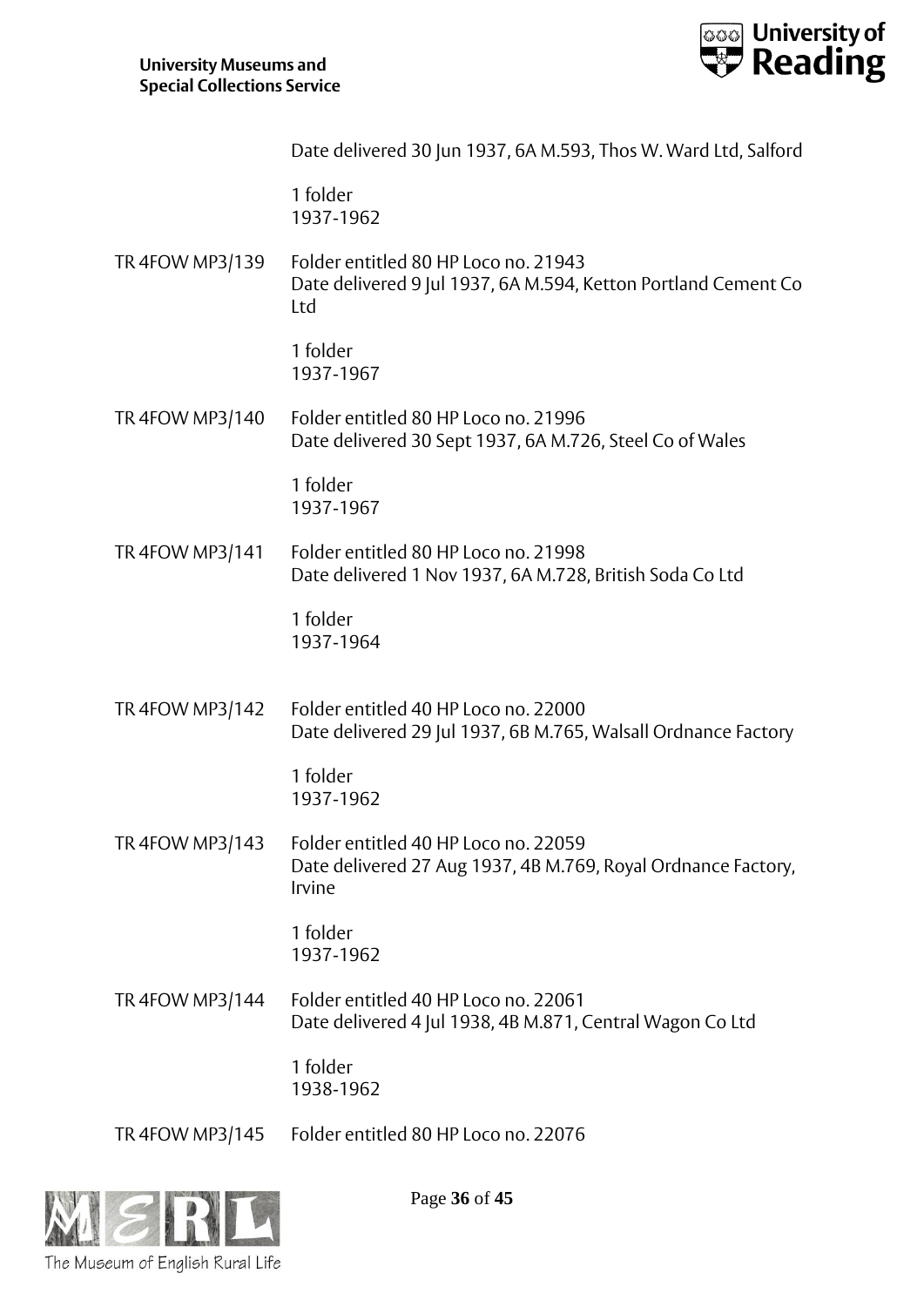

Date delivered 8 Jan 1938, 6A M.731, Clayton Aniline Co Ltd

1 folder 1938-1957

TR 4FOW MP3/146 Folder entitled 80 HP Loco no. 22077 Date delivered 1 Feb 1938, 6A M.1158, Harrisons Limeworks Ltd

> 1 folder 1938-1957

TR 4FOW MP3/147 Folder entitled 150 HP Loco no. 22137 Date delivered 4 Jan 1938, 4C M.735, Royal Ordnance Depot, Birtley

> 1 folder 1938-1955

TR 4FOW MP3/148 Folder entitled 40 HP Loco no. 22287 Date delivered 28 Feb 1938, 4B 1053, N.C.B. Rotherham

> 1 folder 1938-1960

TR 4FOW MP3/149 Folder entitled 40 HP Loco no. 22288 Date delivered 3 Mar 1938, 4C 1070, Ashton Containers Ltd, Bristol

> 1 folder 1938-1965

TR 4FOW MP3/150 Folder entitled 150 HP Loco no. 22289 Date delivered 30 Nov 1938, M6 60785, Royal Ordnance Factory, Chorley

> 1 folder 1938-1957

TR 4FOW MP3/151 Folder entitled 150 HP Loco no. 22290 Date delivered 22 Jun 1938, M6 60759, Royal Ordnance Factory, Chorley

> 1 folder 1938-1957



Page **37** of **45**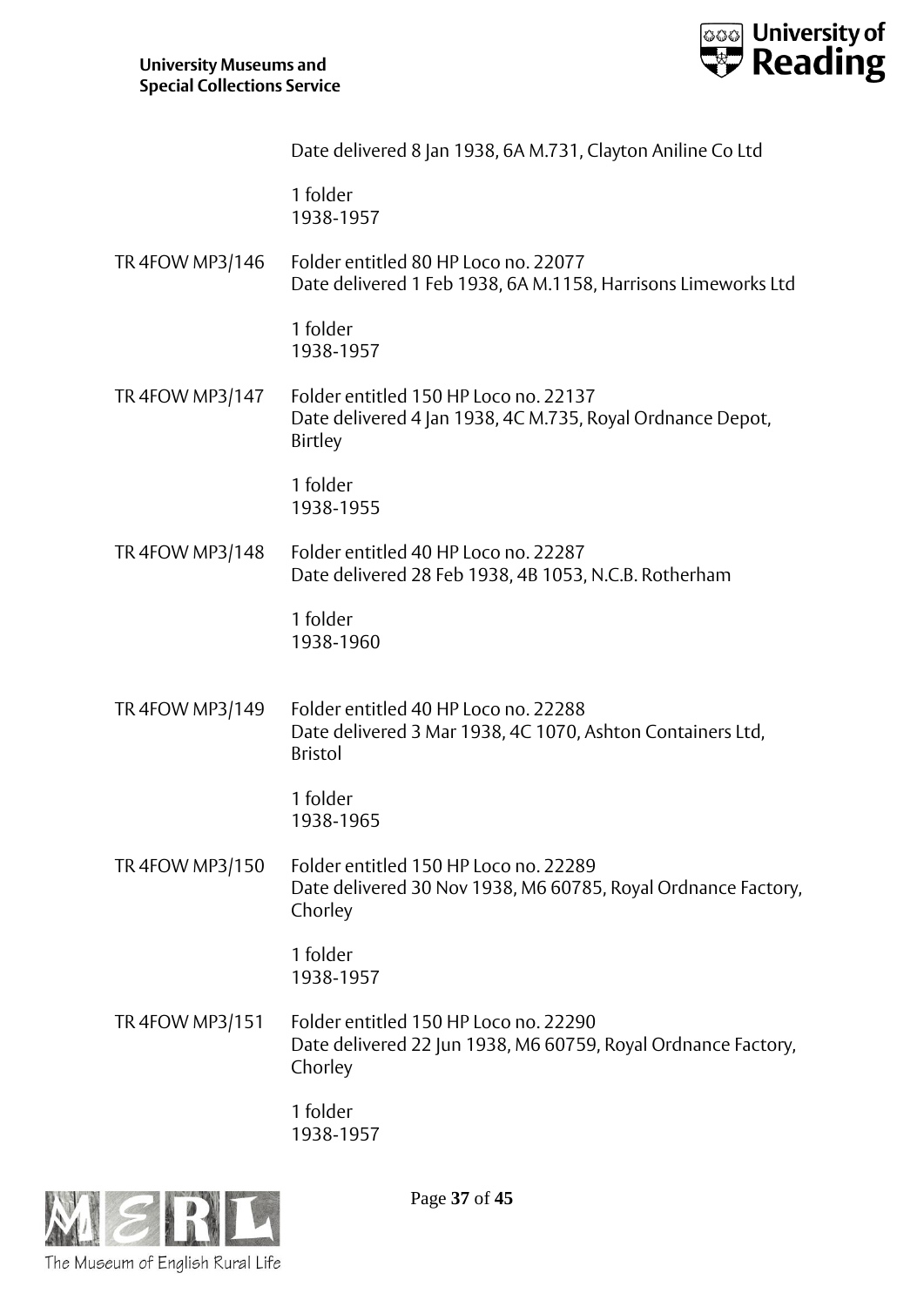

TR 4FOW MP3/152 Folder entitled 80 HP Loco no. 22487 Date delivered 23 Jan 1938, 6A engine no. M1159, Royal Ordnance Factory, Pembury

> 1 folder 1938-1964

TR 4FOW MP3/153 Folder entitled 80 HP Loco no. 22488 Date delivered 30 Jan 1939, 6A engine no. M1160, Nevilles Dock & Railway Co

> 1 folder 1939-1967

TR 4FOW MP3/154 Folder entitled 80 HP Loco no. 22489 Date delivered 11 Feb 1939, 6A engine no. M1161, R.O.F., Pembury

> 1 folder 1939-1955

TR 4FOW MP3/155 Folder entitled 150 HP Loco no. 22496 Date delivered 26 Oct 1938, 4C engine no. M938, 2D engine M. 1362, Air Ministry, Sealand

> 1 folder 1938-1945

TR 4FOW MP3/156 Folder entitled 150 HP Loco no. 22497 Date delivered 29 Jul 1938, 4C engine no. M937, 2D engine M. 1228, Richard Thomas & Baldwin's Ltd

> 1 folder 1938-1958

TR 4FOW MP3/157 Folder entitled 150 HP Loco no. 22498 Date delivered 21 Feb 1939, McLaren engine M6 no. 60742, 2D, R.A.F., Quedgeley

> 1 folder 1939-1957

TR 4FOW MP3/158 Folder entitled 150 HP Loco no. 22940



Page **38** of **45**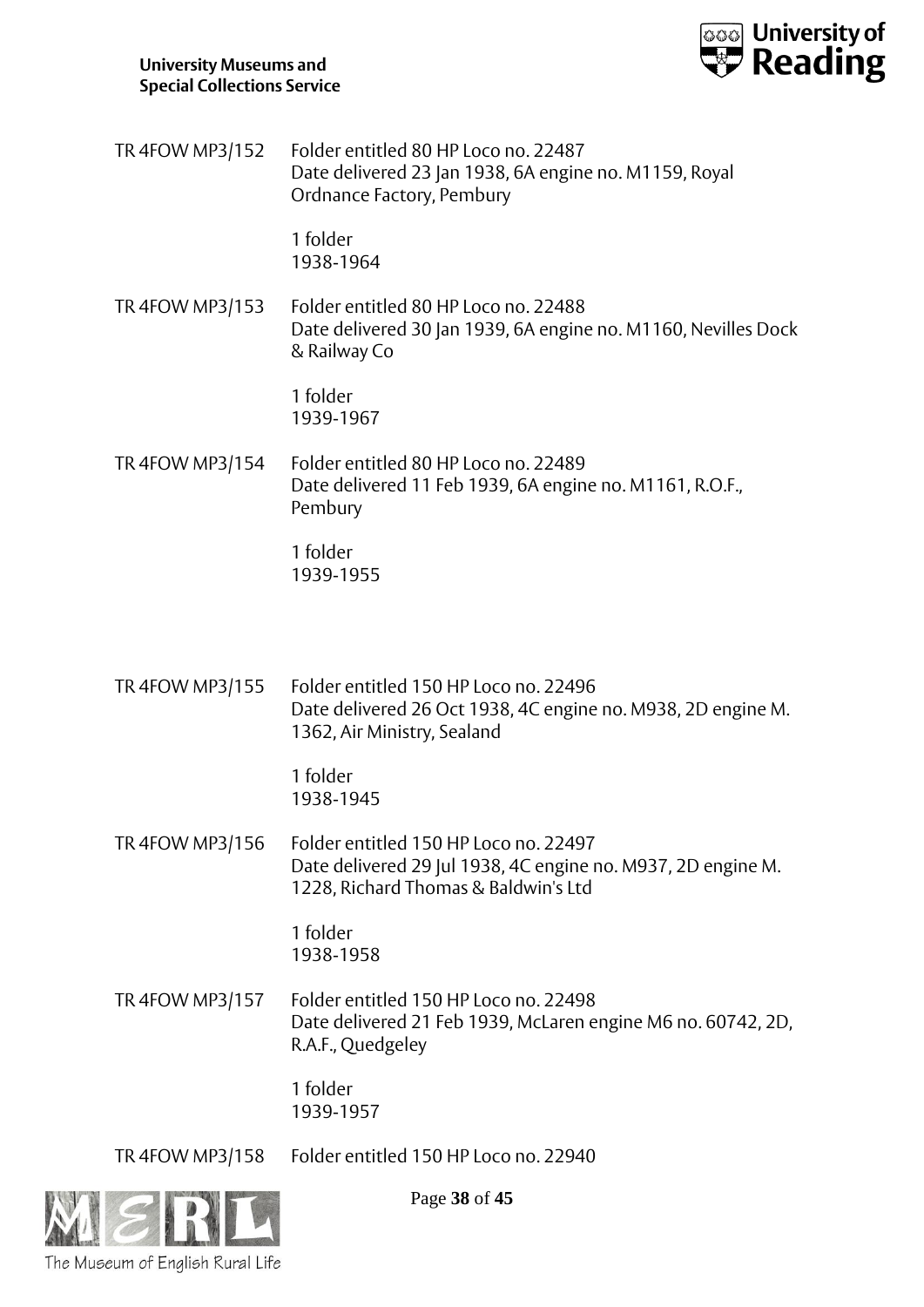

Date delivered 23 May 1941, 4C M. 4140, 2D M.2689, Steel Company of Wales

1 folder 1941-1965

TR 4FOW MP3/159 Folder entitled 150 HP Loco no. 22941 Date delivered 5 Jun 1941, 4C M 4143, 2D M.2686, R.O.F. Swynnerton

> 1 folder 1941-1965

TR 4FOW MP3/160 Folder entitled 150 HP Loco no. 22942 Date delivered 23 Jun 1941, 4C M. 4130, 2D M.2690, T. Roddam Dent

> 1 folder 1941-1963

TR 4FOW MP3/161 Folder entitled 150 HP Loco no. 22943 Date delivered 30 Jun 1941, 4C M. 4146, 2D M.3421, M.O.S.

> 1 folder 1941-1967

TR 4FOW MP3/162 Folder entitled 150 HP Loco no. 22944 Date delivered 25 Aug 1941, 4C M. 4799, 2D M.3422, North Western Gas Board, Morecombe

> 1 folder 1941-1963

TR 4FOW MP3/163 Folder entitled 150 HP Loco no. 22945 Date delivered 1 Sept 1941, 4C M. 4800, 2D M.3420, Admiralty, Warrington

> 1 folder 1941-1965

TR 4FOW MP3/164 Folder entitled 150 HP Loco no. 22946



Page **39** of **45**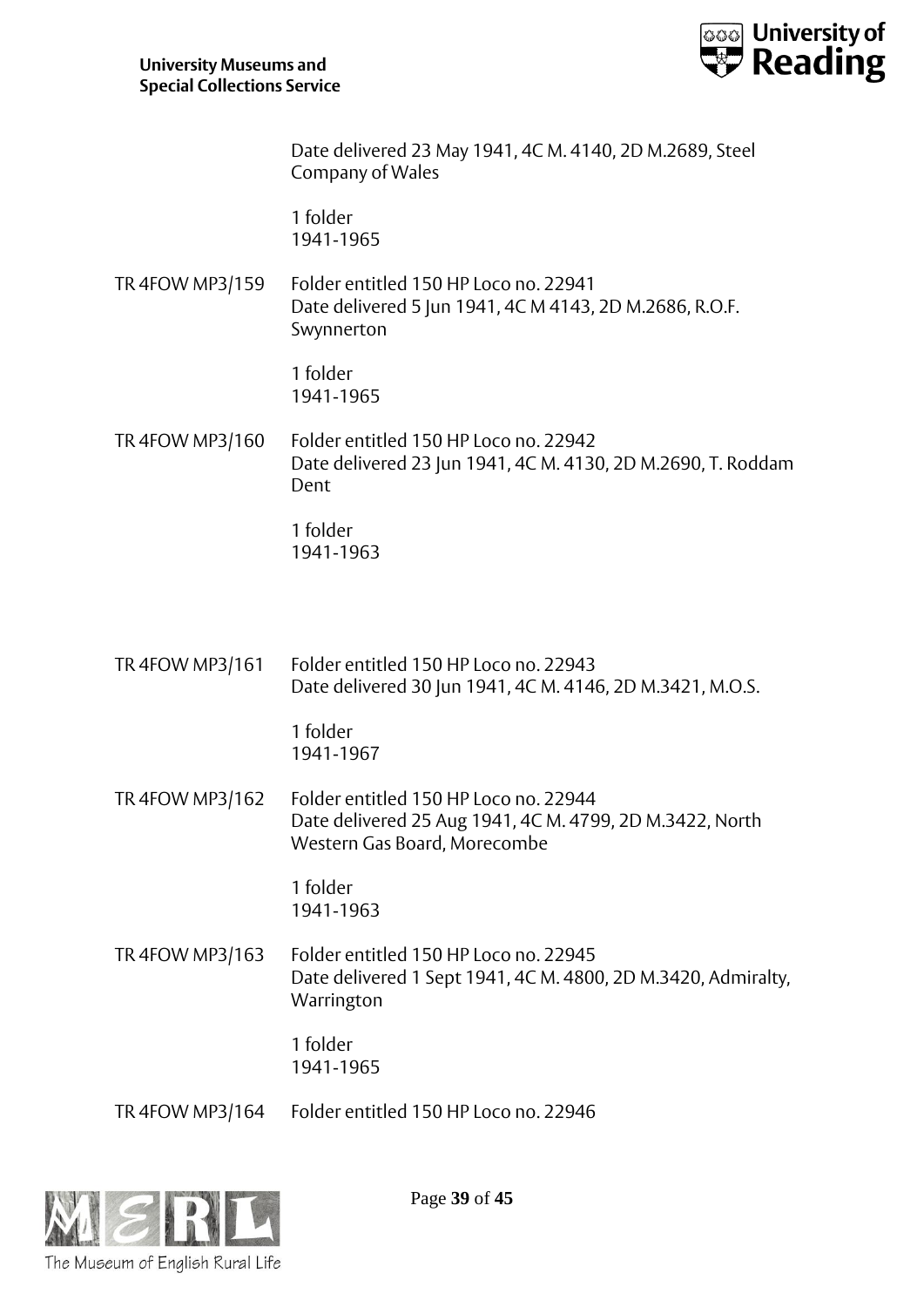

Date delivered 22 Sept 1941, 4C M. 4142, 2D M.3482, Ministry of Supply, Chorley

1 folder 1941-1967

TR 4FOW MP3/165 Folder entitled 150 HP Loco no. 22947 Date delivered 31 Oct 1941, 4C M. 4803, 2D M.3616, Ministry of Supply, East Riggs

> 1 folder 1941-1965

TR 4FOW MP3/166 Folder entitled 150 HP Loco no. 22948 Date delivered 10 Nov 1941, 4C M. 4805, 2D M.3621, R.S. Hayes (Pembroke Dock) Ltd

> 1 folder 1941-1963

TR 4FOW MP3/167 Folder entitled 150 HP Loco no. 22949 Date delivered 17 Nov 1941, 4C M. 4806, 2D M.3647, Ministry of Supply, Chorley

> 1 folder 1941-1967

TR 4FOW MP3/168 Folder entitled 150 HP Loco no. 22950 Date delivered 18 Dec 1941, 4C M. 4809, 2D M.3663, Ministry of Supply

> 1 folder 1941-1962

TR 4FOW MP3/169 Folder entitled 150 HP Loco no. 22958 Date delivered 9 Apr 1941, McLaren M6 engine no. 60544, Air Ministry

> 1 folder 1941-1966

TR 4FOW MP3/170 Folder entitled 150 HP Loco no. 22959



Page **40** of **45**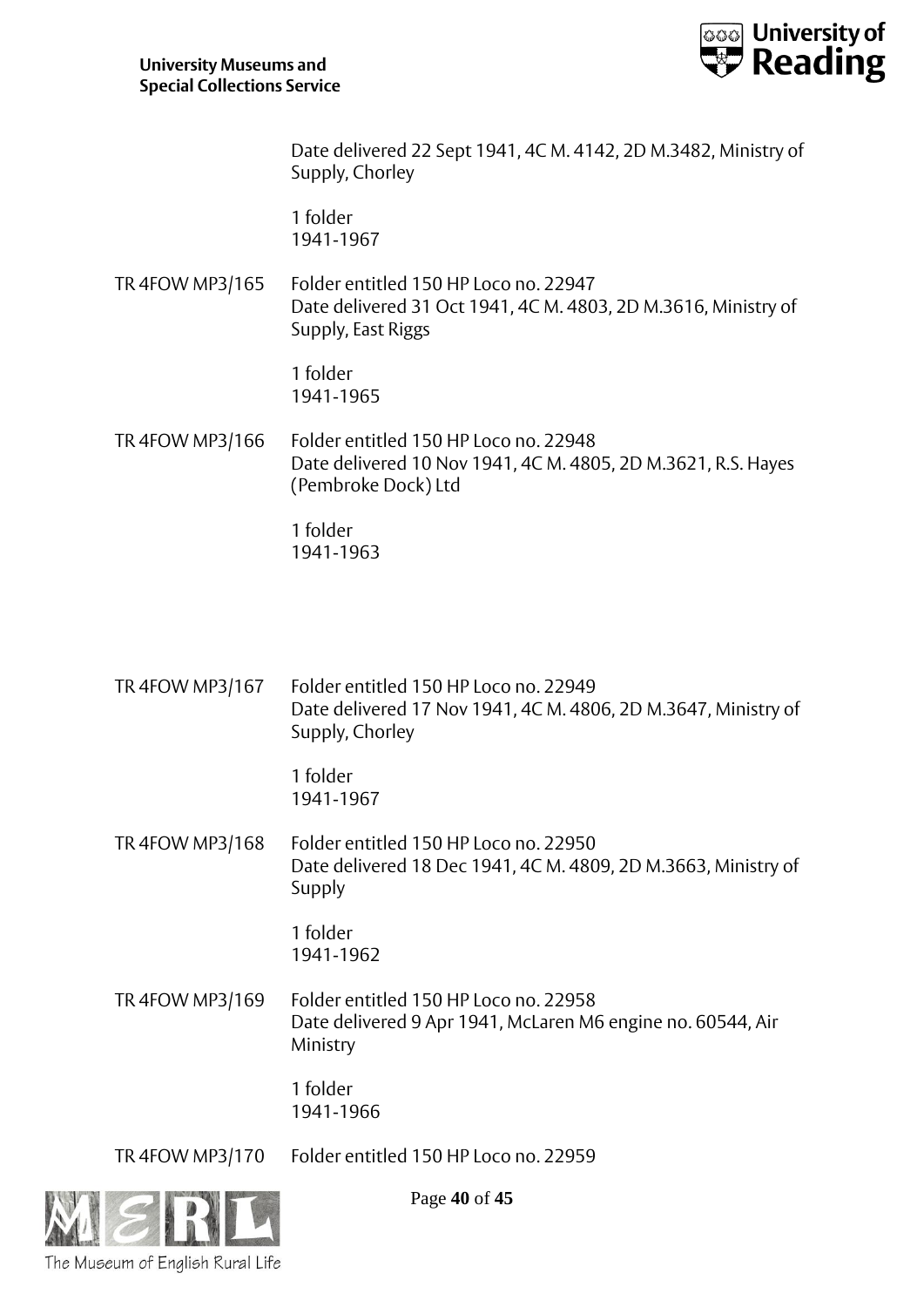

Date delivered 1 Apr 1941, McLaren M6 engine no. 60585, Air Ministry

1 folder 1941-1966

TR 4FOW MP3/171 Folder entitled 150 HP Loco no. 22960 Date delivered 10 Jun 1941, McLaren M6 engine no. 60645, Air Ministry

> 1 folder 1941-1955

TR 4FOW MP3/172 Folder entitled 150 HP Loco no. 22961 Date delivered 10 Jul 1941, McLaren M6 engine no. 60662, Air Ministry

> 1 folder 1941-1956

TR 4FOW MP3/173 Folder entitled 150 HP Loco no. 22962 Date delivered 21 Jul 1941, McLaren M6 engine no. 60671, Air Ministry

> 1 folder 1941-1956

TR 4FOW MP3/174 Folder entitled 150 HP Loco no. 22963 Date delivered 27 Jan 1943, McLaren M6 engine no. 60672, Air Ministry

> 1 folder 1943-1954

TR 4FOW MP3/175 Folder entitled 150 HP Loco no. 22964 Date delivered 6 Oct 1941, McLaren M6 engine no. 60652, Air Ministry

> 1 folder 1941-1956

TR 4FOW MP3/176 Folder entitled 203 HP Loco no. 22966



Page **41** of **45**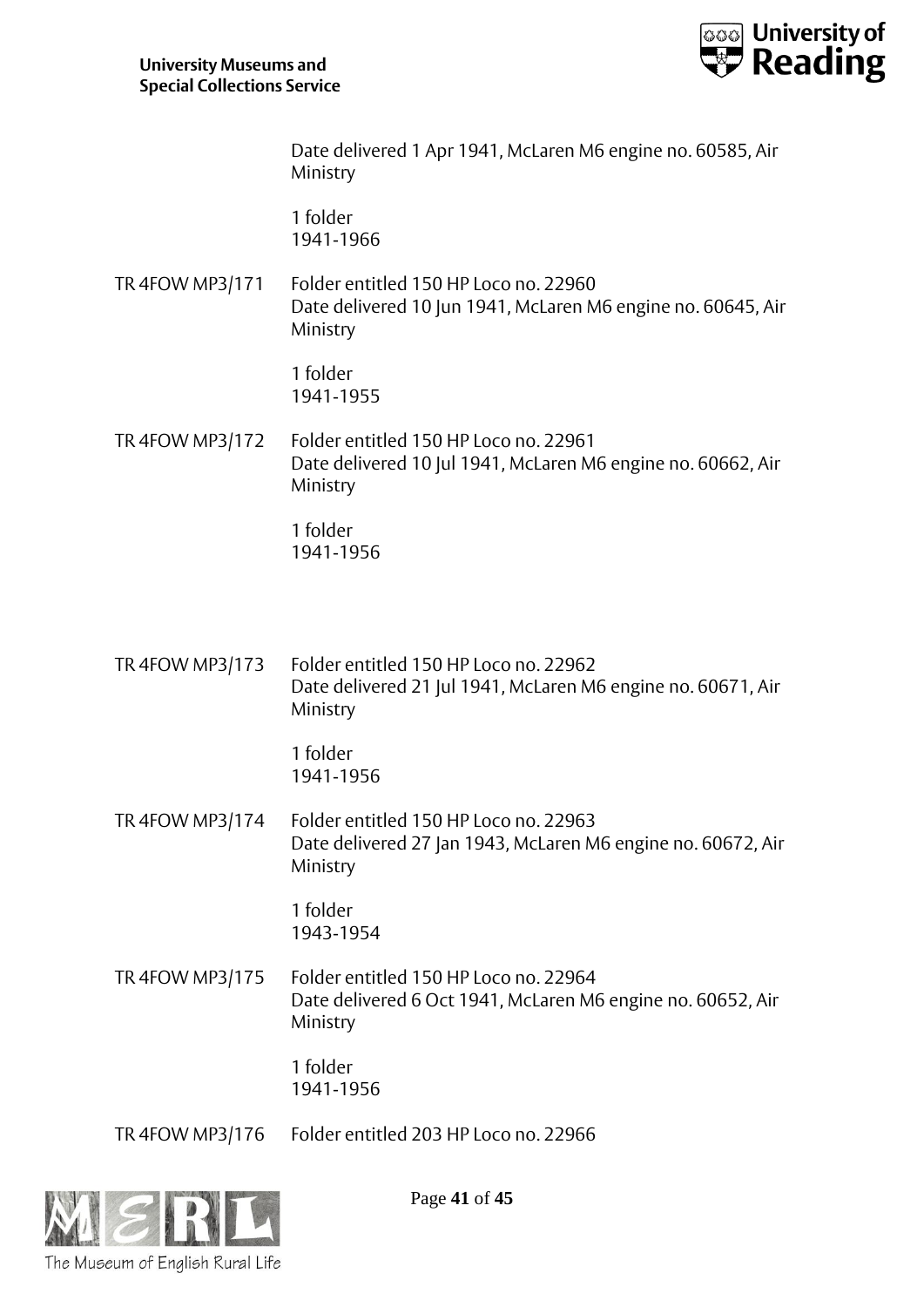

Date delivered 7 May 1965, Eastern Gas Board

1 folder 1965-1966

TR 4FOW MP3/177 Folder entitled 150 HP Loco no. 22967 Date delivered 24 Apr 1941, Fowler 4C engine no. M4810, Fowler 2D engine no. M3618, Air Ministry

> 1 folder 1941-1964

TR 4FOW MP3/178 Folder entitled 150 HP Loco no. 22968 Date delivered 7 Jan 1942, McLaren M6 engine no. 60665, Air Ministry

> 1 folder 1942-1956

TR 4FOW MP3/179 Folder entitled 150 HP Loco no. 22969 Date delivered 27 Jan 1942, McLaren M6 engine no. 60597, Air Ministry

> 1 folder 1942-1966

TR 4FOW MP3/180 Folder entitled 150 HP Loco no. 22920 Date delivered 4 Oct 1940, Fowler 4C engine no. M3056, Fowler 2D engine no. M2573, Admiralty

> 1 folder 1940-1963

TR 4FOW MP3/181 Folder entitled 150 HP Loco no. 22921 Date delivered 11 Oct 1940, 4C engine no. M3057, 2D engine no. M2375, Davy and United Engineering Co Ltd

> 1 folder 1940-1967

TR 4FOW MP3/182 Folder entitled 80 HP Loco no. 22928



Page **42** of **45**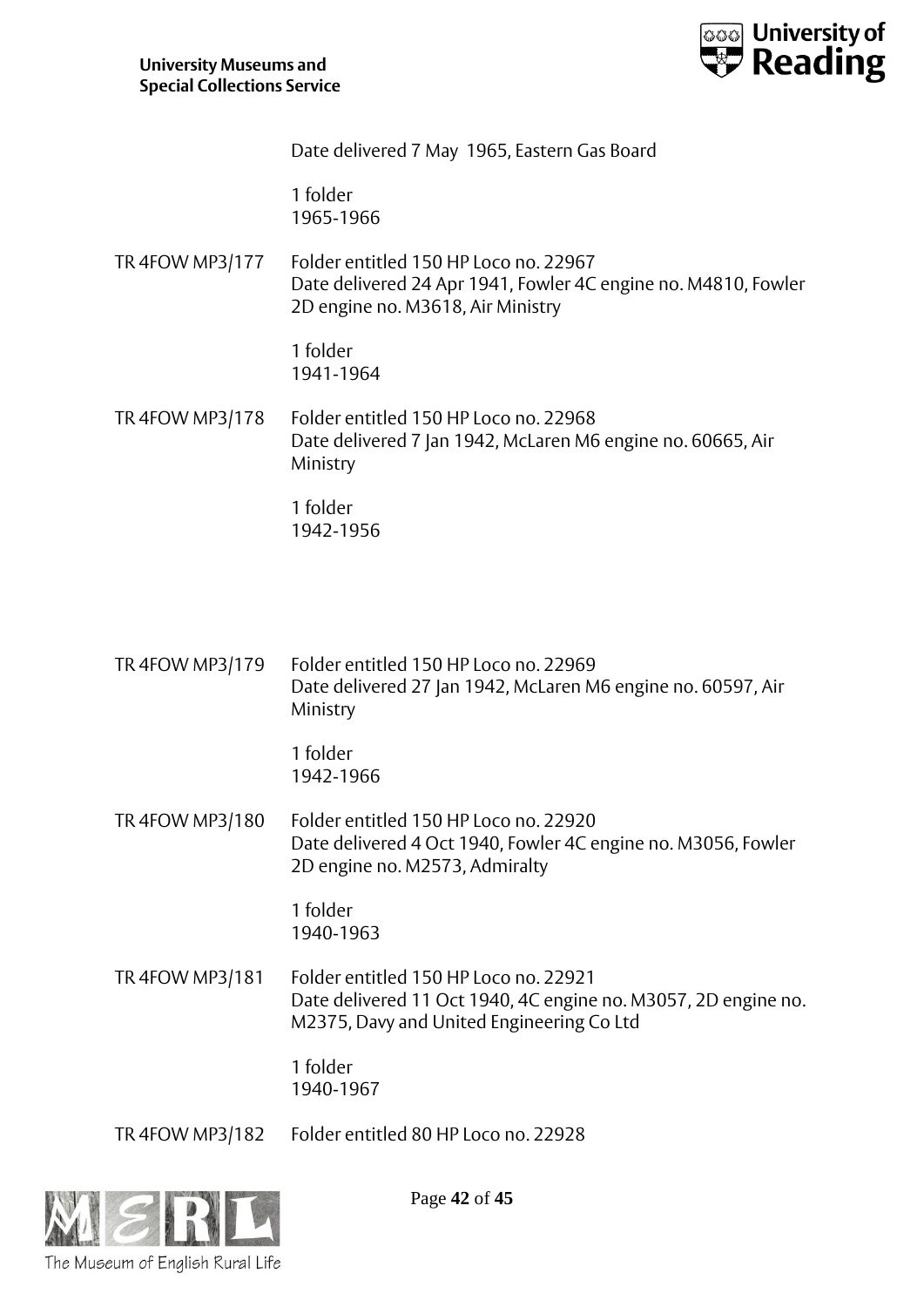

Date delivered 9 May 1940, 6A engine no. 3023, named 'Peter', North Devon Clay Co Ltd

1 folder 1940-1957

TR 4FOW MP3/183 Folder entitled 150 HP Loco no. 22929 Date delivered 19 Nov 1940, Fowler 4C engine no. M3058, Fowler 2D engine no. M2574, Admiralty, Warrington

> 1 folder 1940-1967

TR 4FOW MP3/184 Folder entitled 150 HP Loco no. 22930 Date delivered 25 Nov 1940, Fowler 4C engine no. M3059, Fowler 2D engine no. M2591, R.O.F. Chorley

> 1 folder 1940-1967

TR 4FOW MP3/185 Folder entitled 150 HP Loco no. 22931 Date delivered 18 Dec 1940, Fowler 4C engine no. M3049, Fowler 2D engine no. M2602, R.O.F. Chorley

> 1 folder 1940-1967

TR 4FOW MP3/186 Folder entitled 150 HP Loco no. 22932 Date delivered 26 Dec 1940, Fowler 4C engine no. M4131, Fowler 2D engine no. M2653, J. Sankey & Sons Ltd

> 1 folder 1940-1964

TR 4FOW MP3/187 Folder entitled 150 HP Loco no. 22933 Date delivered 7 Jan 1941, Fowler 4C engine no. M3060, Fowler 2D engine no. M2655, R.S. Hayes Ltd, Bridgend

> 1 folder 1941-1965

TR 4FOW MP3/188 Folder entitled 150 HP Loco no. 22934



Page **43** of **45**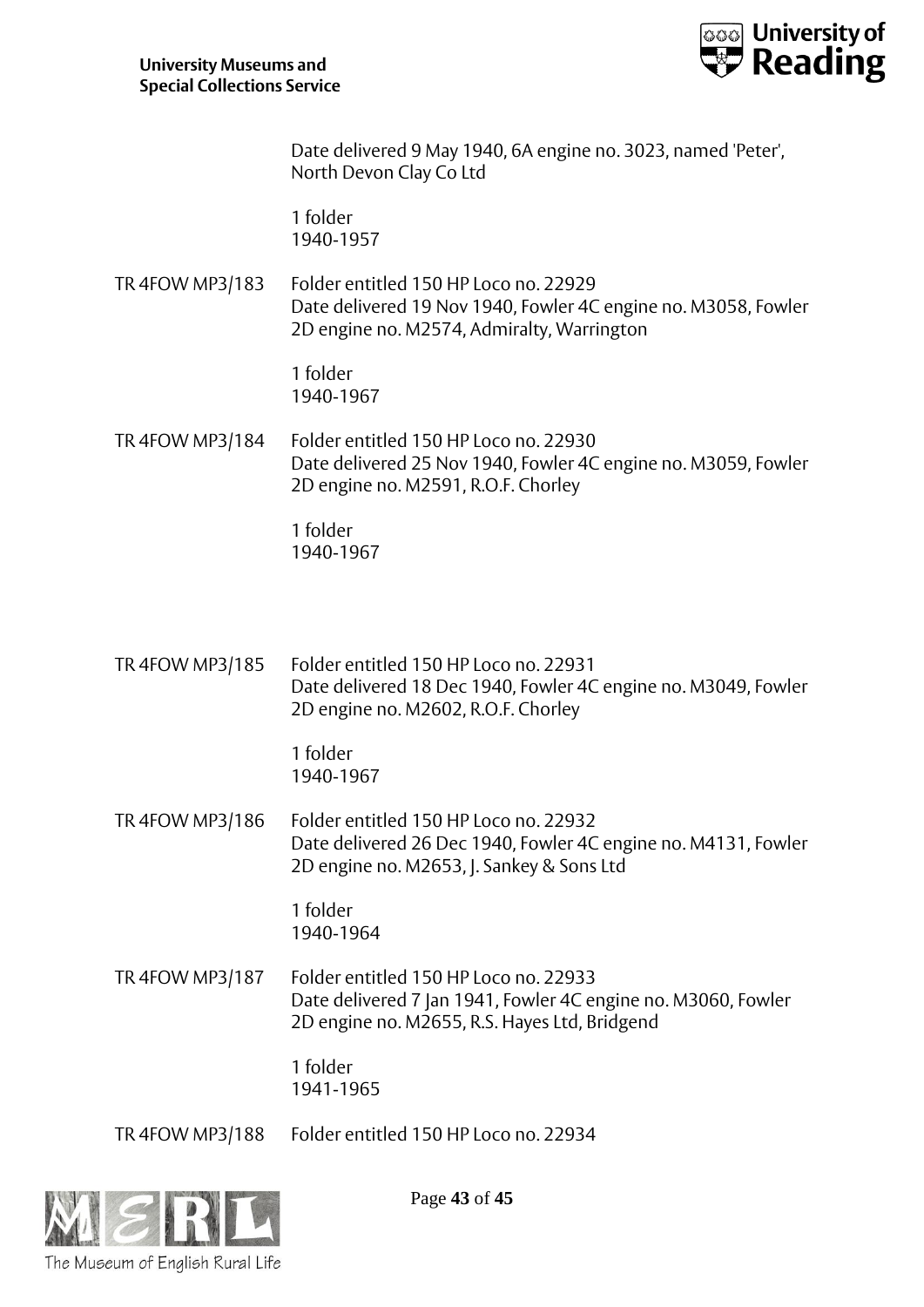

Date delivered 23 Jan 1941, Fowler 4C engine no. M2292, Fowler 2D engine no. M2654, Eagre Construction Co Ltd

1 folder 1941-1965

TR 4FOW MP3/189 Folder entitled 150 HP Loco no. 22935 Date delivered 15 Feb 1941, Fowler 4C engine no. M4132, Fowler 2D engine no. M2656, Admiralty, Warrington

> 1 folder 1941-1967

TR 4FOW MP3/190 Folder entitled 150 HP Loco no. 22936 Date delivered 20 Feb 1941, McLaren M6 engine no. 60760, Ministry of Supply, Chorley

> 1 folder 1941-1957

TR 4FOW MP3/191 Folder entitled 150 HP Loco no. 22937 Date delivered 7 Mar 1941, Fowler 4C engine no. M4135, Fowler 2D engine no. M2685, J. Sankey and Sons Ltd

> 1 folder 1941-1964

TR 4FOW MP3/192 Folder entitled 150 HP Loco no. 22938 Date delivered 14 Mar 1941, Fowler 4C engine no. M4136, Fowler 2D engine no. M2688, Admiralty, Warrington

> 1 folder 1941-1967

TR 4FOW MP3/193 Folder entitled 150 HP Loco no. 22939 Date delivered 6 May 1941, Fowler 4C engine no. M4820, Fowler 2D engine no. M2687, Dorman Long (Steel) Ltd

> 1 folder 1941-1963

**TR 4FOW P Publications, promotions and advertising records**



Page **44** of **45**